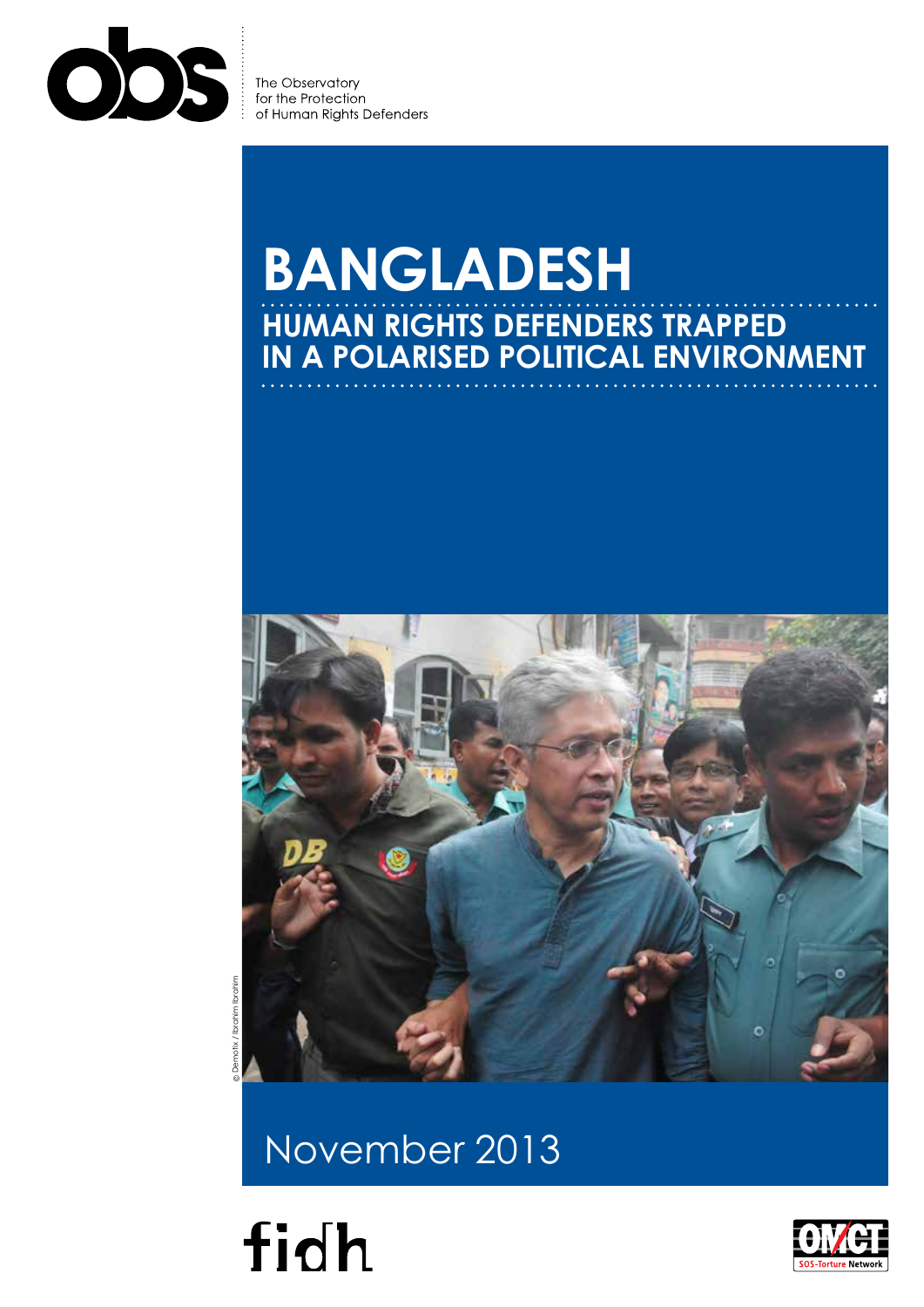



The Observatory wishes to thank the International Organisation of the Francophonie, the Republic and Canton of Geneva, the Norwegian Ministry of Foreign Affairs, the Finnish Ministry for Foreign Affairs, the French Ministry of Foreign Affairs, the Swedish International Development Cooperation Agency (SIDA) and the Sigrid Rausing Trust for making the publication of this report possible. Its content is the sole responsibility of FIDH and OMCT and should in no way be interpreted as reflecting the view(s) of the supporting institutions.

Directors of publication: Karim Lahidji, Gerald Staberock Author of the report: Hugo Gabbero, Jens Tinga Edition and coordination : Hugo Gabbero, Delphine Reculeau, David Knaute Design : Bruce Pleiser Imprimerie de la FIDH Dépôt légal novembre 2013 FIDH (English ed.) ISSN 2225-1804 – Fichier informatique conforme à la loi du 6 janvier 1978 (Déclaration N°330 675) ................<br>The Observatory

BANGLADESH: Human rights defenders trapped in a polarised political environment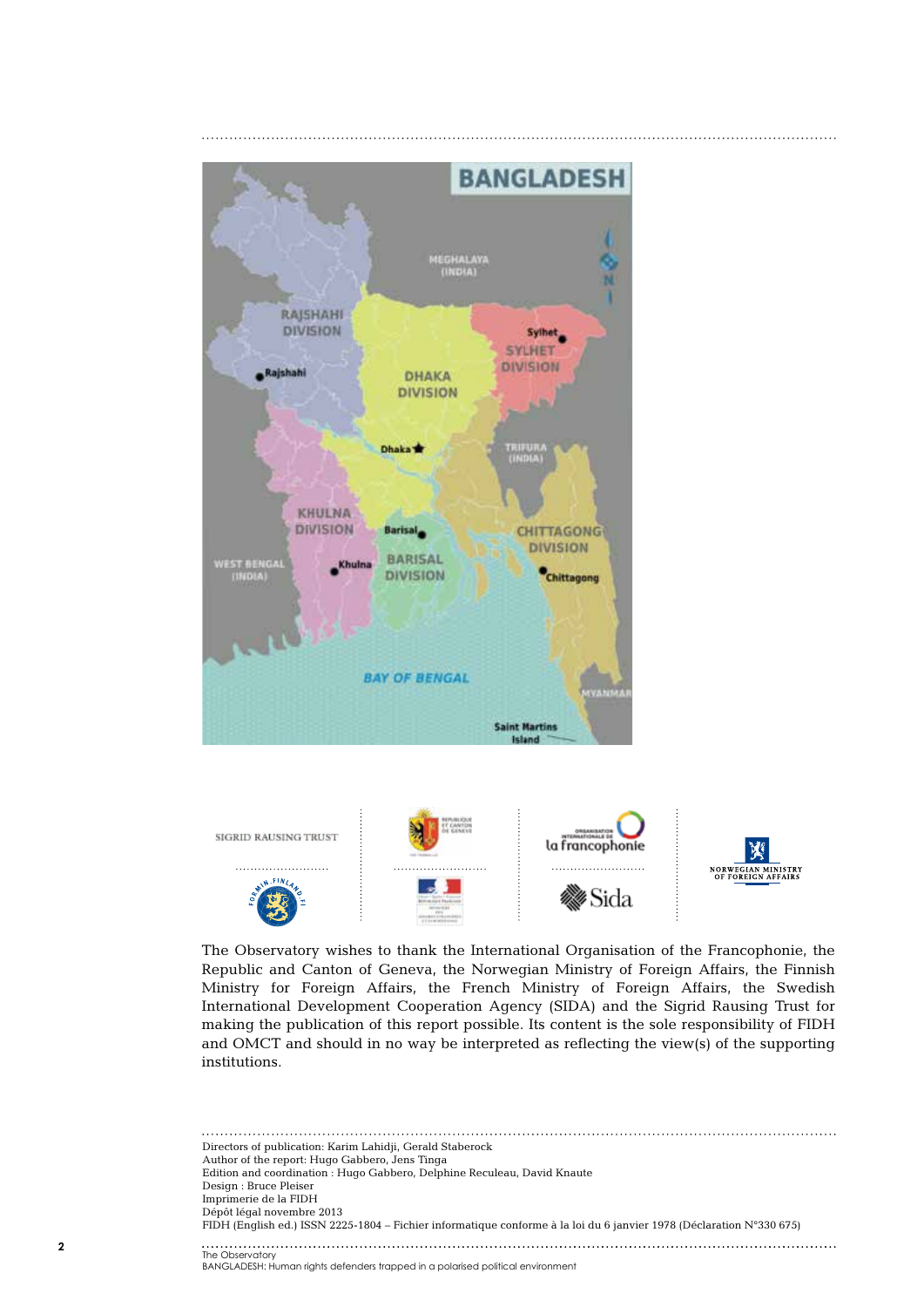# TABLE OF CONTENTS

| I. |                                                                                                                                                                                                                                                                                                  |  |
|----|--------------------------------------------------------------------------------------------------------------------------------------------------------------------------------------------------------------------------------------------------------------------------------------------------|--|
|    |                                                                                                                                                                                                                                                                                                  |  |
|    |                                                                                                                                                                                                                                                                                                  |  |
|    |                                                                                                                                                                                                                                                                                                  |  |
|    |                                                                                                                                                                                                                                                                                                  |  |
|    | I.A.4/ Constitutional reforms under Awami League (AL) Government11                                                                                                                                                                                                                               |  |
|    |                                                                                                                                                                                                                                                                                                  |  |
|    | II. LEGAL FRAMEWORK AFFECTING THE ACTIVITIES OF HUMAN RIGHTS DEFENDERS                                                                                                                                                                                                                           |  |
|    | II.A/ Freedom of expression curbed by restrictive laws applied                                                                                                                                                                                                                                   |  |
|    |                                                                                                                                                                                                                                                                                                  |  |
|    |                                                                                                                                                                                                                                                                                                  |  |
|    | II.A.3/ The abuse of laws to harass and silence human rights defenders 18                                                                                                                                                                                                                        |  |
|    | II.B/ Restrictions on freedom of association: daily hindrances in the activities                                                                                                                                                                                                                 |  |
|    |                                                                                                                                                                                                                                                                                                  |  |
|    |                                                                                                                                                                                                                                                                                                  |  |
|    | III. THREATS, ATTACKS AND REPRISALS AGAINST HUMAN RIGHTS DEFENDERS 38                                                                                                                                                                                                                            |  |
|    | III.A/Environmental defenders harassed by public and/or private actors 38                                                                                                                                                                                                                        |  |
|    | III.A.1/ Threats and harassment by private actors against human rights                                                                                                                                                                                                                           |  |
|    | III.A.2/ Defamation and harassment by non-State actors against human rights<br>defenders campaigning in favour of environmental justice and litigating<br>against the adverse consequences of ship-breaking activities: the case<br>of the Bangladesh Environmental Lawyers Association (BELA)40 |  |
|    | III.A.3/ Murder of journalists Mr. Sagar Sarowar and Ms. Meherun Runi                                                                                                                                                                                                                            |  |
|    | III.B/ Gender-based harassment against - and obstacles faced by -                                                                                                                                                                                                                                |  |
|    | III.C/ Anti-corruption activists particularly targeted amid widespread                                                                                                                                                                                                                           |  |
|    | III.C.1/ Anti-corruption journalist fearing for his life after revealing<br>the interview of a key witness in the so-called "railway-gate" scandal43                                                                                                                                             |  |
|    | III.C.2/ Imprisonment of - and ill-treatments against - a journalist fighting<br>against the impunity of crimes against anti-corruption journalists 44                                                                                                                                           |  |
|    | III.C.3/ Verbal attacks against Transparency International                                                                                                                                                                                                                                       |  |
|    |                                                                                                                                                                                                                                                                                                  |  |
|    |                                                                                                                                                                                                                                                                                                  |  |
|    |                                                                                                                                                                                                                                                                                                  |  |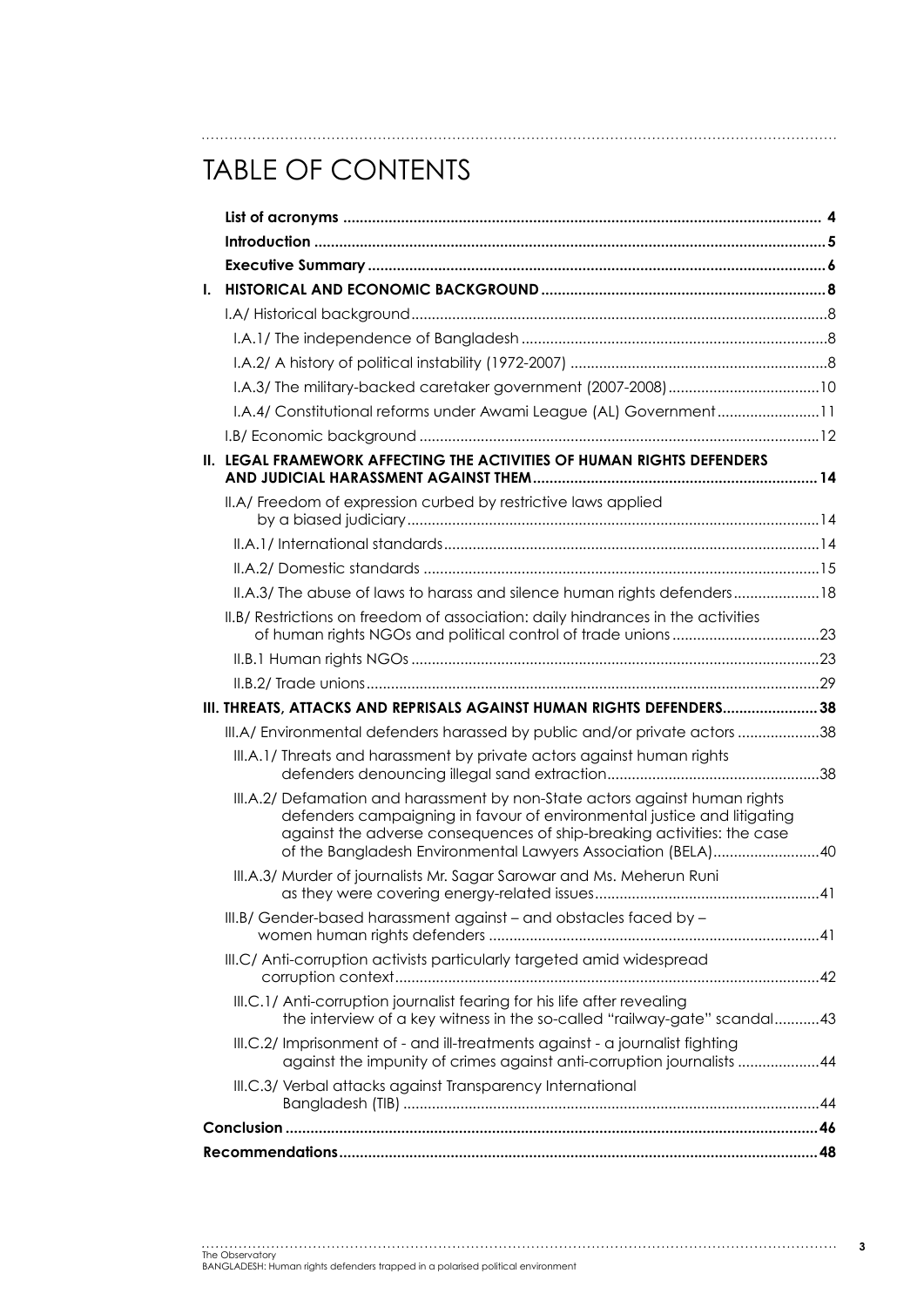# List of acronyms

| AС           | Assistant Commissioner                                         |
|--------------|----------------------------------------------------------------|
| AL           | Awami League                                                   |
| ATA          | Anti-Terrorism (Amendment) Act                                 |
| <b>BCWS</b>  | Bangladesh Centre on Workers' Solidarity                       |
| BEPZA        | Bangladesh Export Processing Zones Authority                   |
| BGIWF        | Bangladesh Garment and Industrial Workers Federation           |
| BJSD         | Bangladesh Jatiyatabadi Sramik Dal                             |
| BNP          | Bangladesh Nationalist Party                                   |
| BTA          | Bangladesh Telecommunications (Amendment) Act                  |
| <b>CCA</b>   | Contempt of Court Act                                          |
| <b>CCPR</b>  | United Nations Human Rights Committee                          |
| <b>CEACR</b> | ILO Committee of Experts on the Application of Conventions     |
|              | and Recommendations                                            |
| CEDAW        | Convention on the Elimination of Discrimination against Women  |
| <b>CMLA</b>  | Chief Martial Law Administrator                                |
| CMM          | Chief Metropolitan Magistrate Court                            |
| DB           | Detective Branch of Police                                     |
| DC           | Deputy Commissioner                                            |
| EC           | <b>Election Commission</b>                                     |
| EPZ          | <b>Export Processing Zone</b>                                  |
| ΕU           | European Union                                                 |
| EWWAIRA      | EPZ Workers Welfare Association and Industrial Relations Act   |
| FIDH         | International Federation for Human Rights                      |
| GD           | General Diary                                                  |
| <b>ICCPR</b> | International Covenant on Civil and Political Rights           |
| ICESCR       | International Covenant on Economic, Social and Cultural Rights |
| ICT          | Information and Communication Technology (Amendment) Act /     |
|              | or International Crimes Tribunal                               |
| ILO          | International Labour Organisation                              |
| <b>ITUC</b>  | International Trade Union Confederation                        |
| JI           | Jamaat-e-Islami                                                |
| MP           | Member of Parliament                                           |
| NGO AB       | NGO Affairs Bureau                                             |
| NGOs         | Non-Governmental Organisations                                 |
| OMCT         | World Organisation Against Torture                             |
| RAB          | Rapid Action Battalion                                         |
| RMG          | Ready-Made Garment                                             |
| TI           | Transparency International                                     |
| UN           | <b>United Nations</b>                                          |
| WPC          | Workers' Participation Committee                               |
| WWA          | Worker Welfare Association                                     |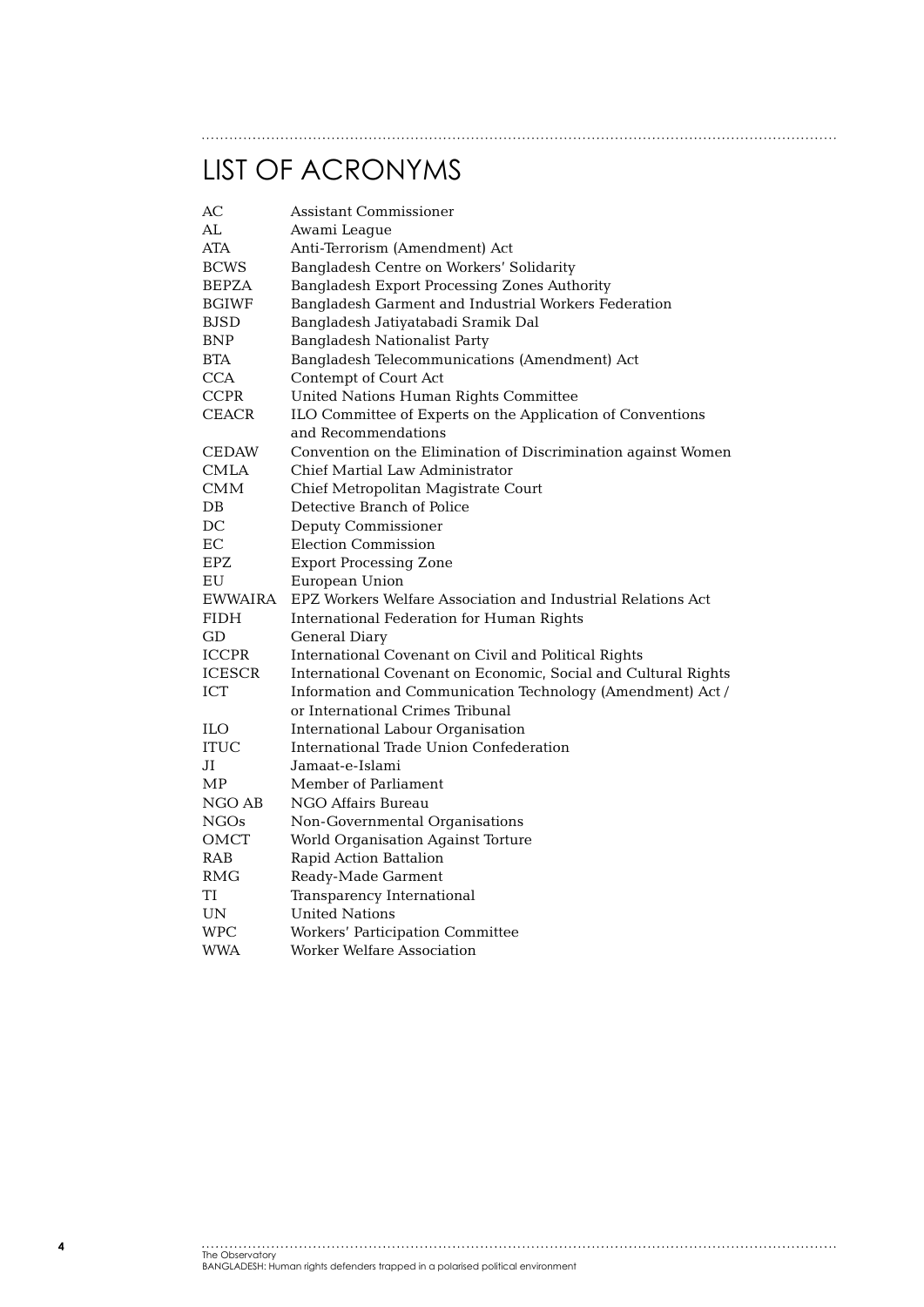## INTRODUCTION

Alerted by reports from various non-governmental organisations (NGOs), including their Bangladeshi member-organisation Odhikar, the International Federation for Human Rights (FIDH) and the World Organisation Against Torture (OMCT) decided to send an international fact-finding mission to Bangladesh in the framework of their joint programme, the Observatory for the Protection of Human Rights Defenders.

The objective of the mission was to investigate and analyse the political and legal environment in which human rights defenders operate in Bangladesh in order to better understand the challenges and trends of repression faced by civil society, both legally and in practice. The mission also aimed at identifying and assessing the responsibility of the various actors responsible for violations of the rights to freedoms of expression, assembly and association of human rights defenders in Bangladesh. Special attention was paid to the state of freedom of association of trade unions and their leaders. The mission also aimed to identify recommendations to the Government of Bangladesh, the international community and other relevant stakeholders.

The mission was composed of four representatives: Ms. **Marie Guiraud**, lawyer (France), Ms. **Kwanravee Wangudom**, lecturer at the Institute of Human Rights and Peace Studies, Mahidol University (Thailand), Mr. **Jens Tinga**, trade union expert (The Netherlands), and Mr. **Hugo Gabbero**, Observatory Programme Officer at FIDH (France). The mission took place from November 13 to 22, 2012.

Requests for meetings were sent to a number of Government officials in conformity with a well-established practice of the Observatory, and notably to the Cabinet of Ms. Sheikh Hasina, Prime Minister; Mr. Mohiuddin Khan Alamgir, Minister of Home Affairs; Barrister Shafique Ahmed, Minister of Law, Justice and Parliamentary Affairs; Mr. Khandaker Mosharraf Hossain, Minister of Labour and Employment; and Mr. Mohammad Nurunnabi Talukder, Director General, NGO Affairs Bureau. Among those authorities, only Barrister Shafique Ahmed accepted to meet with the Observatory delegation.

The mission also met with the Chairman of the National Human Rights Commission, representatives of a number of embassies based in Dhaka, as well as a broad range of representatives of non-governmental organisations (NGOs), journalists, lawyers, and trade union leaders.

Those meetings could be arranged thanks to the valuable support of Odhikar and Ain-o-Salish Kendra (ASK).

FIDH and OMCT would like to thank all the persons met by the mission, as well as Odhikar and ASK for their constant support and availability throughout the mission.

Furthermore, Mr. **Yves Berthelot**, OMCT President (France), and Mr. **Max De Mesa**, Chairperson of the Philippine Alliance of Human Rights Advocates (PAHRA) and a member of OMCT General Assembly (The Philippines), led an Observatory solidarity mission in Dhaka from October 5 to October 9, 2013.

The delegation met with representatives of civil society, the media, diplomatic community as well as the Minister of Information, the Minister of Law, Justice and Parliamentary Affairs, the Chairman of the National Human Rights Commission and the Attorney General of Bangladesh.

The delegation was also able to attend the bail hearing of Mr. **Adilur Rahman Khan**, Secretary of Odhikar and a member of OMCT General Assembly, before the High Court Division of the Supreme Court on October 8, 2013.

The delegation wishes to thank all those that it met during the course of the mission.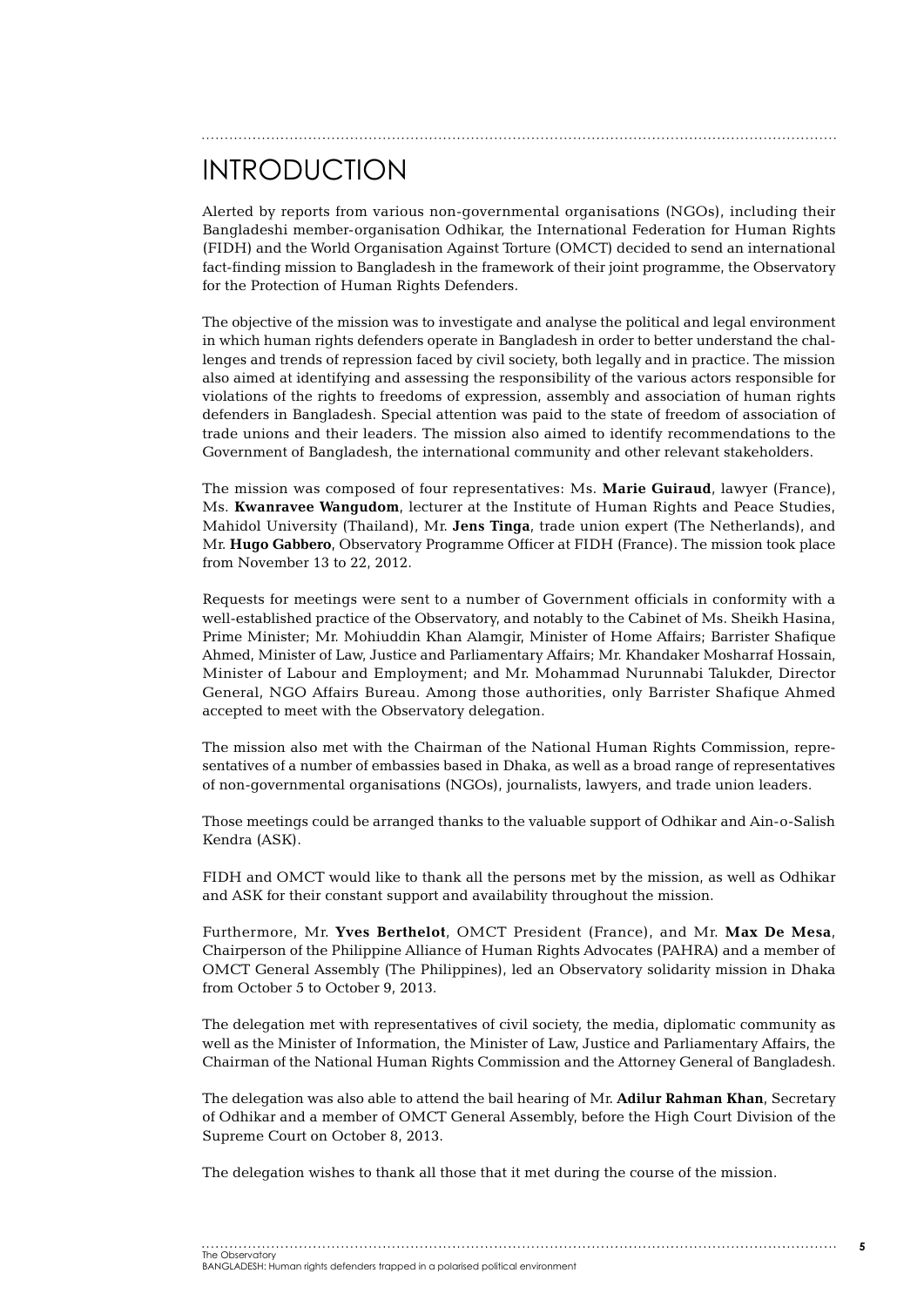# Executive Summary

With the polarised political context in place in Bangladesh and increasing tensions ahead of the upcoming end 2013/early 2014 general elections in the country, Bangladeshi human rights defenders are put at further risk of human rights violations. While laws have become a tool used by the State to hinder the work of and suppress dissident voices through judicial harassment, a lack of proper judicial safeguards and remedies has allowed a culture of impunity for systematic patterns of human rights violations to continue.

In Bangladesh, **extra-judicial killings, enforced disappearances and torture in custody** are commonplace. Too often, when such violations occur, there is no prompt and proper investigation. From July 1, 2008 to September 30, 2012, a total of 506 extra-judicial killings were reported, and for the year 2011 alone, 30 enforced disappearance cases were documented by Odhikar, while 44 were reported by ASK for the year 2012. Both State and non-State actors are allegedly involved in such human rights violations. Although the number of extra-judicial killings (so-called "cross-fire" killings) somewhat decreased over the past years, the number of "enforced disappearances" has been dramatically increasing. One of the well-known cases of enforced disappearance and subsequent killing of a human rights defender is that of labour leader **Aminul Islam** in April 2012.

**Freedom of expression** remains generally curtailed in the country, where media workers continue to be harassed, threatened, attacked and even killed. Several journalists defending fundamental freedoms have also been affected. During the mission, the mission delegates heard that a number of reporters and journalists denouncing unlawful practices or disclosing sensitive information about corruption reported facing indirect or direct threats to their safety. This sometimes has led to self-censorship. In this context, *Just News BD* journalist **Mutafizur Rahman Sumon** was imprisoned in July 2012 and ill-treated for campaigning against the impunity for crimes against journalists.

**Freedom of association of NGOs** is hindered in many ways: the mission delegates witnessed a number of legal and practical obstacles to the activities of human rights NGOs: at least 11 members are required for an NGO to be registered, the registration process can be lengthy and subject to unsubstantiated delays, government officials can attend internal meetings of an NGO, any foreign funding must be approved by the NGO Affairs Bureau (NGO AB – a body placed under the authority of the Prime Minister's office), in a way that often delays the access to funds and jeopardises the implementation of human rights projects considered as too sensitive by the authorities. The NGO AB can decide to terminate an NGO, whereas the best practices in that regard suggest that this should be decided by an independent judiciary and subject to appeal. Such obstacles could potentially intensify against human rights organisations as an NGO Bill on "foreign funding" is currently being drafted.

**The rights of workers, including their freedom of association,** are not respected at various levels: although Bangladesh ratified seven of the eight core labour Conventions of the International Labour Organisation (ILO), the rights to strike and collective bargaining are not adequately guaranteed, and the strikes organised by workers to demand an increase of minimum wages are usually met with harsh repression, detention and even killings, which are not duly investigated. In addition, the trade union environment is highly politicised, and the few independent trade unions that exist face obstacles to their formation and functioning.

In terms of **women's rights**, women continue to face gender-based violence, including sexual harassment, without adequate protection by State authorities. In that context, a number of representatives of women's rights organisations and mainstream human rights organisations working on women's rights in Bangladesh can face obstacles to their work as well as harassment.

## The Observatory BANGLADESH: Human rights defenders trapped in a polarised political environment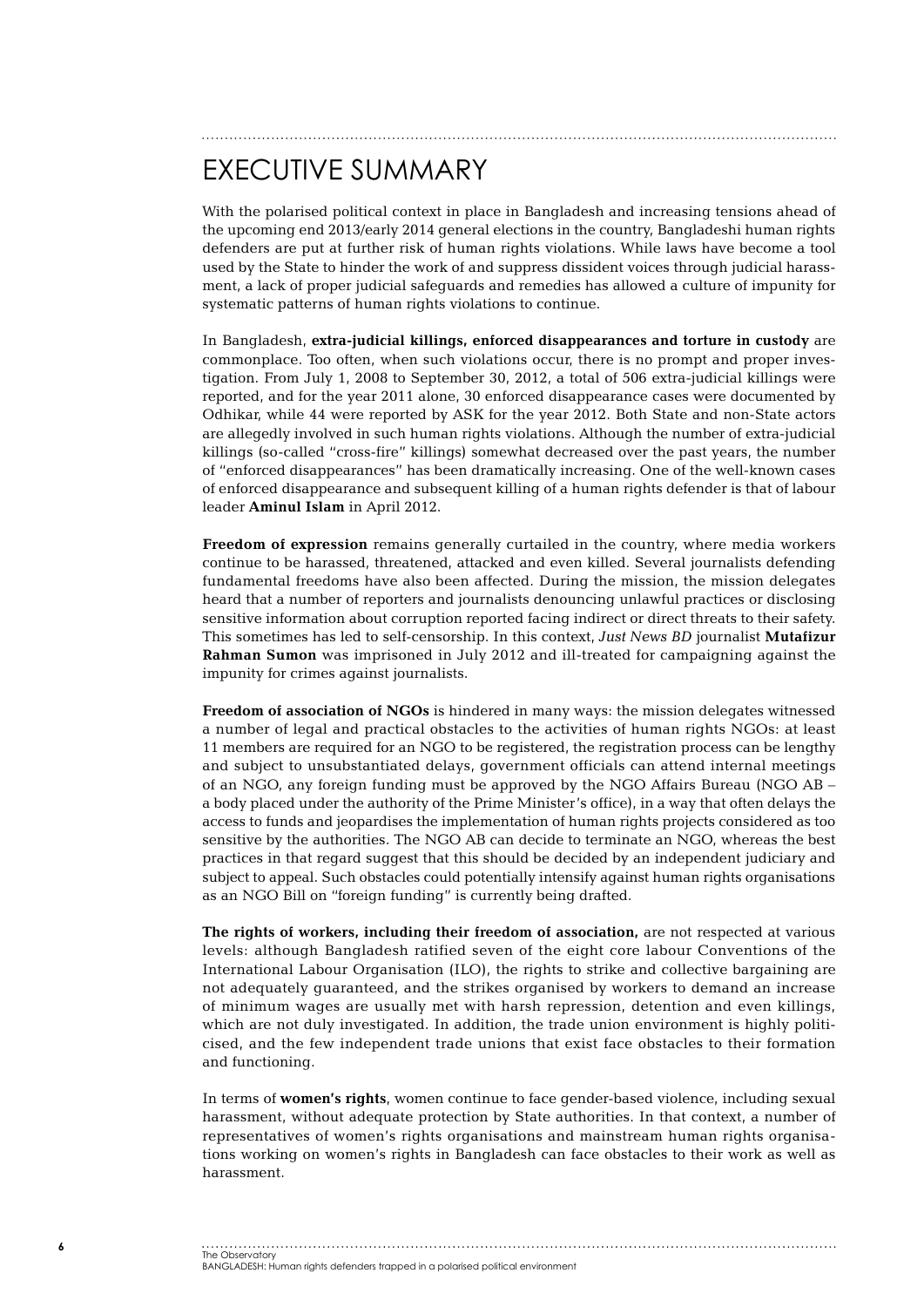Land inequality remains another major problem in Bangladesh and is exacerbated by elite land grabs, sometimes in collusion with private companies. In such a context, **environmental and land rights activists** can face reprisals by both private companies and local authorities in their attempts to denounce the violations committed on the territories of local communities.

**Corruption** is also widespread at all levels of institutions, both central and local ones. In 2012, Bangladesh was ranked 144<sup>th</sup> out of 174 by the Transparency International Corruption Perceptions Index 2012. Corruption scandals regularly make the headlines, and human rights defenders that denounce embezzlement and collusion between officials and private actors can be subject to threats and reprisals.

The present fact-finding mission report aims to outline a detailed picture of the context in which human rights defenders operate in the country, and of the main trends of repression they are confronted with. The objective of the report is also to formulate conclusions and recommendations to the authorities of Bangladesh, the international community and other relevant stakeholders.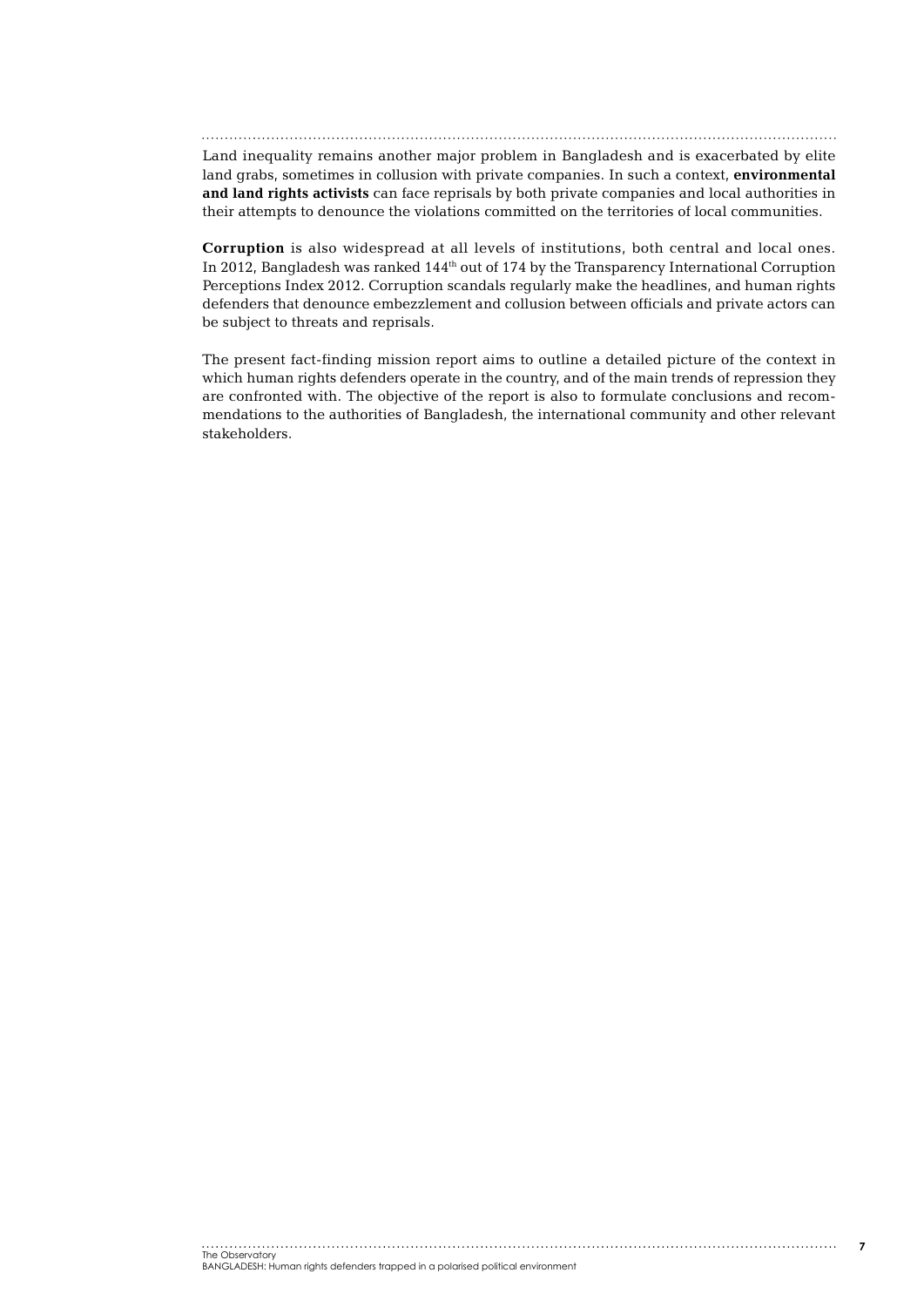## I - HISTORICAL AND ECONOMIC BACKGROUND

#### **I.A/ Historical background**

Bangladesh is characterised by a highly partisan political context, where two main parties, the Bangladesh Awami League (AL) and the Bangladesh Nationalist Party (BNP), regularly confront each other. This political division is affecting all levels of public life.

#### **I.A.1/ The independence of Bangladesh**

The State of Bengal, which nowadays encompasses the territories of the State of Bangladesh as well as the Indian states of West Bengal, Bihar and Orissa, was a single independent State until 1757, when the British East India Company imposed its colonial occupation in the aftermath of the battle of Palassy. In 1857, the British Crown replaced the East India Company, after the defeat of the first insurrection for independence.

Throughout the  $20<sup>th</sup>$  century, a wave of nations sought independence from their colonial rulers, and the Indian sub-continent was home to some of the leading pro-independence movements.

At the core of the struggle was the Indian National Congress, an Indian political party founded in 1885. The Muslims of India then decided to form the All India Muslim League in 1906. The idea of a separate Muslim state emerged in the 1930s, during discussions steered towards the idea of an independent India.

On March 23, 1940, Muhammad Ali Jinnah, leader of the Muslim League, publicly endorsed the creation of a Muslim state and agreed with the idea of independence being granted to two separate countries: India and Pakistan.

Divided by religion, areas where Muslims made up the majority of the population were designated as "Pakistan", which included four provinces in the West, and one in the East, which was called East Bengal and from 1955 East Pakistan. East and West Pakistan were separated by more than 1,600 km of Indian soil.

Throughout the years, much focus was put on West Pakistan, and the East felt neglected at political and socio-economic levels. Frictions between East and West Pakistan culminated in an army crackdown in East Pakistan on March 25, 1971. East Pakistan declared independence on March 26, 1971 and the "liberation war" started. The ensuing war was one of the shortest and bloodiest of modern times: millions of persons, irrespective of religion, crossed the border to India, giving rise to an unprecedented exodus. On December 16, 1971, the Pakistani Army surrendered to the combined forces of the freedom fighters and the Indian army which had intervened. This set the stage for a new country called Bangladesh, with Dhaka as a capital.

#### **I.A.2/ A history of political instability (1972-2007)**

In 1972, a Constitution for Bangladesh was drafted by a Constituent Assembly comprised of Members of Parliament (MPs) elected in 1970 under Pakistan.

The AL won the first Parliamentary elections in 1973, amidst protests over results by the opposition parties. The AL at that time was the main party, with a broad ability to support and promote the struggle for a new and independent nation.

A paramilitary force called "Jatio Rakkhi Bahini" was formed in 1972, resulting in the death of thousands of left wing political activists. Hardly a year into government, Sheikh Mujibur Rahman (or Sheikh Mujib) – the founding President of Bangladesh - declared a state of emergency. The Constitution was modified on January 25, 1975 to introduce the "4th amendment"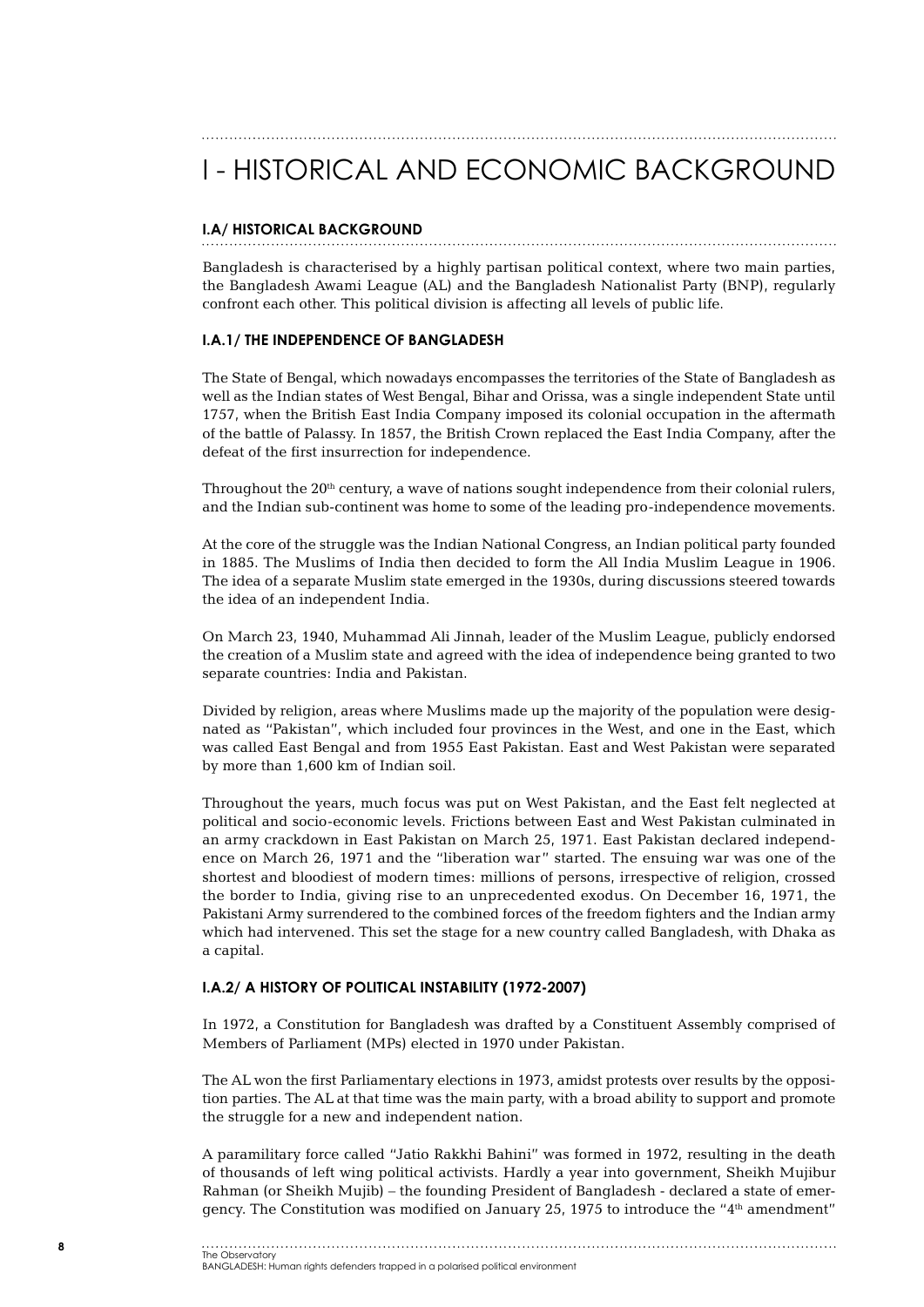aimed at limiting the powers of the legislative and judicial systems. All the existing political parties were then dissolved and almost all newspapers were closed down.

On August 15, 1975, amidst growing criticism against his rule, Sheikh Mujib and his family members - with the exception of two daughters who were abroad at that time - were killed in a coup organised by a group of mid-level army officers. A new government, headed by a former minister of Sheikh Mujib, Mr. Khandakar Moshtaque, was formed.

Successive military coups occurred on November 3 and November 7, 1975, resulting in the emergence of Army Chief of Staff General Ziaur Rahman (also known as Zia, who declared the independence of Bangladesh after the crackdown of the Pakistani army) as leader. He pledged the army's support to the civilian government headed by the President, Chief Justice Sayem. Acting at Mr. Zia's behest, Chief Justice Sayem subsequently promulgated Martial Law, and named himself Chief Martial Law Administrator (CMLA).

In 1978, General Ziaur Rahman founded the BNP and was elected for a five-year term as President. His government withdrew the remaining restrictions on political parties, allowing the opposition to participate in the pending parliamentary elections. In 1979, Mr. Ziaur Rahman removed secularism and socialism from the Constitution, and inserted the notion of "total and absolute faith in Allah". In 1978, he also allowed Golam Azam, a leader of the Islamic party Jamaat-e-Islami (JI) in former East Pakistan, to return to Bangladesh. The latter had not supported the independence of the country and had consequently been living in exile in Pakistan since then.

In February 1979, more than 30 parties took part in the parliamentary elections, and the BNP won 207 of the 300 seats.

In May 1981, Mr. Ziaur Rahman was assassinated in a failed coup in Chittagong. The Vice-President, Justice Abdus Satter, took over as Acting President, and a presidential election was held where he was elected President.

In March 1982, the then Army Chief of Staff, Lieutenant General H.M. Ershad, took power in a bloodless coup. He dissolved Parliament, declared martial law, suspended the Constitution, and banned all political activities. Lieutenant General Ershad reaffirmed Bangladesh's moderate, non-aligned foreign policy. In December 1983, he formally took over the presidency.

On January 1, 1986, he established the Jatiyo Party as a political vehicle for the transition from martial law. After resigning as the chief of army staff, he won the general elections organised in May 1986 and was then elected President in October. The AL and the JI contested the general elections held in 1986, which were boycotted by BNP as well as by the leftist five party alliance (the Jatiyo Samajtantrike Dol - JSD, the Workers Party of Bangladesh, the Sramik Krishak Shomajbadi Dol, the Bangladesher Samajtantrike Dol - Khalikuzzaman, and the Bangladesher Samajtantrike Dol - Mahbubul Huq). In 1988, all major alliances boycotted the parliamentary elections.

In 1988, Lieutenant General Ershad declared Islam as the state religion of Bangladesh. In the endless change of political powers, he eventually stepped down in December 1990 following growing protests and general strikes against his rule, handing over power to an innovative transitional arrangement known as the "caretaker government" led by Shahabuddin Ahmed, the Chief Justice of Bangladesh, under whom the 1991 election was organised with the participation of all parties<sup>1</sup>.

On February 27, 1991, the BNP won the elections and formed a government. The BNP was then led by Begum Khaleda Zia, the wife of former President Ziaur Rahman. In September 1991, the electorate approved changes to the Constitution, formally creating a parliamentary system and returning the governing power to the office of the Prime Minister, as in Bangladesh's original

1. The 1991 election actually experienced for the first time the "caretaker government" system.

## The Observatory

BANGLADESH: Human rights defenders trapped in a polarised political environment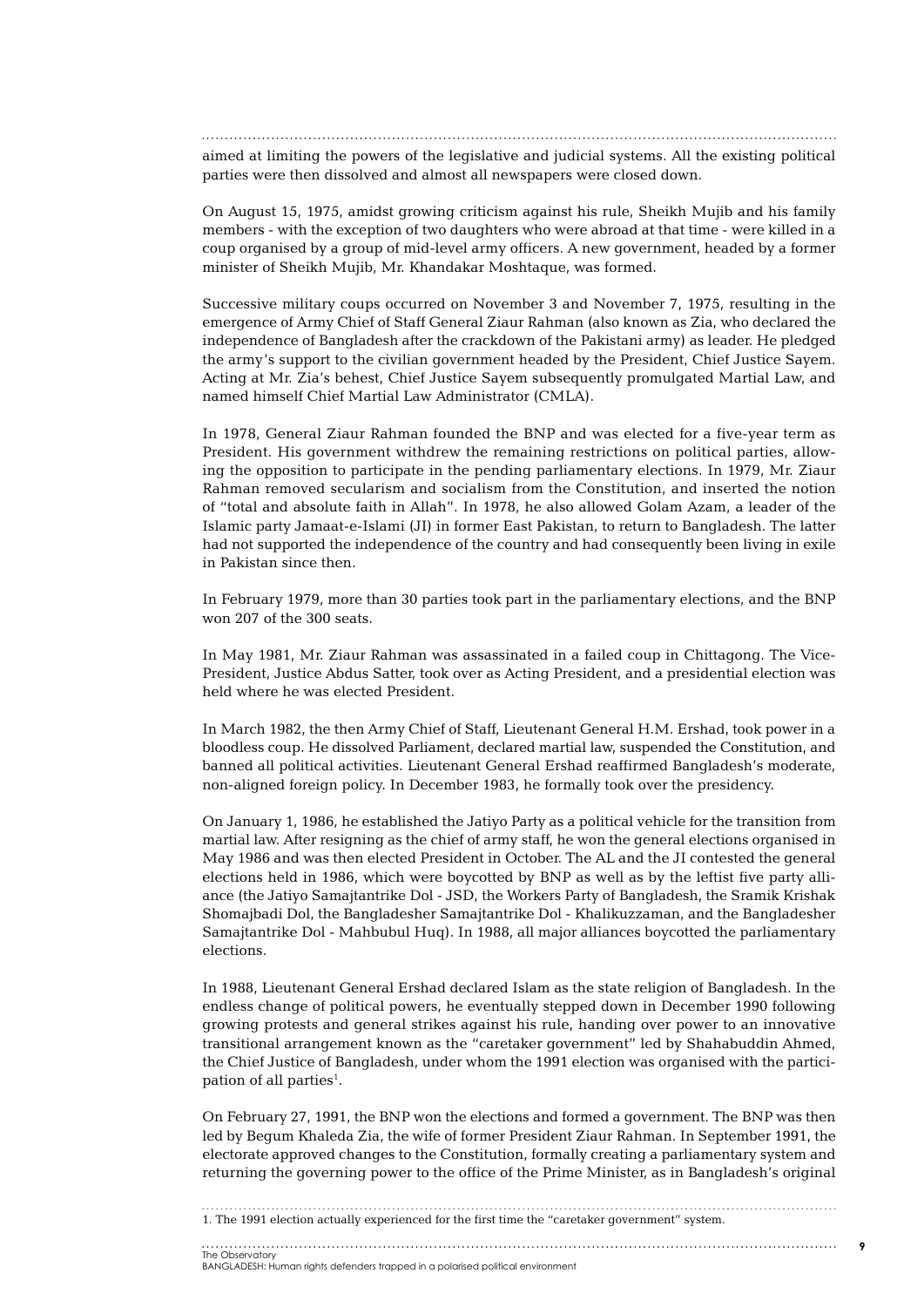Constitution. In October 1991, MPs elected a new Head of State, President Abdur Rahman Biswas.

In 1994, opposition leaders resigned *en masse* from Parliament and initiated a joint movement led by AL, JI and the Jatiyo Party to unseat Khaleda Zia's regime, and to demand a neutral caretaker government to be incorporated in the Constitution. President Abdur Rahman Biswas dissolved Parliament in November 1995 and an election was held on February 15, 1996, which was boycotted by the main political parties.

According to AL, the "caretaker" system was the only solution for holding a free and fair general election in Bangladesh, as the elections until then, under any regime, had failed to meet the basic requirements of credibility. The ruling BNP government, when it completed its tenure in 1996, failed to convince the opposition to participate in the general election due to a lack of credibility in the prevailing electoral process.

In 1996, the Constitution was amended to insert a provision (Article 58B) explicitly setting up the "caretaker" government, whose main responsibility, according to chapter II A of the 13th Amendment, was to run the state during the electoral period, "from the date on which Parliament is dissolved or stands dissolved" until "a new Prime Minister enters office after the constitution of Parliament". As a non-party administration, the caretaker's primary function was to create an environment in which a general election could be held "peacefully, fairly and impartially". It was also responsible for exercising the "routine functions of government with the aid and assistance of persons in the services of the Republic", and "except in the case of necessity (…) shall not make any policy decision"2 . The Constitution did not specify its time limits, duties or activities.

Following this amendment, two general elections - one in June 1996 and the other in October 2001 - were held, where the opposition ousted the incumbents.

The 2001 elections saw a turnout of around 75 percent. The BNP came back to power, and formed an alliance with the JI. Most international observers considered the results generally acceptable, even though acts of violence and irregularities were reported. In 2003, the Government established the Rapid Action Battalion (RAB), which has since been accused of being responsible for the surge in the number of extrajudicial killings and torture in custody. During the BNP rule, security forces resorted to mass arrests as a means to suppress demonstrations, and workers in the export garment industry were subjected to violence and job dismissal in response to demands for wage increases and safe work conditions<sup>3</sup>. The five years of BNP rule were also marked by the rise of violent Islamist militancy, corruption and allegations of election rigging.

In 2007, the opposition once again joined forces to push for a political deadlock, which paved the way for the declaration of a state of emergency<sup>4</sup>.

#### **I.A.3/ The military-backed caretaker government (2007-2008)**

On January 11, 2007, the military intervened in order to stop the widespread violence over an electoral deadlock between the then ruling BNP and the AL. To justify this intervention, the military leaders invoked Article 58B of the Constitution to set up a military-backed "caretaker government" pending elections.

2. See Article 58B of the Constitution of the People's Republic of Bangladesh as modified up to May 17, 2004, available at: http://www.parliament.gov.bd/Constitution\_English/index.htm.

<sup>3</sup>. See Human Rights Watch, *World Report 2007*.

<sup>4.</sup> See Bangladesh Development Initiative (BDI), *Democratic Performance in Bangladesh 1991-2006 - A Political Measurement*, Journal of Bangladesh Studies Volume 9.2 (2007), available at: http://www.bdiusa.org/Journal%20 of%20Bangladesh%20Studies/Volume%209.2%20%282007%29/Democratic%20Performance%20in%20Bangladesh%201991-2006%20-%20A%20Political%20Measurement.pdf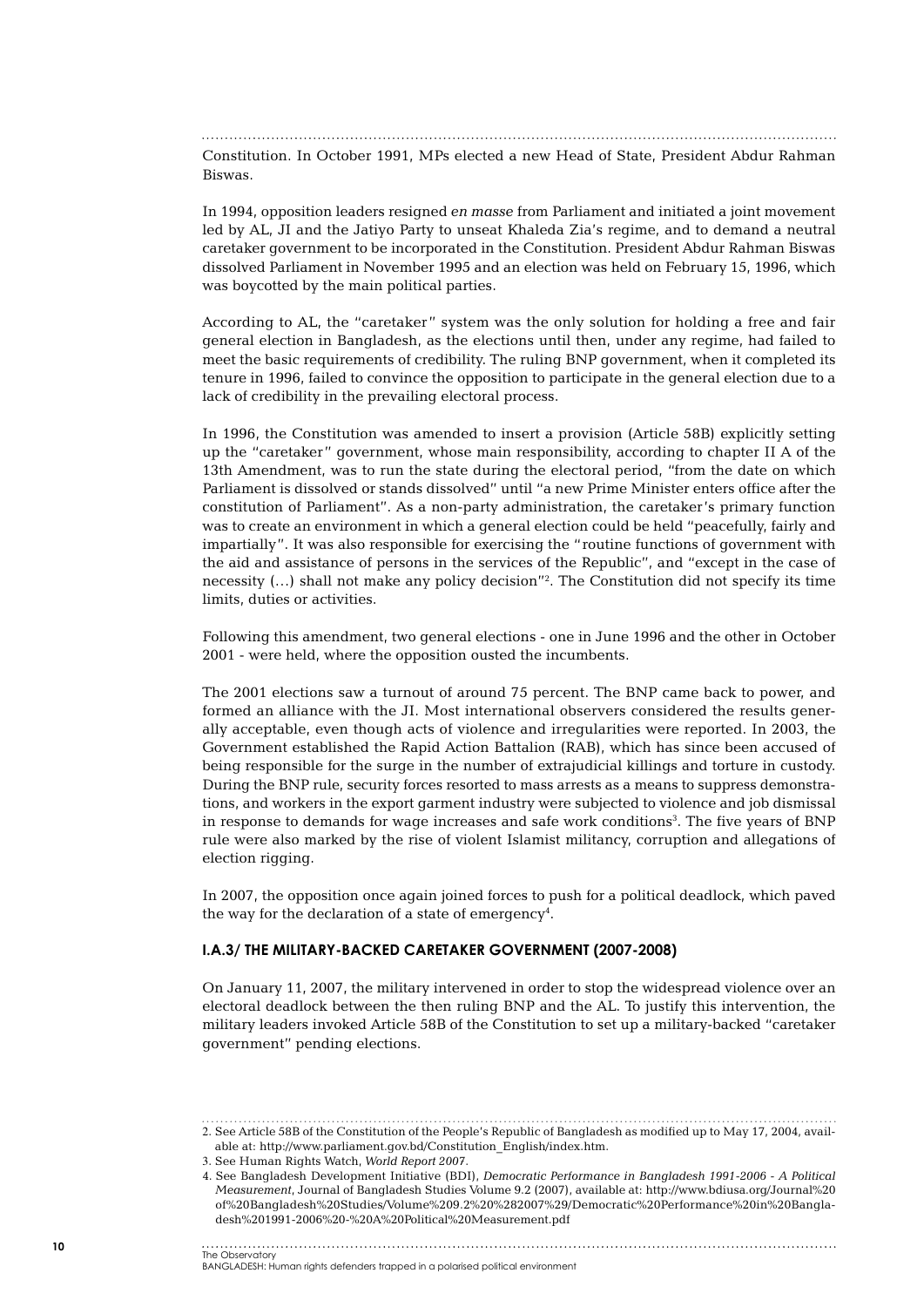Article 58B gave a "constitutional facade" to what was in reality a coup, but most observers agreed that the political situation had deteriorated to the point that without an intervention from the military, the violence would have worsened.

From the beginning, the caretaker government promised to restore democratic rule through free and fair elections by the end of 2008, but also to use its nearly two years in office to undertake broad political reforms.

By aiming at sidelining from politics the leaders of the two main political parties, i.e. Khaleda Zia from BNP and Sheikh Hasina from AL, the caretakers and their military backers believed they could reverse the confrontational pattern of "party politics" and to foster an in-depth reform the BNP and the AL<sup>5</sup>.

On December 29, 2008, the AL, led by Sheikh Hasina, came back to power, winning 229 of 300 seats. This put an end to the two-year military-backed caretaker government.

#### **I.A.4/ Constitutional reforms under Awami League (AL) Government**

In early 2012, the BNP gave an ultimatum to the government to reinstate the caretaker system by June 10, 2012 "or face battles in the streets". At the end of September 2013, a new ultimatum was set to October 25, 2013. Both ultimatums were however disregarded by the authorities. In that context, a BNP-led boycott of the 2013/2014 general elections is now increasingly probable, amid growing tensions and arrests of some leading human rights defenders.

At constitutional level, the 15th amendment to the Constitution has been AL's most controversial political act, not only because it abolished the caretaker government, but also because it contained other measures which resulted in a de facto ban on any further change to most of the Constitution.

Indeed, Article 7B prohibits any further amendments to most provisions of the Constitution, while Article 7A, aimed at the military, has made any attempt to abrogate or suspend the Constitution an act of "sedition", punishable by death $6$ . Constitutionally speaking, the country therefore seems to be condemned to *status quo*.

Since the abrogation of the "caretaker government", the Election Commission of Bangladesh (EC), as reconstituted in February 20127 , would theoretically have the most important role to play for the conduct of fair, transparent, and credible general elections, but its capacity to hold a ballot that would be free and fair has been questioned.

<sup>5.</sup> See International Crisis Group, Bangladesh: Back to the Future, Asia Report N°226 – June 13, 2012.

<sup>6.</sup> Article 7A reads: "(1) If any person, by show of force or use of force or by any other un-constitutional means – (a) abrogates, repeals or suspends or attempts or conspires to abrogate, repeal or suspend this Constitution or any of its article; or (b) subverts or attempts or conspires to subvert the confidence, belief or reliance of the citizens to this Constitution or any of its article, his such act shall be sedition and such person shall be guilty of sedition. (2) If any person - (a) abets or instigates any act mentioned in clause (1); or (b) approves, condones, supports or ratifies such act, such act shall also be the same offence. (3) Any person alleged to have committed the offence mentioned in this article shall be sentenced with the highest punishment prescribed for other offences by the existing laws". See Constitution of the People's Republic of Bangladesh (as amended in 2011):http://bdlaws.minlaw.gov.bd/ pdf part.php?id=367. Article 7B reads: "Notwithstanding anything contained in Article 142 of the Constitution, the preamble, all articles of Part I, all articles of Part II, subject to the provisions of Part IXA all articles of Part III, and the provisions of articles relating to the basic structures of the Constitution including article 150 of Part XI shall not be amendable by way of insertion, modification, substitution, repeal or by any other means". See Constitution of the People's Republic of Bangladesh (as amended in 2011): http://bdlaws.minlaw.gov.bd/pdf\_part.php?id=367.

<sup>7.</sup> Article 119(1) of the Constitution reads: "The superintendence, direction and control of the preparation of the electoral rolls for elections to the office of President and to Parliament and the conduct of such elections shall vest in the Election Commission which shall, in accordance with this Constitution and any other law – (a) hold elections to the office of President; (b) hold elections of members of Parliament; (c) delimit the constituencies for the purpose of elections to Parliament; and (d) prepare electoral rolls for the purpose of elections to the office of President and to Parliament".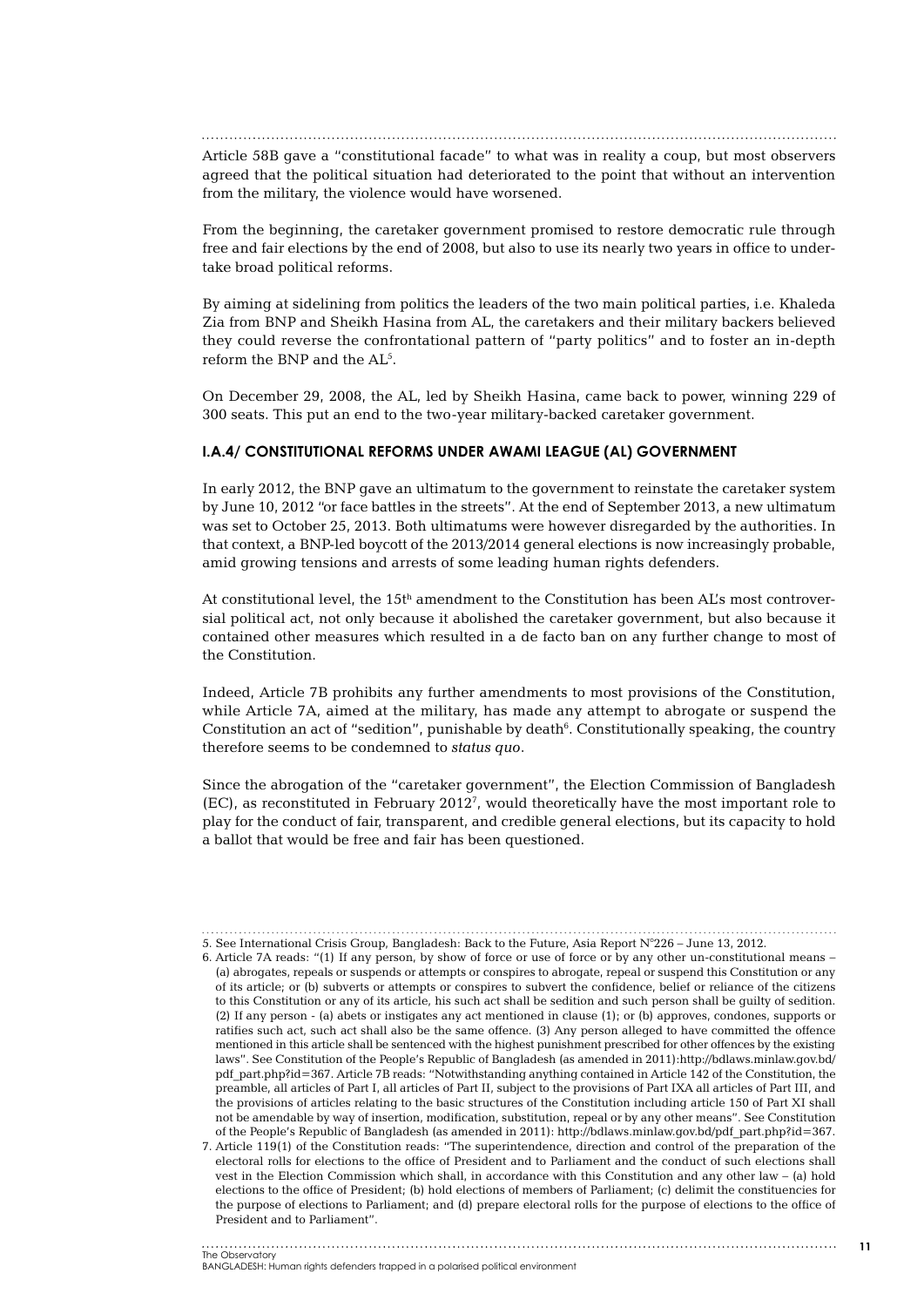The AL argues that a strong EC will be the main bulwark against election frauds and irregularities. However, the EC has repeatedly been accused in the past of being biased to the ruling regime, both under the rule of BNP and AL.

It is also important to note that the EC legally remains under the office of the Prime Minister. This further contributes to strengthening the criticism towards the lack of independence of the EC.

#### **I.A.5/ Political violence in the run-up to general elections**

Many of the initiatives undertaken by the AL government as described above have contributed to a growing discontent among the public opinion.

The degree of tension is likely to further escalate ahead of the next general elections, which at the time of writing were scheduled for the end of the year 2013 or the beginning of the year 2014.

Three elements could contribute to a political deadlock and to a generalisation of violence over the coming months:

- the announced boycott by the BNP of any upcoming election until the "caretaker government" system is re-established, and the effective boycott of electoral talks with the EC early December 2012, on the grounds that the issue of the caretaker government was not on the agenda<sup>8</sup>.
- the ban against the JI issued by the High Court of Justice on August 1, 2013, resulting in the exclusion of this party from the political game.
- the multiplication of acts of violence by JI supporters, in the context of a large-scale trial taking place before the International Crimes Tribunal (ICT) – a national court founded in 2010 to judge crimes against humanity committed during the nation's War of Independence in 1971. The first persons indicted and tried before the ICT have included nine JI and two BNP leaders. Allegations of political interference and lack of transparency have marked the trials. JI has been demanding release of their leaders detained and currently tried before the ICT.

It is worth noting that a few days before the Observatory mission departed, i.e. on November 6 and 7, 2012, more than a hundred people were injured as leaders and activists of JI fought running battles with the police in the capital Dhaka and other parts of the country. Police picked up at least 50 JI supporters after the clashes broke out in Dhaka, Chittagong, Sylhet, Barisal, Rangpur, Bogra, Gaibandha and Sirajganj. Some observers predicted that the pre-electoral period, the ongoing ICT trial and speculations about the possible sentences reinforced the risks of an escalation in tensions and violence.

Throughout the month of February 2013, Bangladesh indeed witnessed a rise in violent protests that caused the death of several dozens of persons, including women and children. The protests, which began on February 5, 2013, became widespread following the first death sentence issued on February 28 by the ICT against Mr. Delwar Hossain Sayedee, Vice-President of the JI party, who was among those indicted.

#### **I.B/ Economic background**

The ready-made garment (RMG) industry is one of the most important sources of income for Bangladesh and accounts for instance for approximately 90 per cent of all Bangladeshi exports to the European Union  $(EU)^9$ . The country benefits from the European Commission's

<sup>8</sup>. See *Daily Star*, BNP boycotts talks with EC, December 3, 2012, available at: http://www.thedailystar.net/newD-

esign/news-details.php?nid=259704

<sup>9</sup>. See Delegation of the European Union to Bangladesh, Bangladesh-Europe 2012, p. 14: http://www.delbangladesh.eu/en/eu\_and\_country/EU-Bangladesh-2012/Blue%20Book.pdf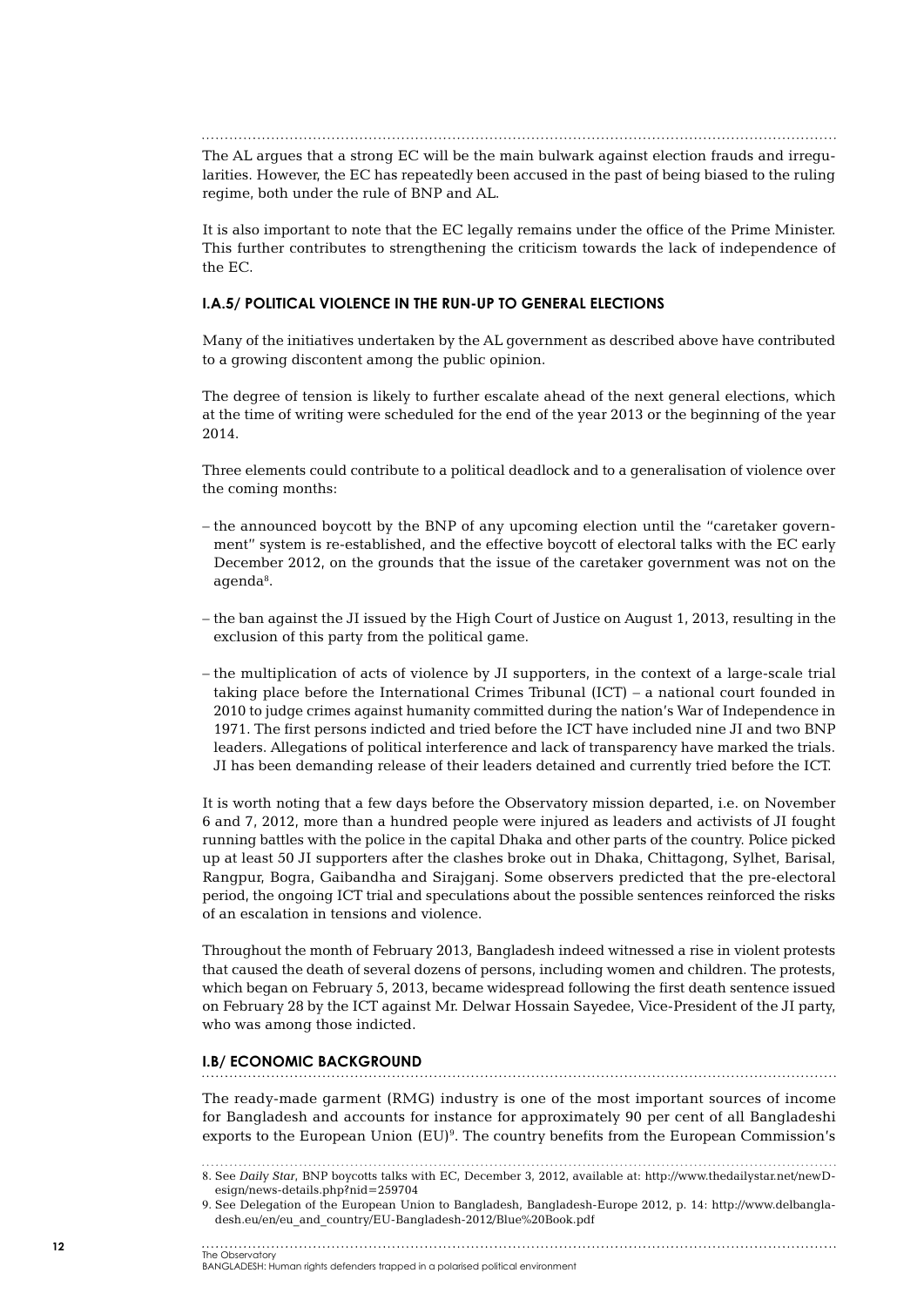"Everything But Arms" preferential trade regime, which allows it to export all goods produced in Bangladesh (except arms) to the EU duty-free and quota-free. In order to offer competitive goods at low prices, Bangladesh companies generally pay low wages to their workers and often do not respect their labour rights. Foreign garment brands' purchase practices, unwillingness and unaccountability of the executive and administration to protect workers' rights in particular vis-à-vis suppliers, managers and owners, pressure to produce garments and other goods at lowest costs, high volumes and thigh deadlines, continue pushing Bangladesh manufacturers to pay low wages to their workers and to disrespect their labour rights. Despite international and domestic pressure following major recent tragedies in factories, this situation unfortunately remains mostly unchanged. Forced labour and child labour also continue.

On November 24, 2012, two days after the delegation left the country, news outlets worldwide broadcast images of the Tazreen Fashion factory outside Dhaka engulfed in flames. 121 textile workers perished in the fire that evening, making it the largest industrial disaster ever in Bangladesh. On April 24, 2013, the collapse of the Rana Plaza building in Savar, housing five garment factories, caused the death of more than 1,160 persons.

These tragedies are the last of a long series of deadly industrial accidents. Some issues combine to make the Bangladesh textile sector a hazardous workplace for hundreds of thousands of workers.

On May 15, 2013, 24 international brands announced their decision to enter a legally binding Accord on Fire and Safety in Bangladesh<sup>10</sup>, with the global unions IndustriALL and UNI, as well as Bangladeshi unions. This agreement, which has since been joined by numerous additional businesses (around 80 as of mid-2013), provides for independent safety inspections. Through this agreement brands commit to continue doing business in Bangladesh at least for two years. This Accord recognises workers' rights not to enter the workplace in case of reasonable justification to believe it is unsafe without any retaliation or loss of pay.

10. See Accord on Fire and Building Safety in Bangladesh, May 2013, available at: http://www.industriall-union. org/sites/default/files/uploads/documents/2013-05-13 - accord on fire and building safety in bangladesh. pdf#overlay-context=; Information on the implementation of the Accord can be found here: http://www.industriall-union.org/bangladesh-safety-accord-implementation-moving-forward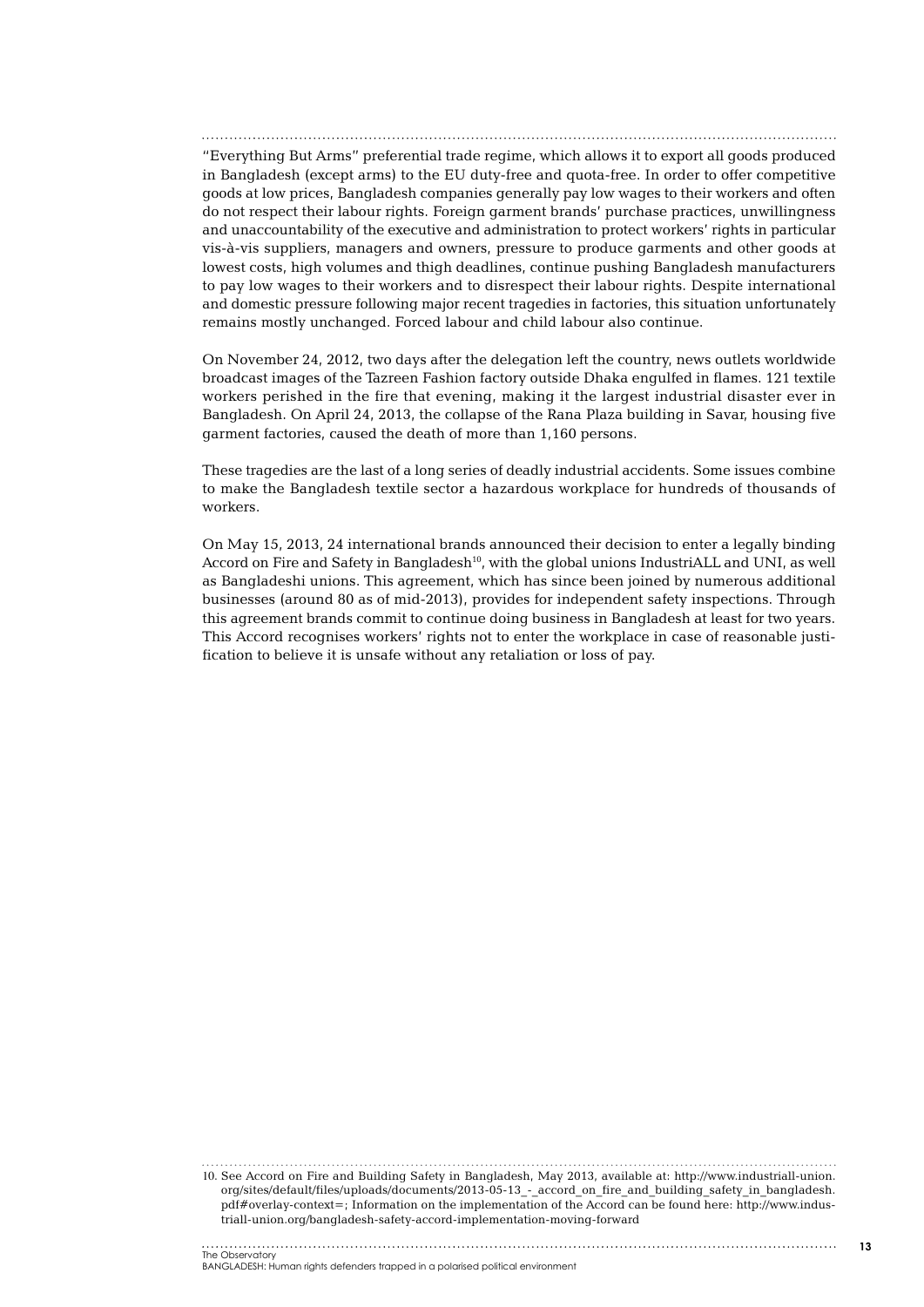# II - LEGAL FRAMEWORK AFFECTING THE ACTIVITIES OF HUMAN RIGHTS DEFENDERS AND JUDICIAL HARASSMENT AGAINST THEM

In Bangladesh, part III of the Constitution protects fundamental rights. Of particular relevance are Article 37 on freedom of assembly, Article 38 on freedom of association, and Article 39 on freedom of expression. Article 16 quarantees to all citizens the protection of the law.

However, no specific legal framework is in place to facilitate or protect the activities of human rights defenders.

On the contrary, a number of restrictive pieces of legislation detrimental to the defence of fundamental freedoms are aimed to directly or indirectly hinder the work of human rights defenders in the country.

#### **II.A/ Freedom of expression curbed by restrictive laws applied by a biased judiciary**

#### **II.A.1/ International standards**

Article 19 of the *Universal Declaration of Human Rights* recognises the right of everyone to freedom of opinion and expression:

"Everyone has the right to freedom of opinion and expression; this right includes freedom to hold opinions without interference and to seek, receive and impart information and ideas through any media and regardless of frontiers".

Article 19 of the *International Covenant on Civil and Political Rights* (ICCPR), which Bangladesh acceded in 2000, states that:

"1. Everyone shall have the right to hold opinions without interference.

2. Everyone shall have the right to freedom of expression; this right shall include freedom to seek, receive and impart information and ideas of all kinds, regardless of frontiers, either orally, in writing or in print, in the form of art, or through any other media of his choice".

The same Article provides for a number of restrictive permissible limitations under international law, i.e.:

"3. The exercise of the rights provided for in paragraph 2 of this article carries with it special duties and responsibilities. It may therefore be subject to certain restrictions, but these shall only be such as are provided by law and are necessary:

(a) For respect of the rights or reputations of others;

(b) For the protection of national security or of public order (*ordre public*), or of public health or morals".

Article 6 of the 1998 UN *Declaration on Human Rights Defenders* also recognises the right of (a) "everyone (…) individually or in association with others, to seek, obtain, receive and hold information about all human rights and fundamental freedoms, including having access to information as to how those rights and freedoms are given effect in domestic legislative, judicial or administrative systems; (…) and (c) "to study, discuss, form and hold opinions on the observance, both in law and in practice, of all human rights and fundamental freedoms and (…) to draw public attention to those matters".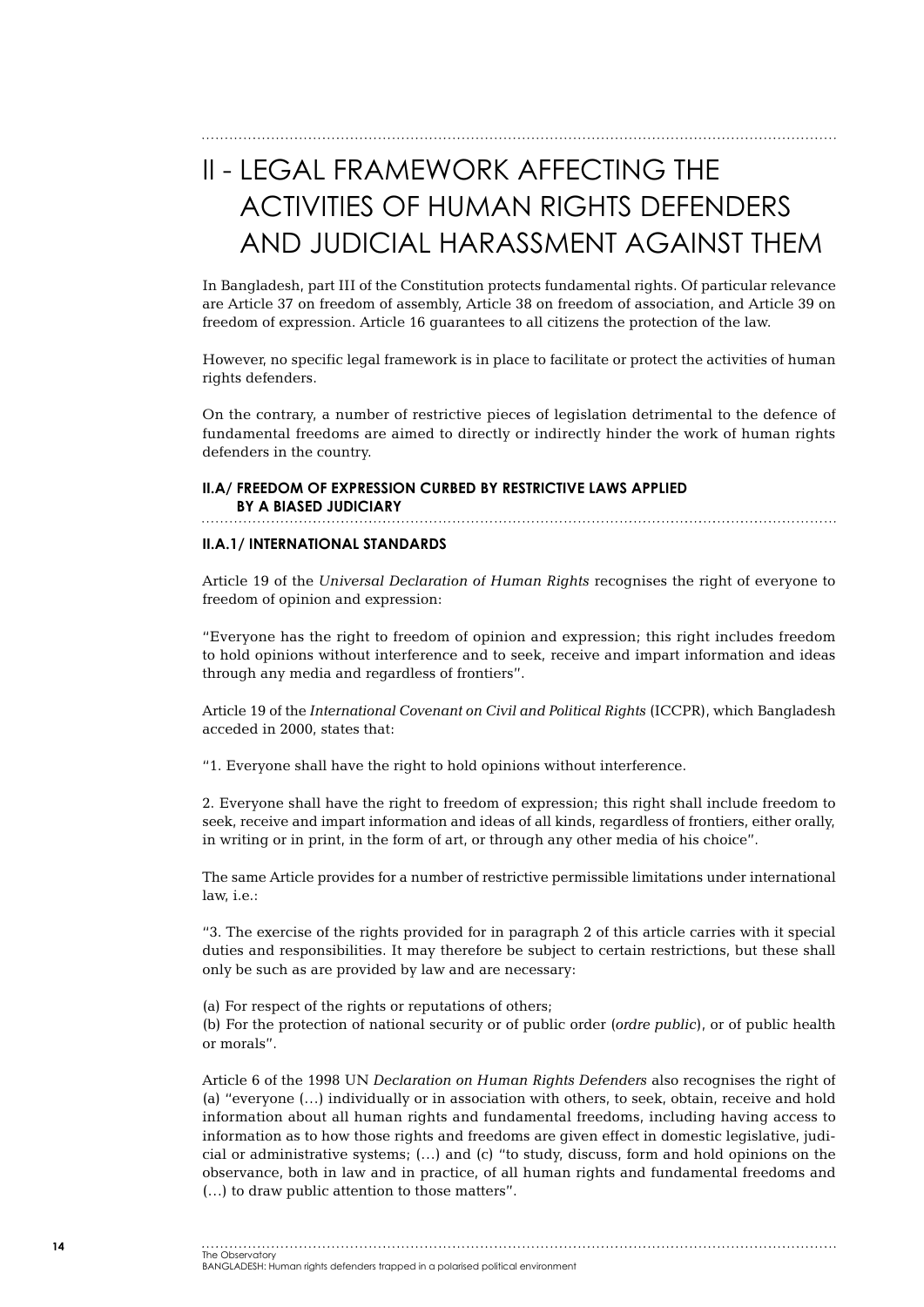#### **II.A.2/ Domestic standards**

At the domestic level, the *Constitution* enshrines the right to freedom of expression, but in a more restrictive manner than what is provided under international law.

#### *II.A.2.a/ The Constitution*

Article 39 of the Constitution provides that:

"(1) Freedom of thought and conscience is guaranteed;

(2) Subject to any reasonable restrictions imposed by law in the interests of the security of the State, friendly relations with foreign states, public order, decency or morality, or in relation to contempt of court, defamation or incitement to an offence, (a) the right of every citizen to freedom of speech and expression; and (b) freedom of the press, are guaranteed".

This provision falls short of international standards, which state that any restriction must be "necessary" rather than "reasonable" and which do not allow restrictions such as "friendly relations with other States" or "contempt of court", an accusation abusively used against dissenting voices, as will be seen below.

Aside from the Constitution, other pieces of legislation are applied by judges to unduly restrict the environment in which human rights defenders and journalists operate.

#### *II.A.2.b/ The Penal Code*

A number of sections under the *Penal Code* punish, including in some cases with life imprisonment, those who commit acts that are "prejudicial to the states", "sedition" or "defamation". These sections are broadly interpreted and open to political manipulation and are used against critics and opponents.

*► "Prejudicial acts" as defined by Section 505A of the Penal Code*

Under Section 505A of the Penal Code, any person who:

"expresses his/herself (a) by words, either spoken or written, or by signs or by visible representation or otherwise does anything, or (b) makes, publishes or circulates any statement, rumour or report, which is, or which is likely to be prejudicial to the interests of the security of Bangladesh or public order, or to the maintenance of friendly relations of Bangladesh with foreign states or to the maintenance of supplies and services essential to the community, shall be punished with imprisonment for a term which may extend to seven years, or with fine, or with both".

This provision therefore allows broad interpretations by the law enforcement agencies and the judiciary, and can lead to the criminalisation of freedom of expression.

*► "Sedition" as defined by Section 124A of the Penal Code*

Section 124A of the Penal Code also unduly restricts freedom of expression, stating that "whoever by words, either spoken or written, or by signs, or by visible representation, or otherwise, brings or attempts to bring into hatred or contempt, or excites or attempts to excite disaffection towards the government established by law be punished with imprisonment for life to which fine may be added, or with imprisonment which may extend to to three years, to which fine may be added, or with fine".

Again, here the term "disaffection of the government" can be interpreted very broadly to stifle any criticism of government policies, including their human rights record.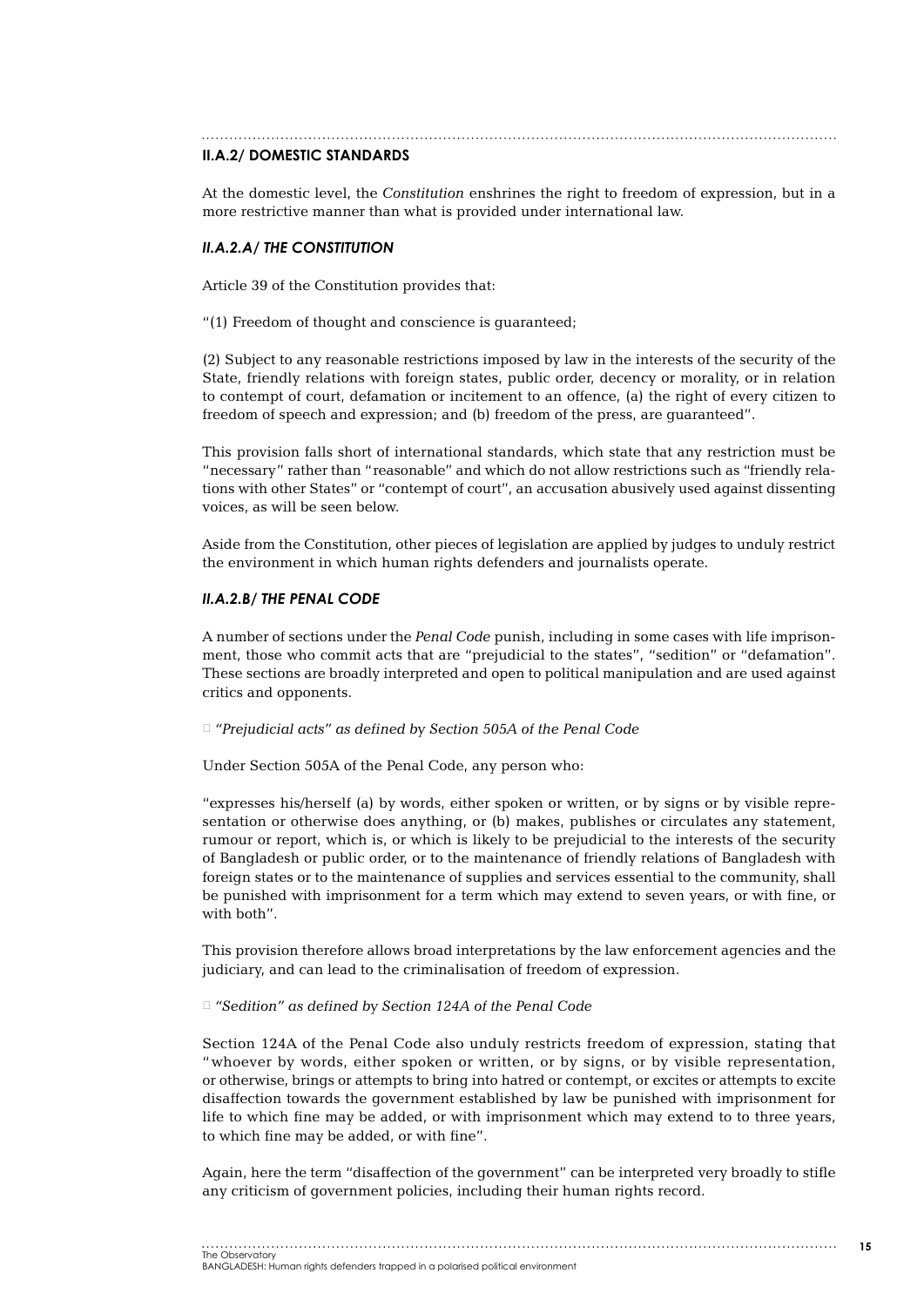*► "Defamation" as defined by Section 501 of the Penal Code*

Several sections of the Penal Code relating to defamation can be used to unduly restrict freedom of expression, including that of human rights defenders. Section 501 of the Penal Code sanctions the act of printing or engraving matters to be known as defamatory. Usually, whenever a case is filed under this Section, an arrest warrant is issued by the Courts, which results in immediate arrests. This Section provides for penalties ranging from fines to imprisonment, or both, as well as forcible closure of the publication.

#### *II.A.2.c/ The Anti-Terrorism Act, 2009 and the Anti Terrorism (Amendment) Act, 2012*

In 2008, the caretaker government promulgated the Anti-Terrorism Ordinance, and on the basis of the Ordinance, the Ninth Parliament then enacted the *Anti-Terrorism Act* (also known as ATA) on February 24, 2009. This Act provides a broad and vague definition of "terrorism" which opens the door to human rights abuses under the guise of the so-called "fight against terror"11.

In addition, on February 16, 2012, Parliament adopted the *Anti-Terrorism (Amendment) Bill*, which widens the scope of sanctions provided in the ATA by approving the death penalty as the maximum penalty for financing terrorist activities. Before the amendment, the ATA stipulated that the offence of financing acts of terrorism shall be punishable by no more than 20 years and no less than three years of imprisonment. The Amendment Bill also provides scope to prohibit the use of Bangladeshi land for the conduct of any terrorist activities inside the country or against other countries, all types of illegal arms and explosives, and the creation of 'panic' among the people through any terrorist activities. The Amendment Bill was passed with virtually no consultation with, and despite strong opposition from, Bangladeshi civil society groups. While the fight against terrorism is a legitimate one, the Bangladeshi anti-terrorism legislation has been abusively used against human rights defenders due to overly vague definitions of terrorism.

#### *II.A.2.d/ The Bangladesh Telecommunication (Amendment) Act (BTA) and practical obstacles to communications*

In February 2006, the BNP-led coalition government enacted the *Bangladesh Telecommunication (Amendment) Act*, which added Section 97A to the Telecommunication Act of 2001, allowing the Government to engage in telecommunication surveillance and intelligence gathering, such as tapping mobile or land phone lines, without judicial supervision. Section 97B of the Act allows information collected under Section 97A to be considered as admissible evidence at any trial on the basis of the Evidence Act of 1872. Some human rights defenders, whom names are not disclosed for security reasons, reported their conversations were regularly phone-tapped.

In addition, since May 15, 2013, the Bangladesh Telecommunication Regulatory Commission (BTRC) ordered the International Internet Gateway companies to reduce the bandwidth speed to upload documents and digital media on the Internet.

A nine months ban has further been imposed on YouTube, which was lifted by the BTRC in June 201312.

#### *II.A.2.e/ The "Contempt of Court" Act, 1926*

Three sections of the *Contempt of Court Act* (CCA), 1926 are still in force in Bangladesh. The Act does not define what is or amounts to a "contempt of court", which has therefore been left to the discretion of the courts. Accordingly, in practice, any act that a judge believes to be

<sup>11</sup>. For more information, see FIDH fact-finding mission report, *Criminal justice through the prism of capital punishment and the fight against terrorism*, October 2010: http://www.fidh.org/IMG/pdf/Report\_eng.pdf.

<sup>12</sup>. The authorities had blocked YouTube in the country on September 17, 2012, officially to prevent people from watching a film titled "Innocence of Muslims", in the wake of deadly protests from the Middle East to South East Asia. The ban lasted almost nine months.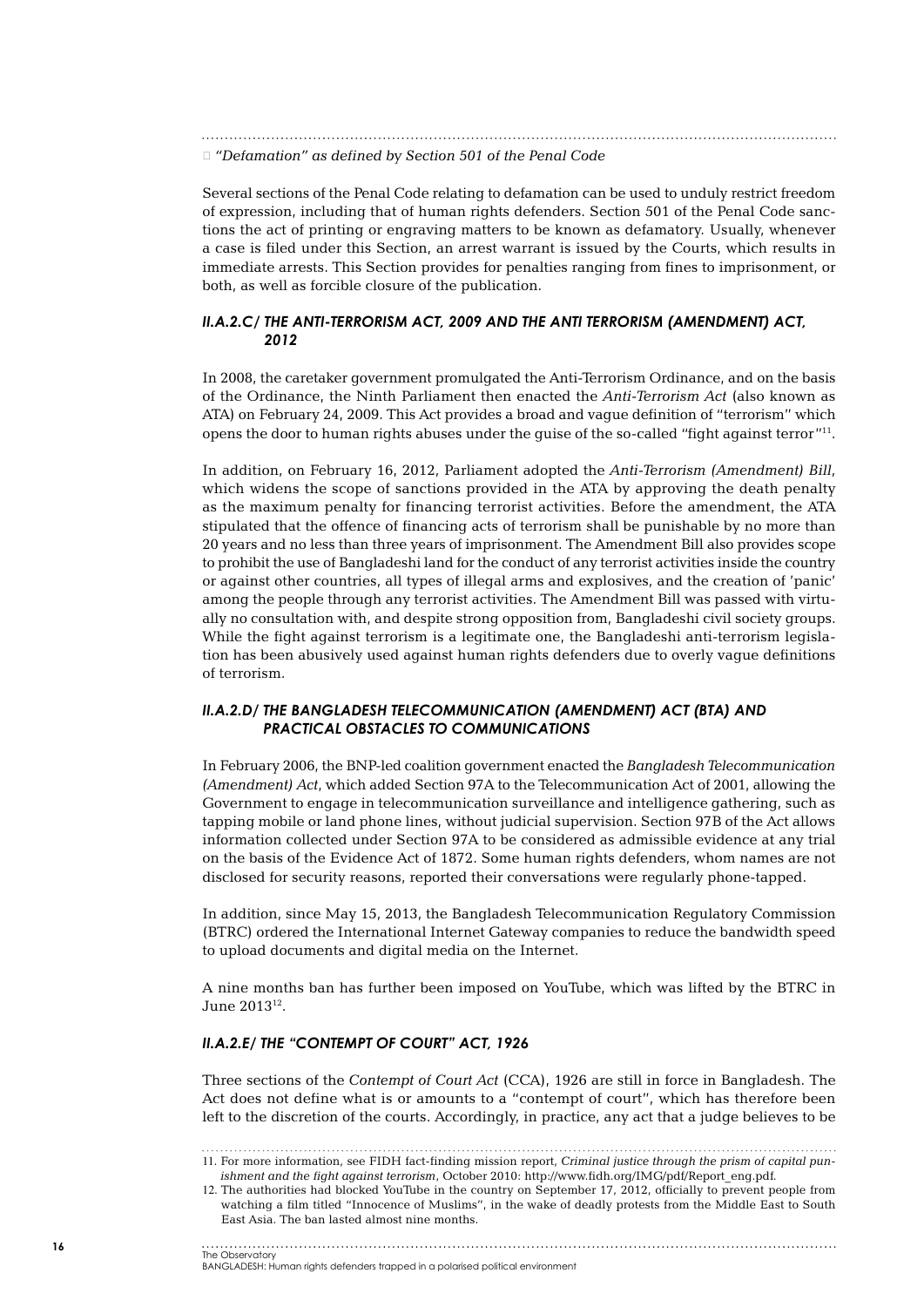disgraceful to the court is considered as "contempt of court". Some human rights defenders have been sued or convicted under this charge.

In January 2012, the Contempt of Courts Bill 2011 was introduced in Parliament, with the aim of amending the existing Act. The current bill actually defines what should not be considered as contempt of court, rather than defining what is contempt of court. Indeed, under the bill<sup>13</sup>, any unbiased and objective news published on any proceedings of a court, in full or in part, any final decision and any elements of a concerned case shall not be considered as contempt of court. Besides, no person could be convicted of contempt of courts if he or she makes statements or comments in good faith about presiding judges of lower courts or the Supreme Court. The bill also proposes not to consider as a contempt of court the disclosure of information about a trial process in camera or behind closed-doors, "except in some cases". It also exempts the media from contempt charges "if they publish objective news reports". There is a risk that the vague formulations used in the text would still allow wide interpretations which could still be used to silence voices criticising the authorities.

On February 23, 2013 the Contempt of Courts Bill 2011 was passed by the Parliament and on September 26, 2013, the High Court Division of the Supreme Court revoked this Act, terming it illegal and *ultra vires* to the Constitution.

#### **II.A.2.F/ THE INFORMATION AND COMMUNICATION TECHNOLOGY ACT, 2006 AND THE** *Information and Communication Technology (Amendment) Act, 2013*

In 2006, the Parliament of Bangladesh enacted the *Information and Communication Technology (ICT) Act*, 2006. The act provides a legal recognition of electronic transactions, of digital signatures, of electronic contracts, of e-commerce and electronic forms, and of electronic publication of the official gazette.

It also aims at the "prevention of computer crime", "forged electronic records", "intentional alteration of electronic records", "falsification of e-commerce and electronic transactions", and to provide "other responses to crimes relating to information and communications technology".

The ICT Act, 2006 provides for a "maximum punishment of up to 10 years of imprisonment or a maximum fine of Taka (Tk) 10,000,000, or both" in case of cybercrime.

Worryingly, on August 19, 2013, the Cabinet of Bangladesh, chaired by Prime Minister Sheikh Hasina, passed and approved the proposed draft of the ICT (Amendment) Act, 2013, although the Parliament was scheduled to be in session in September 201314.

On October 6, 2013, the National Parliament of Bangladesh passed the ICT (Amendment) Act, 2013, setting a minimum of seven years' imprisonment and increasing the highest punishment for cyber-crimes from 10 years under the existing Act to 14 years or a fine of Tk 10,000,000 or both, ignoring protests by civic forums and rights groups.

Moreover, while under the existing ICT Act, 2006, provisions were non-cognisable and bailable, and law enforcers were not allowed to arrest anyone without prior approval from an authority or court, offences under Sections 54, 56, 57 and 61 of the ICT Act, 2006 are now considered as cognisable and non-eligible for bail. As a consequence, law enforcers are empowered to arrest anyone accused of violating the law without a warrant, by invoking Section 54 of the Code of Criminal Procedure.

. . . . . . . . . . . . . . .

<sup>13</sup>. See *New Age*, "JS panel clears contempt of court bill", available at http://newagebd.com/detail.php?date=2013- 01-17&nid=37099#.Uek3vVOVGiY

<sup>14</sup>. Article 93 of the Constitution provides that a text can be promulgated as an Ordinance by the President of Bangladesh when the "Parliament (...) is not in session", and "when immediate action is necessary". Article 93 also adds that an Ordinance shall nonetheless "be laid before Parliament at its first meeting following the promulgation".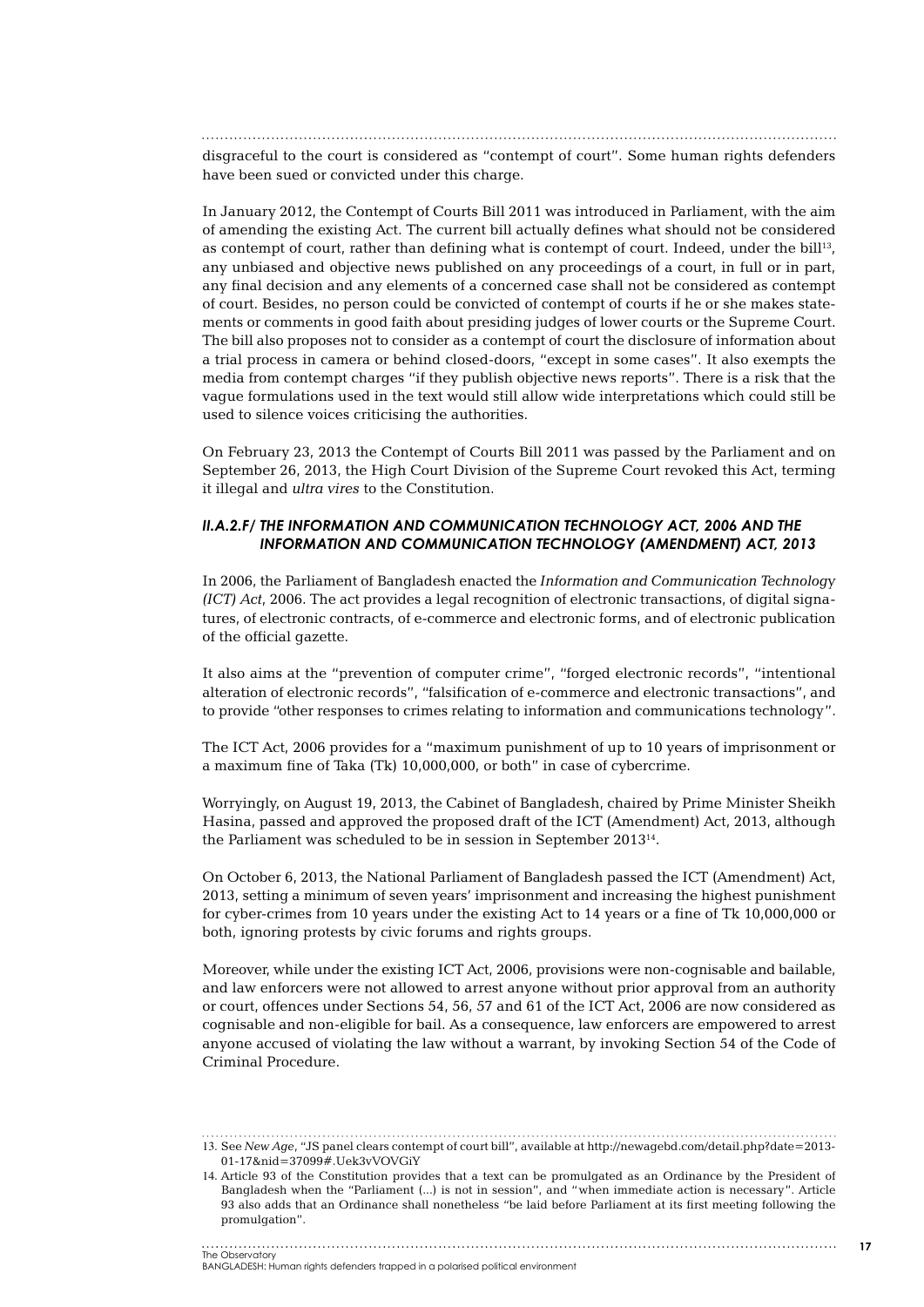In that context, human rights defenders, including whistleblowers and investigation journalists exposing abuses and human rights violations to the public opinion on the basis of secret or confidential documents or elements, can be particularly targeted. It is particularly feared that those amendments will lead to further arrests and harassment of human rights defenders, therefore shrinking the space of civil society in the country, and that there is risk that they could be applied retrospectively to the pending case against Mr. **Adilur Rahman Khan** and Mr. **Nasiruddin Elan** (see below).



© Joynal Abedin, Photo journalist, ManabzaminManabzamin ournalist Abedin, Photo Joynal

Adilur Rahman Khan following his arrest in August 2013.

### **II.A.3/ The abuse of laws to harass and silence human rights defenders**

With the combination of a politicised judiciary and a restrictive set of vaguely worded laws affecting the right to freedom of expression, a number of human rights defenders met by the mission delegates reported being forced to a certain degree of self-censorship in their daily activities.

Indeed, in a context where **the judiciary is lacking independence** and is generally acting upon orders from the executive, especially at lower levels, cases of judicial harassment have been launched against a number of lawyers, journalists, trade unionists or environmentalists reporting on human rights violations and facing dramatic sets of spurious charges. Such cases, which can last months or even years, are used as another means to silence the denunciation of human rights violations.

#### *II.A.3.a/ Judicial persecution of Adilur Rahman Khan and Nasiruddin Elan*

So far no measures have been taken by the relevant authorities to prevent the misuse of the above-mentioned national criminal and security laws.

One sad example of such misuse is the judicial persecution of Mr. **Adilur Rahman Khan**, Secretary of the human rights NGO Odhikar and a member of OMCT General Assembly, and Mr. **Nasiruddin Elan**, Odhikar Director, in relation to a fact-finding report issued by Odhikar about the killing of 61 people during an operation carried out on May 5-6, 2013 by law enforcement agencies against Hefazat-e Islam activists at the Dhaka's downtown Motijheel area.

The Observatory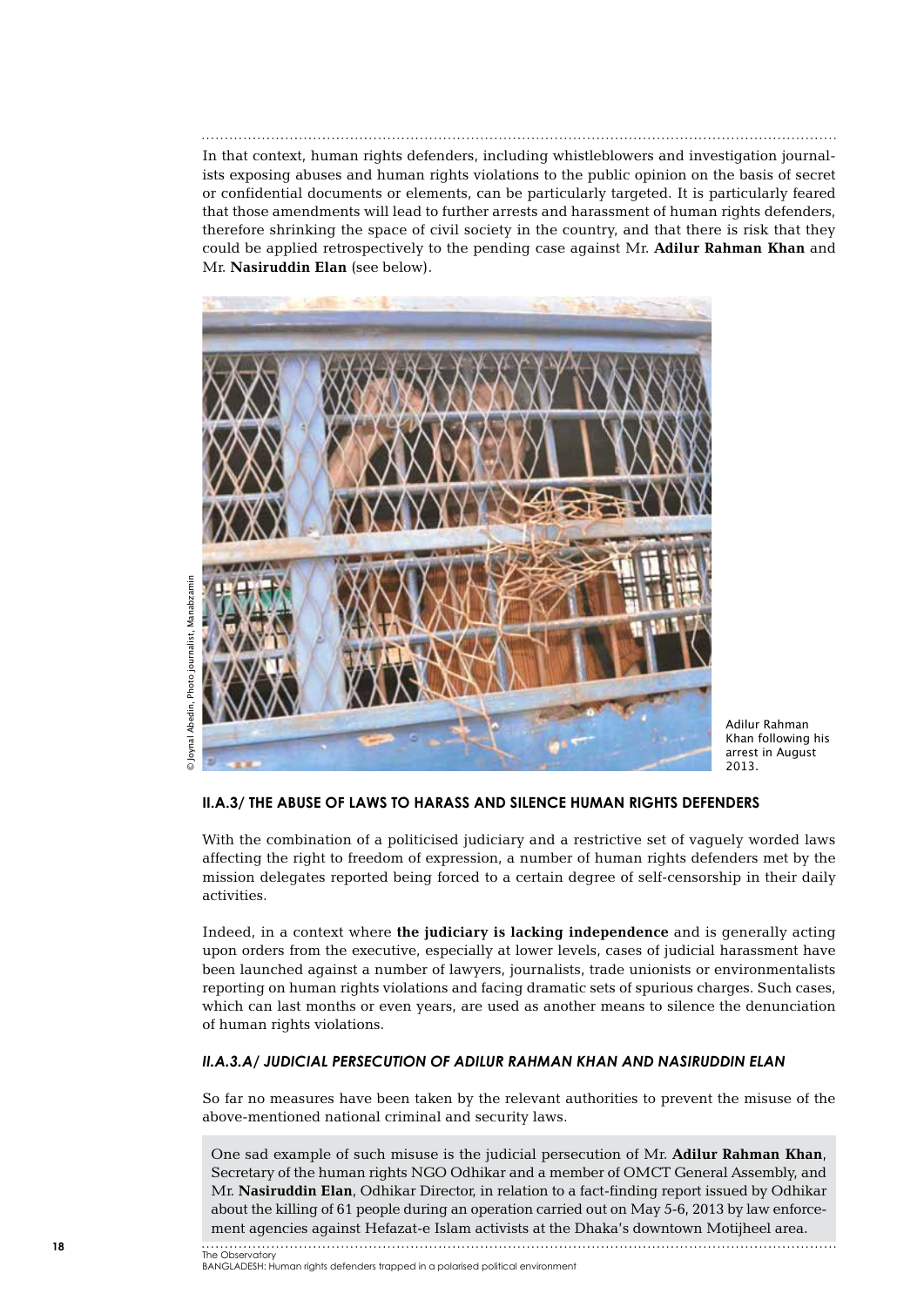On August 10, 2013, Mr. Adilur Rahman Khan was arrested by the Detective Branch (DB) of Police in Dhaka, at 10.20 pm, as he was returning at his Gulshan residence in Dhaka with his family. The police did not present any warrant of arrest and did not inform neither his family nor Mr. Khan why they were arresting him and where they were taking him. The Dhaka Metropolitan Police subsequently confirmed the arrest to the media.

On August 11, 2013, Mr. Khan was brought to the Chief Metropolitan Magistrate Court (CMM), where he was produced before the Dhaka Metropolitan Magistrate and the complaint against him was read by the Public Prosecutor. The police lodged a General Diary against him on August 10, 2013, under Section 54 of the Code of Criminal Procedure at the Gulshan police station. Mr. Adilur Rahman Khan was also charged under clauses 1 and 2 of Section 57 of the ICT 2006 (amended in 2009) for publishing false images and information and disrupting the law and order situation of the country. The Court then placed Mr. Khan on a five-day remand for interrogation.

Furthermore, on August 11, 2013, the Odhikar office was searched by DB police between 8.20 pm and 9.00 pm. They inspected the files and documents and then seized three laptops and two CPUs from Odhikar's offices.

On August 12, 2013, the High Court of Bangladesh stayed the five-day remand order to interrogate Mr. Adilur Rahman Khan and asked police to send him to jail.

On August 13, 2013, Dhaka Metropolitan Magistrate Mostafa Shahriar Khan, in accordance with the High Court order, issued the order to send Mr. Adilur Rahman Khan to Dhaka Central Jail. He was later transferred to Kashimpur Jail number 1, on the outskirts of Dhaka city.

On September 4, 2013, the DB police announced they had filed a charge sheet against Mr. Adilur Rahman Khan as well as against Mr. Nasiruddin Elan for "distorting images by using photo shop and publishing a fabricated report, which enraged public sentiment", under Section 57 of the ICT Act and Sections 505 (c) and 505A of the Penal Code, in relation to the above-mentioned fact-finding report issued by Odhikar. If found guilty, the two human rights defenders might face up to 14 years in jail or Tk 10,000,000 (about 93,660  $\epsilon$ ) fine under the ICT Act and seven years' jail term under the Penal Code.

On September 5, 2013, the case was referred to the Cyber Crimes Tribunal, which issued an arrest warrant against Mr. Nasiruddin Elan on September 11, 2013.

On September 9, 2013, the Chief Metropolitan Magistrate Court rejected the bail petition filed by Mr. Adilur Rahman Khan. This was the second time Mr. Khan's lawyer was submitting a petition seeking bail for his client.

On September 11, 2013, the Cyber Crimes Tribunal issued an arrest warrant against Mr. Nasiruddin Elan and on September 25, it directed officer-in-charge of Gulshan police station to submit by October 21 the report on the execution of the arrest warrant.

On September 12, 2013, Mr. Adilur Rahman Khan was brought to the CMM to attend a hearing under Section 54 of the Code of Criminal Procedure, as this was the day the DB police had to submit their findings in this regard. Mr. Adilur Rahman Khan was discharged from this section, which was a mere formality, as legally one cannot be detained more than 21 days under Section 54 of the Code of Criminal Procedure. Yet Mr. Adilur Rahman Khan has been

detained more than a month under this section. However, the charges of violating Section 57 (1) and (2) of the ICT Act 2006 and sections 505 (c) and 505A of the Penal Code still stand.

On September 25, Mr. Adilur Rahman Khan was presented to the Cyber Crimes Tribunal, which dismissed for the third time the bail petition filed by his lawyer on September 19. Judge AKM Shamsul Alam scheduled the next hearing to October 21, 2013.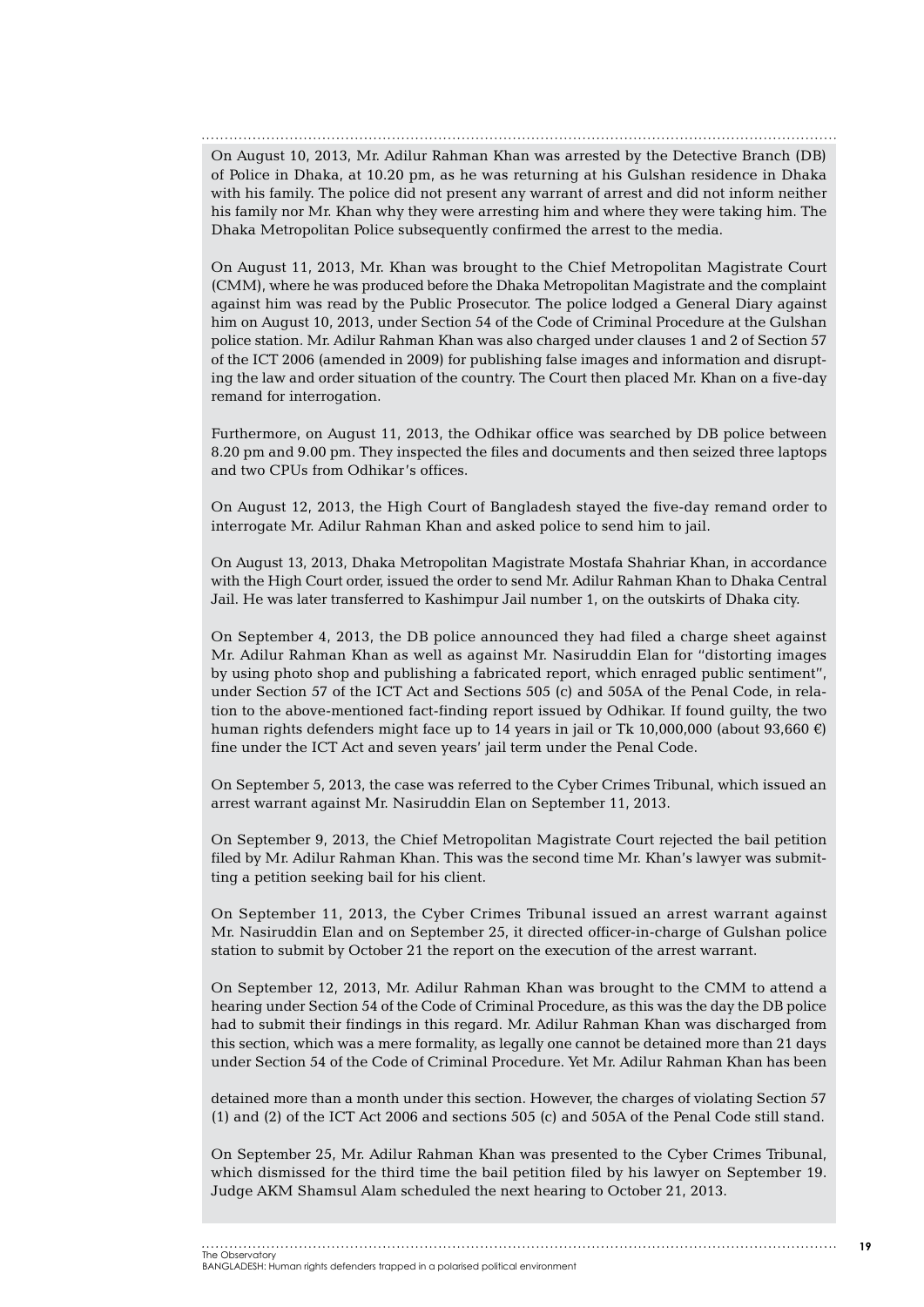It is in this framework that Messrs. **Yves Berthelot** and **Max De Mesa** led an Observatory mission in Dhaka from October 5 to October 9, 2013<sup>15</sup>. The delegation was also able to attend the bail hearing of Mr. Adilur Rahman Khan before the High Court Division of the Supreme Court on October 8, 2013. During the hearing, the court granted a six-month interim bail to Mr. Khan, but on October 9, 2013, the Office of the Attorney General filed an application before the Appellate Division of the Supreme Court, requesting to stay the High Court's order granting bail to Mr. Khan. However, the Chamber Judge decided on the same day to uphold the High Court Division's decision.

On October 11, 2013, at 10.30 am, Mr. Khan was finally released on bail from Kashimpur Jail number 1. It took two days for the bail order to be implemented, adding further harassment against Mr. Khan.

On October 10, 2013, Mr. Nasiruddin Elan was granted an order of "no arrest or harassment" for four weeks from the High Court Division of the Supreme Court.

On October 21, 2013, Mr. Adilur Rahman Khan appeared before the Dhaka Cyber Crime Tribunal. Yet, Mr. Khan once again found out that a Public Prosecutor has not yet been appointed to represent the Government at his trial, which amounts to further harassment and delay in framing charges against him. The Tribunal Judge then fixed the next date of hearing in his case on November 10, 2013. He also asked Odhikar's lawyers to ensure the presence of Mr. Nasiruddin Elan on the next hearing date.

Furthermore, on October 21, 2013, at approximately 12:45 pm, a plain-clothes officer, with a walkie talkie, approached Mr. Adilur Rahman Khan's house and asked the security guard whether he had returned home. That man was also seen on a motorbike surveying the house for quite some time.

On November 6, 2013, Mr. Nasiruddin Elan and his lawyers appeared before the Cyber Crimes Tribunal and appealed for bail in the above-mentioned case. Yet, Judge Shamsul Alam rejected the plea for bail and ordered that Mr. Elan be arrested and taken to Dhaka Central Jail, where he remained detained as of issuing this report.

#### *II.A.3.b/ 49 legal actions filed against Amar Desh Editor Mahmudur Rahman*



Since 2011, Mr. **Mahmudur Rahman**, Acting Editor of the popular newspaper *Amar Desh*, one of the leading Bangla-language newspapers, has faced nearly 50 judicial cases under numerous charges including "defamation", "sedition" and several offences defined in the Anti-Terrorism Act, for publishing a report on the alleged corruption practices of the Prime Minister and her relatives.

Arrest of Mahmudur Rahman.

15. For the main conclusions of the mission, see Observatory Press Release, issued on October 11, 2013.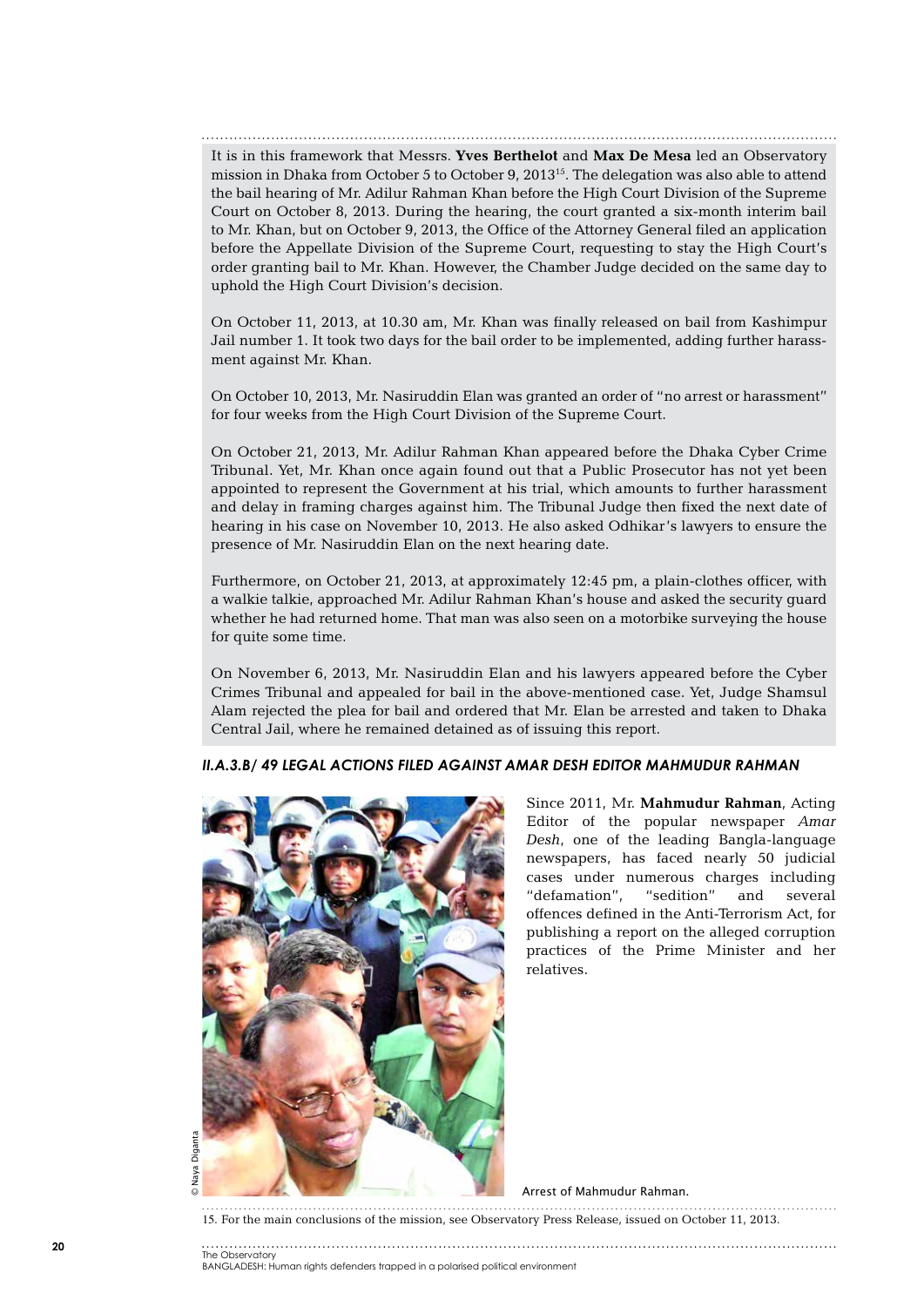On June 1, 2010, the Tejgaon Thana Officer-in-Charge raided the press office of *Amar Desh*  with armed forces, and declared its closure. The next day, agents of the Tejgaon police station entered the *Amar Desh* offices, arrested Mr. Rahman, who had chosen to reside in his office, and took him to the Dhaka cantonment police station (CPS) for interrogation. The police forces also resorted to the use of force against the protesting journalists who attended the scene, beating them with sticks.

On the same day, Mr. Rahman was charged under Sections 419, 420 and 500 of the Penal Code for "cheating by personation", "dishonestly inducing delivery of property" and "defamation", and the Tejgaon police station also filed a case against him (Case No. 2(6) 2010), as well as against the *Amar Desh* Deputy Editor Mr. **Syed Abdal Ahmed**, the Assistant Editor Mr. **Sanjeeb Chowdhury**, the City Editor Mr. **Jahed Chowdhury**, reporter **Alauddin Arif**, and the office assistant **Saiful Islam**, as well as against 400 unnamed people for, *inter alia*, "obstructing Government officials to perform their duties" during Mr. Rahman's arrest, under Sections 143, 342, 332, 353, 186, 506, 114 of the Penal Code.

On June 6, 2010, another case (Case No.5 (6) 2010) was filed against Mr. Rahman at the Kowali police station for, *inter alia*, "obstructing Government officials to perform their duties" under Sections 143, 186, 332, 353, 225B/34 of the Penal Code, while he was already in custody.

On August 19, 2010, the Appellate Division of the Supreme Court sentenced him to six months' imprisonment for "gross contempt of court" for having published a report on April 21, 2010 where the role of the Attorney General's Office was criticised. The Court also fined Mr. Rahman Tk 100,000 (around 1,130 Euros). The contempt of court notice was brought before the Court by two lawyers reported to be supporters of the Government. On the same day, the Court also sentenced Mr. **Oliullah Noman**, special correspondent of *Amar Desh*, to one-month imprisonment and a fine of Tk 10,000 (around 113 Euros), and Mr. **Hashmat Ali**, publisher of the same newspaper, to a fine of Tk 10,000 for contempt of court in relation to their responsibility in the publication of the report. Moreover, Mr. Noman was sentenced to one-month imprisonment.

In October 2010, Mr. Rahman was transferred to the Kashimpur jail located at Gazipur and later in January 2011 at Gazipur district jail, which made it more difficult for his lawyers to visit him, as well as for him to access the medical treatment he required. On March 17, 2011, he was released from the Gazipur district jail after having served nine and a half months in prison.

However, on March 28, 2011, Mr. Mahmudur Rahman was scheduled to appear before two different courts – the CMM of Dhaka and the District Court of Gopalganj, located at a distance of 250 km from each other – on "defamation" and "cheating" charges, under Section 420, 469, 500, 501 and 34 of the Criminal Code, in relation to articles published in *Amar Desh*.

Therefore, Mr. Rahman himself appeared in Dhaka while his lawyer appeared before the Gopalganj Court and applied for the postponement of the trial and displayed the documents related to the Dhaka Court's summon. The judge in Gopalganj rejected the application and issued an arrest warrant against Mr. Rahman.

During the same hearing, the judge in Gopalganj also issued arrest warrants against two other journalists, Mr. H. M. **Mehedi Hasnat**, correspondent of the *Dainik Destiny* in Kotalipara, and Mr. **Jahangir Hossain Sheikh**, Acting Editor of the weekly *Matrimukti*. The criminal case against them is related to a report published in *Amar Desh* on April 4, 2010 alleging that some AL leaders and their relatives could be involved in war crimes committed in 1971.

As of mid-2013, Mr. Rahman was still facing a dozen charges related to his work as a journalist, and had to go to courts at least three times a week, seriously affecting his capacity to carry out his daily work. During the mission, he also reported to the delegation that he feared being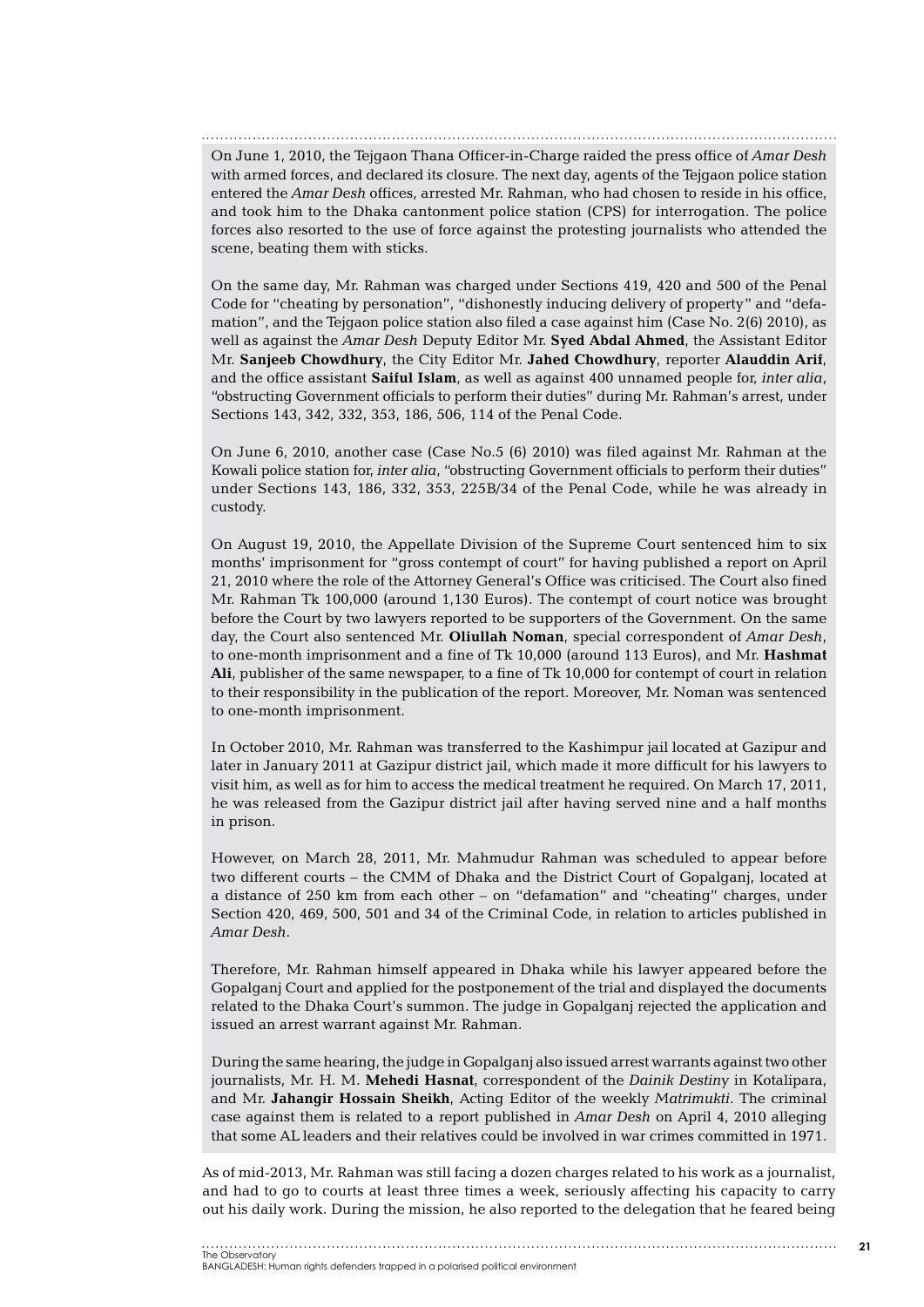arrested anytime, and was even fearing for his personal safety. And indeed, in April 2013, Mr. Rahman was again arrested because of his journalistic activities and put under six days remand16. After his lawyers and family members complained about acts of torture perpetrated against him during remand at the Detective Branch of police custody, Mr. Rahman was treated at the BSMMU Hospital. Finally, on April 17, 2013, he was sent to the Kashimpur Jail number-2, where he remained detained as of October 2013.

#### *II.A.3.c/ June-September 2010: 11 legal actions filed against three members of the Bangladesh Centre of Workers' Solidarity; most remain pending*

In addition to the fact that the Bangladesh Centre for Worker Solidarity (BCWS) was deregistered by the NGO AB in June  $2010^{17}$ , between June 2010 and September 2010, 11 legal actions were brought against three of its members: Ms. **Kalpona Akter**, BCWS Secretary General, Mr. **Babul Akhter**, BCWS Law and Research Secretary, and Mr. **Aminul Islam**, also a member of BCWS.



Aminul Islam

Following growing social unrest among garment factory workers, who suffer from harsh living conditions due to extremely poor wages that barely allow them to ensure the survival of their families, the Governmental Committee on the Minimum Wage decided on July 27, 2010 to raise minimum wages by 80 per cent, from Tk 1,662 up to Tk 3,000 per month (around 34 Euros), a decision that was officially announced by the Labour and Employment Ministry on July 29, 2010. However, workers considered this minimum wage insufficient and demanded a raise up to Tk 5,000 (approximately 56 Euros).

On July 30 and 31, 2010, following the Labour and Employment Ministry's announcement, the textile workers expressed their discontent by demonstrating in the streets, when the police forces reportedly fired tear gas on the demonstrators and charged at them. Several protesters and labour leaders were arrested,

including Messrs. Akhter and Islam and Ms. Akhter, who were all accused of "inciting workers unrest during the protests", which they denied.

Mr. Babul Akhter later alleged that on the night of August 28, 2010, he was beaten in custody. He reported having been blindfolded and severely beaten by unknown interrogators while he was at the Ashulia police station. Mr. Aminul Islam stated he was tortured by officials of the National Security Intelligence Agency in custody on June 16, 2010. Both said that they were threatened to be "cross-fired", or executed extrajudicially, if they did not confess to charges. To date, the government has failed to investigate the torture allegations. On September 10, 2010, they were released on bail from the Dhaka central jail but Ms. Kalpona Akhter was charged with eight violations of the law, Mr. Babul Akhter with seven and Mr. Aminul Islam with four.

The charges against Ms. Kalpona Akhter and Mr. Babul Akter are still pending nearly two and a half years after the event and requires both activists to be present five to seven days per month in different courts scattered around the metropolis of Dhaka<sup>18</sup>.

16. For more information, see OMCT-FIDH Press Release, issued on April 17, 2013.

<sup>17.</sup> See below.

<sup>18.</sup> Mr. Aminul Islam was killed in April 2013, in still unclear circumstances. See below.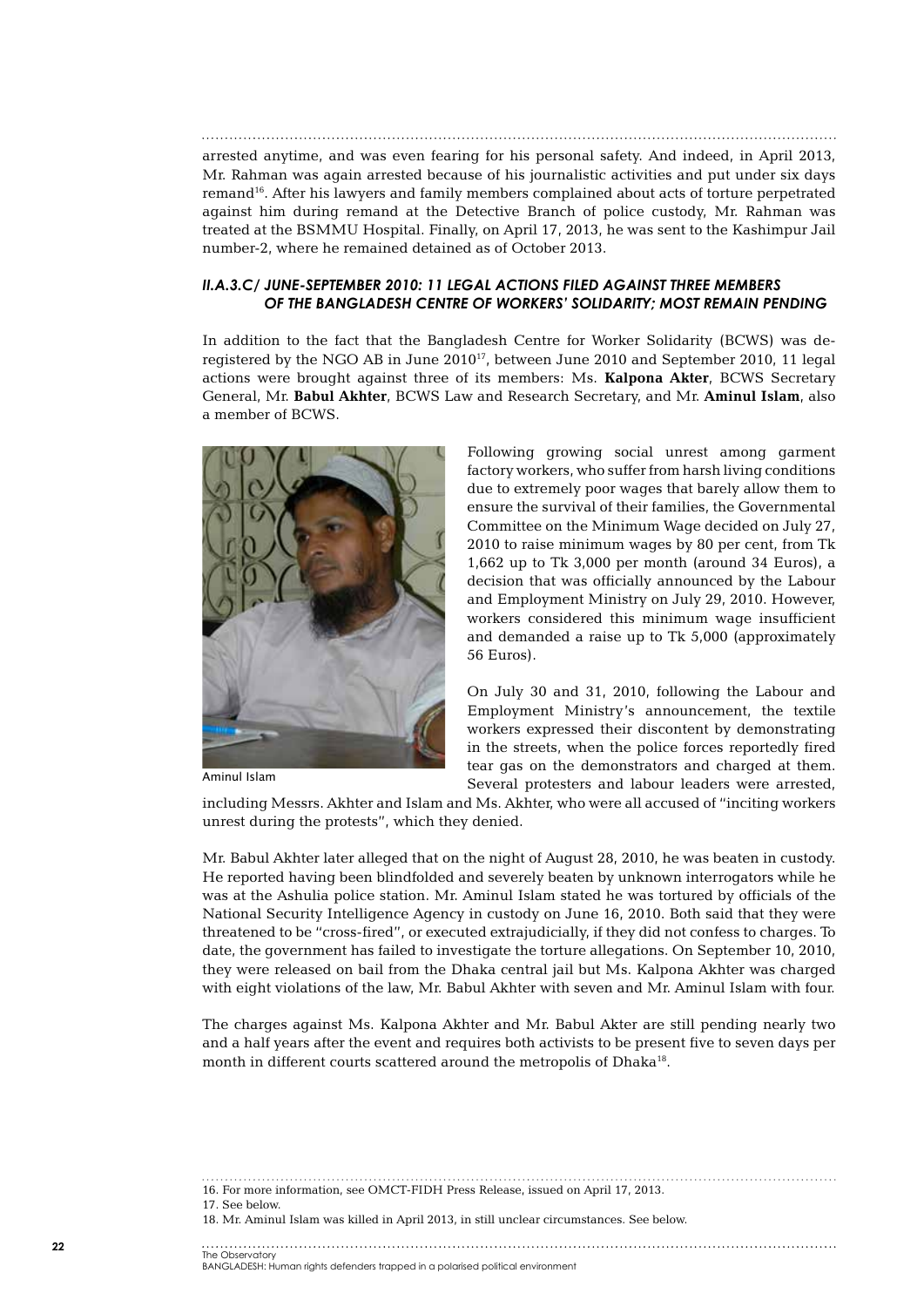## **II.B/ Restrictions on freedom of association: daily hindrances in the activities**

## **of human rights NGOs and political control of trade unions**

In the bipartisan public atmosphere of Bangladesh, newspapers and media outlets but also NGOs are often informally categorised as pro-government or anti-government, depending on who they criticise, which usually makes them easy targets when the opposition comes to power.

In the political environment that prevailed during the mission, some human rights NGOs considered as "critical" to the government therefore reported being particularly targeted, notably through lengthy administrative checks and controls, delays in their registration processes or even de-registration. In addition, some human rights projects have been delayed by the NGO Affairs Bureau (NGO AB), which does not conform with the legislation with regard to deadlines for authorisations. As a consequence, many projects cannot be implemented properly.

Although human rights defenders and lawyers are aware of the need to address this phenomenon, some of them are reluctant to litigate before courts on that issue, because they are fearful of creating an adverse precedent. "If an adverse landmark judgement is adopted, then an NGO would face adverse consequences", one of them reported. This is emblematic of the general mistrust of some civil society representatives towards the judiciary.

The delegation also found a number of deficiencies in the labour legislation that present important obstacles to the free exercise of trade union and labour rights. Workers face important legal and practical hurdles in setting up trade unions. In practice, an environment of intimidation and repression effectively silences workers' demands and stifles possibilities of dialogue between workers and employers, who in some cases have close ties with the law enforcement authorities. In the ready-made garment (RMG) sector, which employs 3.5 million workers, only 63,000 workers are unionised and only a handful of collective bargaining agreements are in force. The disappearance and subsequent murder of Mr. Aminul Islam in April 2012 (see below) reminded that labour leaders risk paying for their activities with their life.

This part will first address the situation of human rights NGOs, and then the situation of trade unions.

#### **II.B.1 Human rights NGOs**

#### *II.B.I.a/ International standards*

The 1998 *UN Declaration on Human Rights Defenders* explicitly recognizes human rights defenders the right to associate and to access funding for the purpose of promoting and protecting human rights and fundamental freedoms.

*On the right to associate*, Article 5 of the Declaration states:

"For the purpose of promoting and protecting human rights and fundamental freedoms, everyone has the right, individually and in association with others, at the national and international levels: (...) (b) To form, join and participate in non-governmental organizations, associations or groups".

The right to freedom of association is a fundamental universal right enshrined in numerous international treaties and standards, especially Article 22 of the *ICCPR*. In its Communication No. 1274/2004, the United Nations Human Rights Committee (CCPR) observed: " The right to freedom of association relates not only to the right to form an association, but also guarantees the right of such an association freely to carry out its statutory activities. The protection afforded by Article 22 extends to all activities of an association  $[\dots]^{19}$ ".

19. See CCPR, Communication no. 1274/2004, para 7.2.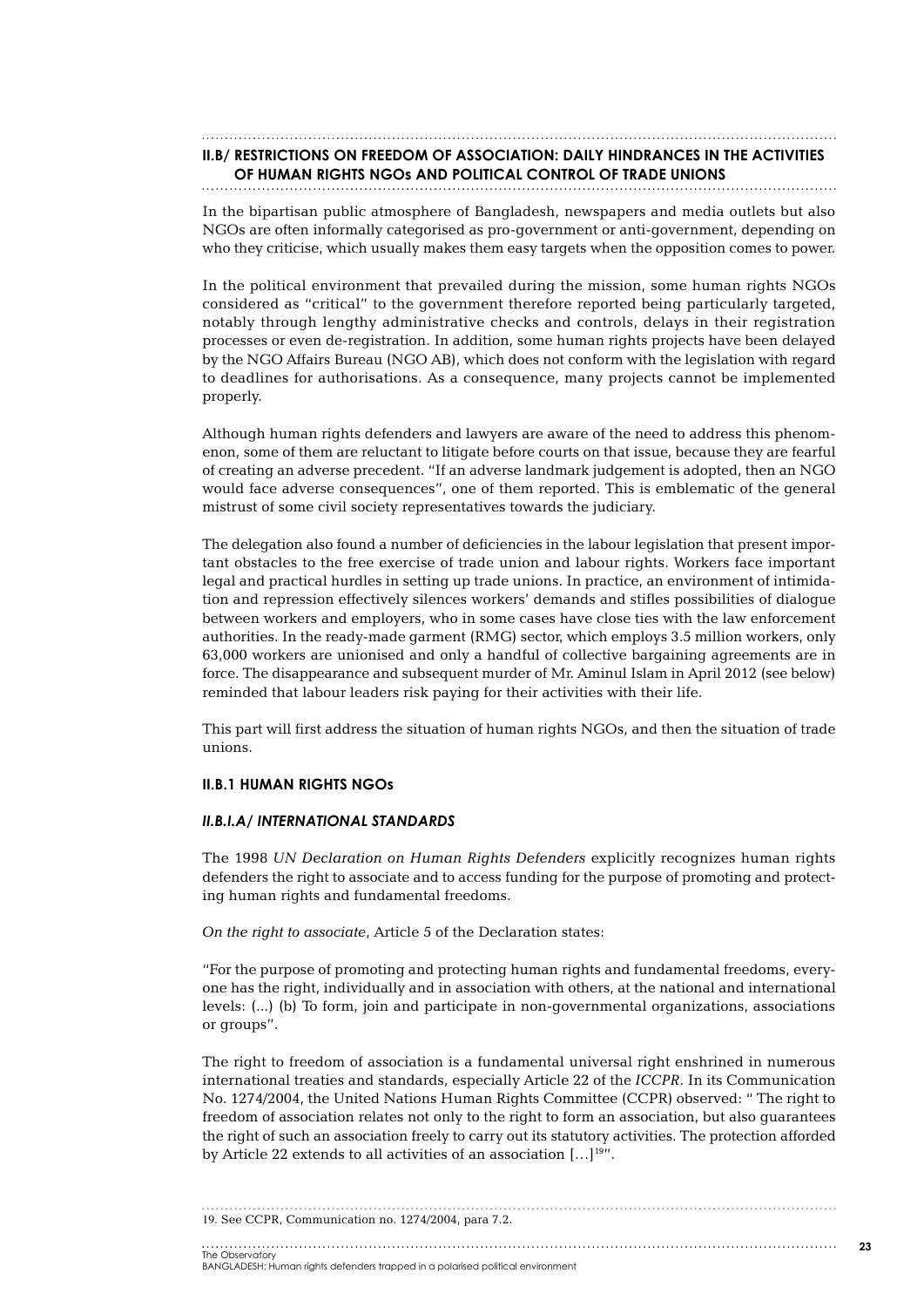Permissible restrictions to the exercise of this right are clearly identified in positive law. The only restrictions permissible are those "prescribed by law" and that are "necessary in a democratic society".

In its case law, the CCPR states that on the basis of Article 22 of the ICCPR, any restriction or measure shall only be taken in order "to avoid a real, and not only hypothetical, danger for national security and the democratic order"20, and adds that "the existence of any reasonable or objective justification to limit freedom of association is not sufficient. The State Party must also demonstrate that the prohibition of the association and the initiation of criminal proceedings against individuals for belonging to that association are truly necessary to avoid a real, and not only hypothetical, danger for national security and the democratic order, and that less draconian measures would prove insufficient to reach that objective".

The CCPR also highlights that such measures shall be meticulously assessed, and insists on the crucial character of proportionality of any measure or restriction<sup>21</sup>. The CCPR adds in that regard that it is necessary to assess such restrictions in the light of consequences they could have on members of an association $22$ .

*On the right to receive funding*, Article 13 of the Declaration states:

*"*Everyone has the right, individually and in association with others, to solicit, receive and utilize resources for the express purpose of promoting and protecting human rights and fundamental freedoms through peaceful means, in accordance with article 3 of the present Declaration".

While the Declaration on Human Rights Defenders protects the right to seek, receive and utilise funds, it does not place restrictions on the sources of the funding (public / private, local / foreign). Therefore, it implicitly includes in its scope the right of NGOs to access funds from foreign donors. Moreover, the United Nations Special Rapporteur on the situation of human rights defenders emphasised that the Declaration protects the right to "receive funding from different sources, including foreign ones"23. The Special Rapporteur, like the Special Representative of the UN Secretary-General on the situation of human rights defenders before her<sup>24,</sup> considered that "Governments should allow access by human rights defenders, in particular non-governmental organizations, to foreign funding as a part of international cooperation, to which civil society is entitled to the same extent as Governments"25.

Moreover, the Special Rapporteur stressed that access to funding "is an inherent element of the right to freedom of association", and that "in order for human rights organizations to be able to carry out their activities, it is indispensable that they are able to discharge their functions without any impediments, including funding restrictions"26.

The Special Rapporteur on the right to peaceful assembly and freedom of association took up these recommendations in his first report to the Human Rights Council. He stated: "Any associations, both registered or unregistered, should have the right to seek and secure funding and resources from domestic, foreign, and international entities, including individuals, businesses, civil society organizations, Governments and international organizations"27.

<sup>20</sup>. See CCPR, Communication no. 1119/2002, para. 7.2.

<sup>21</sup>. See CCPR, Communication no. 1274/2004, para. 7.6.

<sup>22</sup>. See CCPR, Communication no. 1093/2001, para. 7.3.

<sup>23</sup>. See United Nations General Assembly, *report of the Special Rapporteur on the situation of human rights defenders*, United Nations Document A/66/203, July 28, 2011, para. 70.

<sup>24</sup>. See United Nations General Assembly, *report of Special Representative of the Secretary-General on the situation of human rights defenders,* United Nations Document A/59/401, October 1, 2004, para. 82.

<sup>25</sup>. See United Nations General Assembly, *report of Special Rapporteur on the situation of human rights defenders,* United Nations Document A/66/203, July 28, 2011, para. 70.

<sup>26</sup>. See United Nations General Assembly, *report of Special Rapporteur on the situation of human rights defenders,* United Nations Document A/64/226, August 4, 2009, para. 91.

<sup>27</sup>. See UN Human Rights Council, *report of the Special Rapporteur on the rights to freedom of peaceful assembly and of association*, UN Document A/HRC/20/27, paragraphs 67-68, May 21, 2012.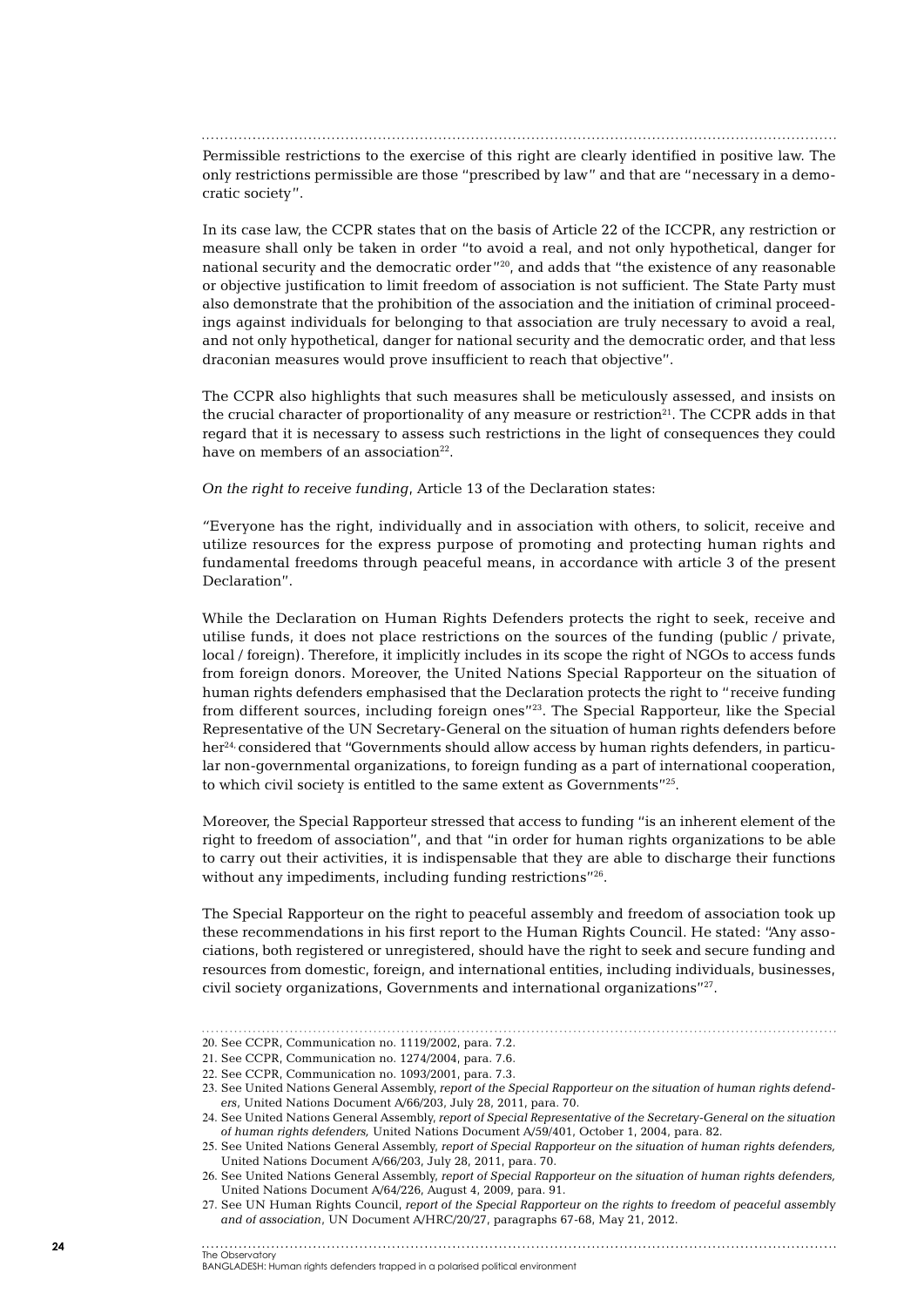#### *On registration*:

It is important to stress that some of the best practices under international law with regards to registration provide that:

- Laws governing the creation, registration and functioning of civil society organisations should be written and should set up clear, consistent and simple criteria to register or to incorporate a civil society organisation as a legal person,
- Non-governmental organisations that meet all administrative criteria should be immediately able to register as legal entities,
- States should ensure that existing laws and regulations are applied in an independent, transparent and less burdensome or lengthy manner in order to avoid restricting the right to freedom of association,
- States must ensure that any restriction regarding the registration of organisations is fully compatible with Article 22 of the ICCPR (see above on "permissible restrictions").

#### *II.B.1.b/ Domestic legislation*

As we will see below, the domestic legislation governing the activities of human rights NGOs in Bangladesh fails to meet many international standards and best practices.

#### *II.B.1.b/ i) Legislation governing the rights and obligations of NGOs*

The government administers and oversees the operations of NGOs in Bangladesh on the basis of a series of regulations.

The legal framework can be divided into two parts:

- Laws governing the granting of legal status to NGOs
- Laws that govern relationships between NGOs and the government

The laws providing for registration are:

- 1. The Societies Registration Act, 1861
- 2. The Trust Acts 1882, which governs charities and trusts.
- 3. The Companies Act, 1994

The laws governing relationships between NGOs and the government are:

- 1. The Voluntary Social Welfare Agencies (Registration and Control) Ordinance, 1961
- 2. Foreign Donations (Voluntary Activities) Regulation Ordinance, 1978
- 3. Foreign Contributions (Regulation) Ordinance, 1982

The situation of NGOs and their obligations can be summarised as follows:

| <b>Organizational Forms</b> | <b>Societies</b>                                                                   | <b>Trusts</b>                                                                      | <b>Non-profit companies</b>                                                        |
|-----------------------------|------------------------------------------------------------------------------------|------------------------------------------------------------------------------------|------------------------------------------------------------------------------------|
| <b>Registration Body</b>    | Registrar of<br>Companies                                                          | Registrar of Trusts                                                                | Registrar of<br>Companies                                                          |
| Approximate Number          | At least 21 members                                                                | At least 15 members                                                                | At least 11 members                                                                |
| <b>Barriers to Entry</b>    | Foreigners,<br>non-citizens, and<br>minors prohibited from<br>serving as founders. | Foreigners,<br>non-citizens, and<br>minors prohibited from<br>serving as founders. | Foreigners,<br>non-citizens, and<br>minors prohibited from<br>serving as founders. |

The Observatory BANGLADESH: Human rights defenders trapped in a polarised political environment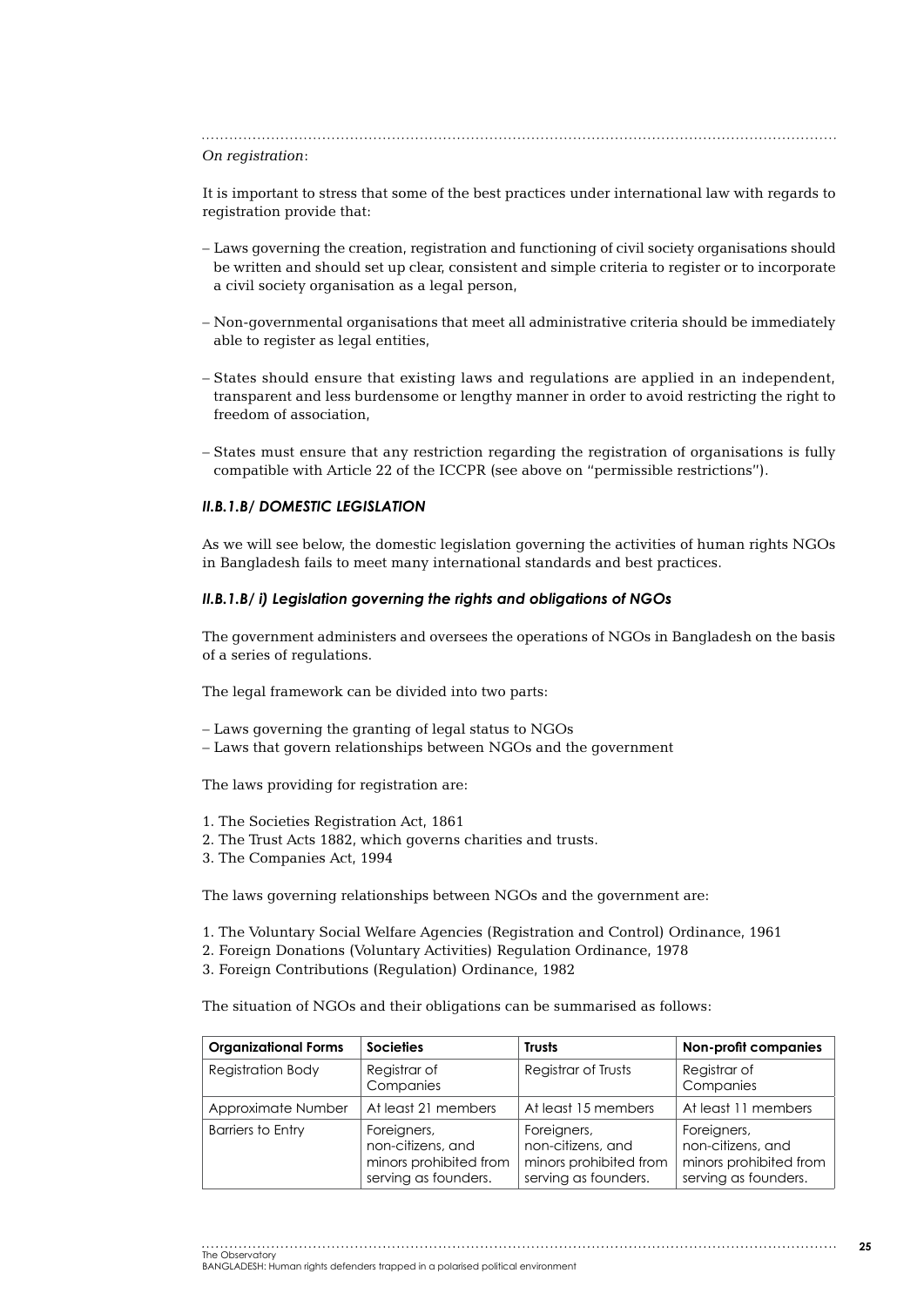| <b>Organizational Forms</b>                  | <b>Societies</b>       | <b>Trusts</b>          | <b>Non-profit companies</b> |
|----------------------------------------------|------------------------|------------------------|-----------------------------|
| <b>Barriers to Activities</b>                | All forms of CSOs are  | All forms of CSOs are  | All forms of CSOs are       |
|                                              | subject to termination | subject to termination | subject to termination      |
|                                              | for the non-submission | for the non-submission | for the non-submission      |
|                                              | of reports.            | of reports.            | of reports.                 |
|                                              | Annual reports are     | Annual reports are     | Annual reports are          |
|                                              | mandatory.             | mandatory.             | mandatory.                  |
|                                              | Government             | Government             | Government                  |
|                                              | representatives may    | representatives may    | representatives may         |
|                                              | attend internal CSO    | attend internal CSO    | attend internal CSO         |
|                                              | meetings.              | meetings.              | meetings.                   |
| <b>Barriers to Speech</b><br>and/or Advocacy | No legal barriers      | No legal barriers      | No legal barriers           |
| Barriers to International<br>Contact         | No legal barriers      | No legal barriers      | No legal barriers           |
| Barriers to ressources                       | A CSO seeking to       | A CSO seeking to       | A CSO seeking to            |
|                                              | receive or use foreign | receive or use foreign | receive or use foreign      |
|                                              | donations must obtain  | donations must obtain  | donations must obtain       |
|                                              | approval, known as     | approval, known as     | approval, known as          |
|                                              | FD Registration, from  | FD Registration, from  | FD Registration, from       |
|                                              | the NGOAB              | the NGOAB              | the NGOAB                   |

Source: http://www.icnl.org/research/monitor/bangladesh.html

Accordingly, domestic legislation and practices governing the activities of NGOs in Bangladesh, including human rights ones, fail to meet some international standards and best practices in that regard since:

- a high number of members is required for an NGO to be registered (see above);
- government officials can attend internal meetings of an NGO,
- any foreign funding must be approved by the NGO Affairs Bureau, which often delays the process,
- the NGO Affairs Bureau can decide to terminate an NGO, whereas the best practices in that regard suggest that termination shall be decided by an independent judiciary and subject to appeal.

#### **Activities of three NGOs suspended in Cox's Bazaar District**

About 30,000 registered Rohingya refugees from Burma and 200,000 to 500,000 unregistered Rohingyas are located in the south-east around Cox's Bazaar. With the renewed eruption of systematic discrimination against – and other targeting – of the Rohingyas by the Burmese authorities and other perpetrators in Arakan and Rakhine at the border with Bangladesh since June 2012, many Rohingyas have fled to Bangladesh. The Bangladeshi Government has remained passive in front of the inflow of the refugees, and has given no public assistance to them. In order for private organisations to provide support to Rohingyas on the ground, they must first obtain permits or another form of clearance, which the government can revoke, as was the case in the summer of 2012.

Indeed, on July 30, 2012, the local district administration suspended the activities of three NGOs working with Rohingyas in Cox's Bazaar District, i.e. Doctors Without Borders (*Médecins sans frontières* - MSF), Action Against Hunger (*Action contre la faim* - ACF) and The Muslim Aid - United Kingdom, through an order issued and signed by the Assistant Commissioner on behalf of the administration of Cox's Bazaar District.

The suspension order alleged that the three organisations were supporting citizens of Myanmar, "living illegally in Cox's Bazaar", without any approval from the NGO AB.

The Observatory BANGLADESH: Human rights defenders trapped in a polarised political environment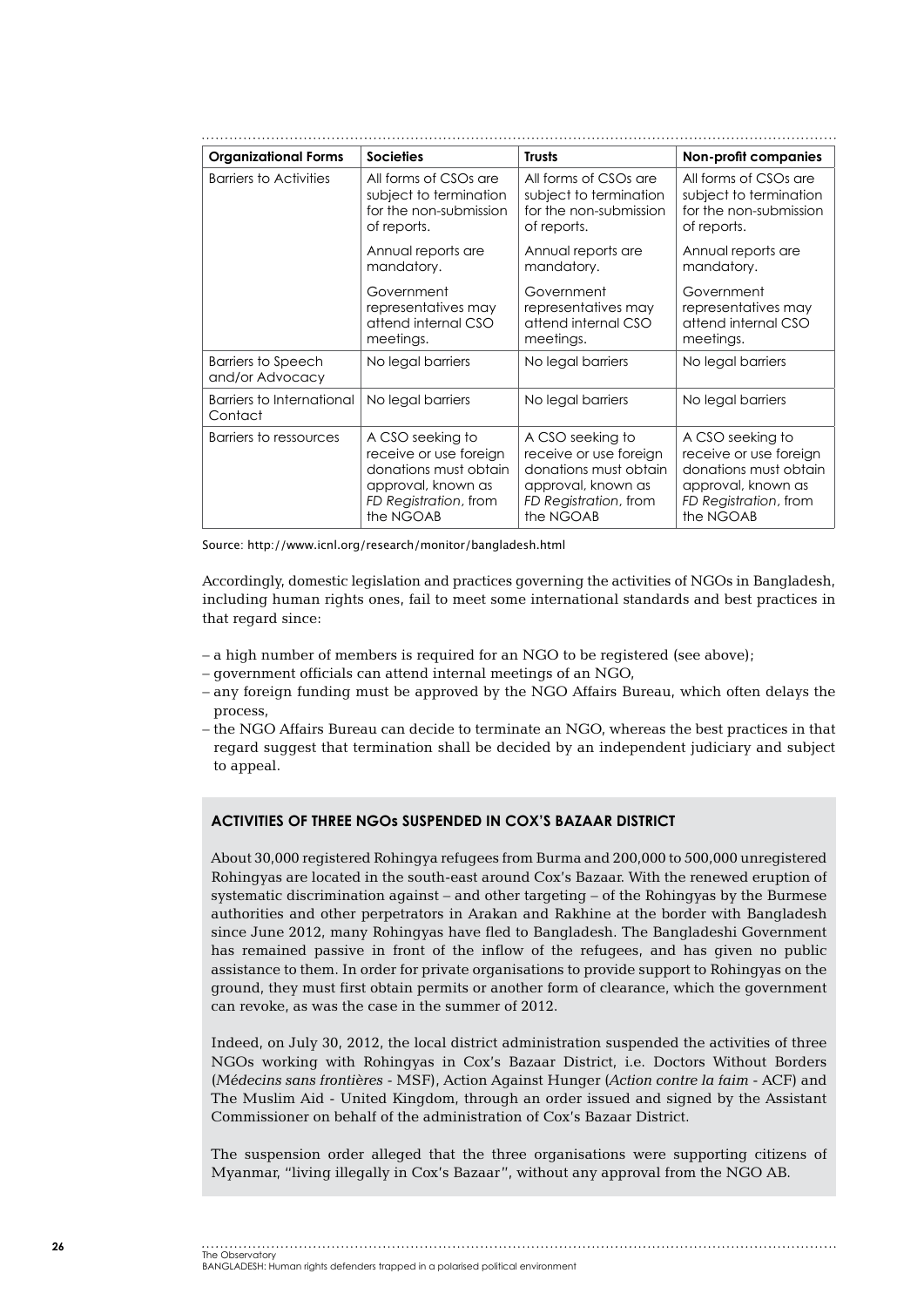## *II.B.1.b/ ii) The functioning of the NGO Affairs Bureau (NGO AB):*

### *obstacles to project approvals based on political considerations*

The NGO AB was established in 1990 through an administrative order of the Government.

Its primary function is to regulate the activities of NGOs operating with foreign assistance and registered under the Foreign Donations (Voluntary Activities) Regulation Ordinance, 1978. It is placed under the supervision of the Prime Minister's Office.

The set of rules of business of the NGO AB provides that NGO projects that are to be financed with foreign funds have to be submitted to it for clearance and approval. According to the same Rules, the NGO AB has to issue a decision within 45 days after the reception of all relevant information on the project $28$ .

After the examination of the proposal, the NGO AB then has to send it to the relevant Ministry, which in turn has 21 days to provide its comments regarding the project.

At first sight the process appears to be clear, transparent and expeditious. However, the mission could witness that the implementation of such mandate has often been guided by political considerations. Examples of violations of the law and lengthy administrative processes have jeopardised a number of human rights projects.

#### **Excessive delays in obtaining NGO AB authorisations obstruct NGO activities**

Since 2009, access to foreign funding for the human rights NGO Odhikar has continued to be hampered by administrative measures. The NGO AB only replied on January 25, 2012 to the submission made by Odhikar on December 28, 2010 concerning a project called "Education on the additional Protocol to the Convention against Torture (OPCAT)" funded by the European Union. Odhikar waited for over 13 months to get permission to conduct this project. This was in clear breach of NGO AB regulations, which require that replies should normally be issued within 45 days from the date of receipt of the submission. Meanwhile, since the period covered by the funding had lapsed, Odhikar had to re-submit the same project, which it did on February 16, 2012. This time, NGO AB notified authorisation on July 7, 2012, nearly five months later.

In August 2009, the Government refused an Odhikar project called "Training and advocacy for human rights defenders in Bangladesh", funded by the Danish branch of the Research Centre for Torture Victims (RCT). Odhikar challenged this decision before the High Court Division of the Supreme Court of Bangladesh, and obtained an order of suspension of the decision. However, when RCT Denmark requested Odhikar to extend the duration of the project by three months, the Ministry of Internal Affairs raised the same objections. Odhikar was finally unable to implement the project because it was *de facto* impossible to access the RCT Denmark funds.

Other NGOs also reported being subject to similar hindrances.

<sup>28</sup>. While scrutinising a project, the NGOAB has to consider whether the latter contributes to socio-economic development, without duplicating existing state and non-governmental programs (Circular: Section 7(1): 1993). After scrutiny, the NGOAB forwards the proposal to the relevant Ministry, which has to reply within 21 days. If the Ministry does not, the NGOAB can assume that the Ministry has no objection to the project (Circular: Section 7 (d): 1993). However, if the Ministry has an objection to the project or recommends modification unacceptable, the NGOAB may approve the project after obtaining clearance from the Prime Minister's Office (Circular: Section 7 (e): 1993). The NGOAB, if necessary, can approve the project proposal after making changes and modifications. But in such a case, the opinions and limitations of donor agency/agencies and relevant NGOs should be considered (Circular: Section 7 (f) 1993). The NGOAB is required to communicate its decision within 45 days of receiving the project proposal with the requisite details (Circular : Section 7 (g): 1993). For more information, see Sheikh Kabir Uddin Haider, *Genesis and growth of the NGOs: Issues in Bangladesh perspective*, International NGO Journal Vol. 6(11), pp. 240-247, November 2011, at http://www.academicjournals. org/ingoj/pdf/pdf2011/Nov/Haider.pdf.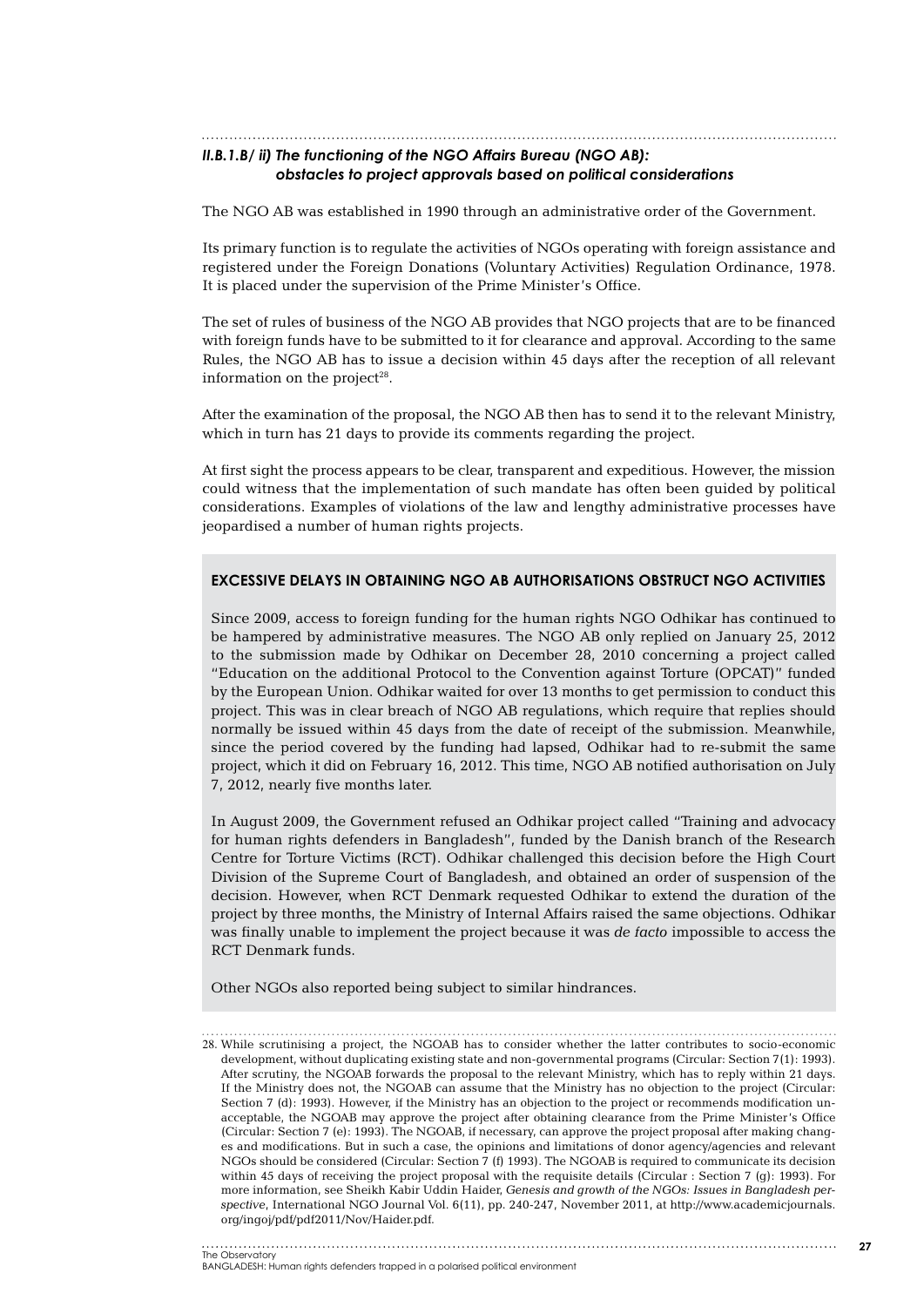#### **Arbitrary de-registration of the Bangladesh Center for Workers' Services (BCWS)**

Beyond repeated delays over funding approval, the NGO AB has also faced criticism related to its arbitrary decision to terminate BCWS, an NGO active in the field of workers' rights that, faced with the impossibility to register as a trade union and following its deregistration, has been seriously hampered in the continuation of its activities.

The BCWS is an NGO that provides support services to workers in the formal and informal sector. On June 3, 2010, the NGO AB cancelled the non-governmental license of the BCWS, thus depriving it of its legal right to operate in the country. The bank account of the organisation was closed, following an order issued by the General Director of the NGO AB. On July 17, 2011, the NGO-AB issued a letter stating that Ms. Kalpona Akter and Mr. Babul Akhter would have to be stripped off their membership in the organisation and, as a consequence, the Social Welfare Department rejected BCWS's registration on July 31, 2011, adding that "from now on the BCWS should be abolished". After revoking BCWS's registration, the authorities required the resignation of Ms. Kalpona Akhter and Mr. Babul Akhter, BCWS leaders both facing criminal charges<sup>29</sup>, as a precondition to the renewal of the registration of BCWS. In 2011, a new registration request was denied. At the time of the mission, BCWS had been forced to reduce its staff and activities, and the office of the organisation was at risk of being closed anytime. Yet, in September 2013, BCWS regained legal status.

#### *II.B.1.b/ iii) The "NGO Bill": risk of further restrictions on freedom of association*

On January 19, 2012, the NGO AB drafted a controversial Bill on Foreign Donations Regulation to be integrated in the Foreign Donations (Voluntary Activities) Regulation Ordinance of 1978 and the Foreign Contribution (Regulation) Ordinance of 1982. If adopted, this will result in tighter controls over the activities of human rights NGOs.

Under the new Bill, without permission from the government, no Bangladeshi person or organisation can receive or use any foreign donation, grant, cash or any form of contribution from foreign governments, organisations or citizens of a foreign state. It adds that no person employed in voluntary activities can travel abroad with foreign contributions without prior permission of the Director General of the NGO AB. This would severely contradict Article 12 of the ICCPR, which provides that "everyone lawfully within the territory of a State shall, within that territory, have the right to liberty of movement and freedom to choose his residence", and "shall be free to leave any country, including his own".

As of October 2013, the Bill had not yet been passed into law, but the government had already started implementing it by asking local level district administrators (known as Deputy Commissioners – DC) to give clearance (i.e. permission) certificates to human rights NGOs working at district level. NGOs working on human rights issues doubt they will get these clearance certificates.

For instance, on June 14, 2012, the NGO AB sent a letter to Odhikar (which Odhikar received on July 4, 2012) after giving its approval on Odhikar's project "Human Rights Research and Advocacy in 2010", requesting that Odhikar provide all necessary documents to DC to obtain a clearance certificate for that project. Odhikar provided the DC offices with all the documents related to that project, which had already been submitted to the NGO AB, in the project implementation areas (Rangpur, Sylhet, Rajshahi, Khulna, Barisal and Chittagong). However, beyond what is required by the procedure, the DC offices also asked for unnecessary explanations from Odhikar as to why the organisation did not have field offices at the district level, or why local human rights defenders were not paid. The DC office in Chittagong and Rajshahi issued certificates to Odhikar on August 8 and 12, 2012, mentioning its activities

#### 29. See above.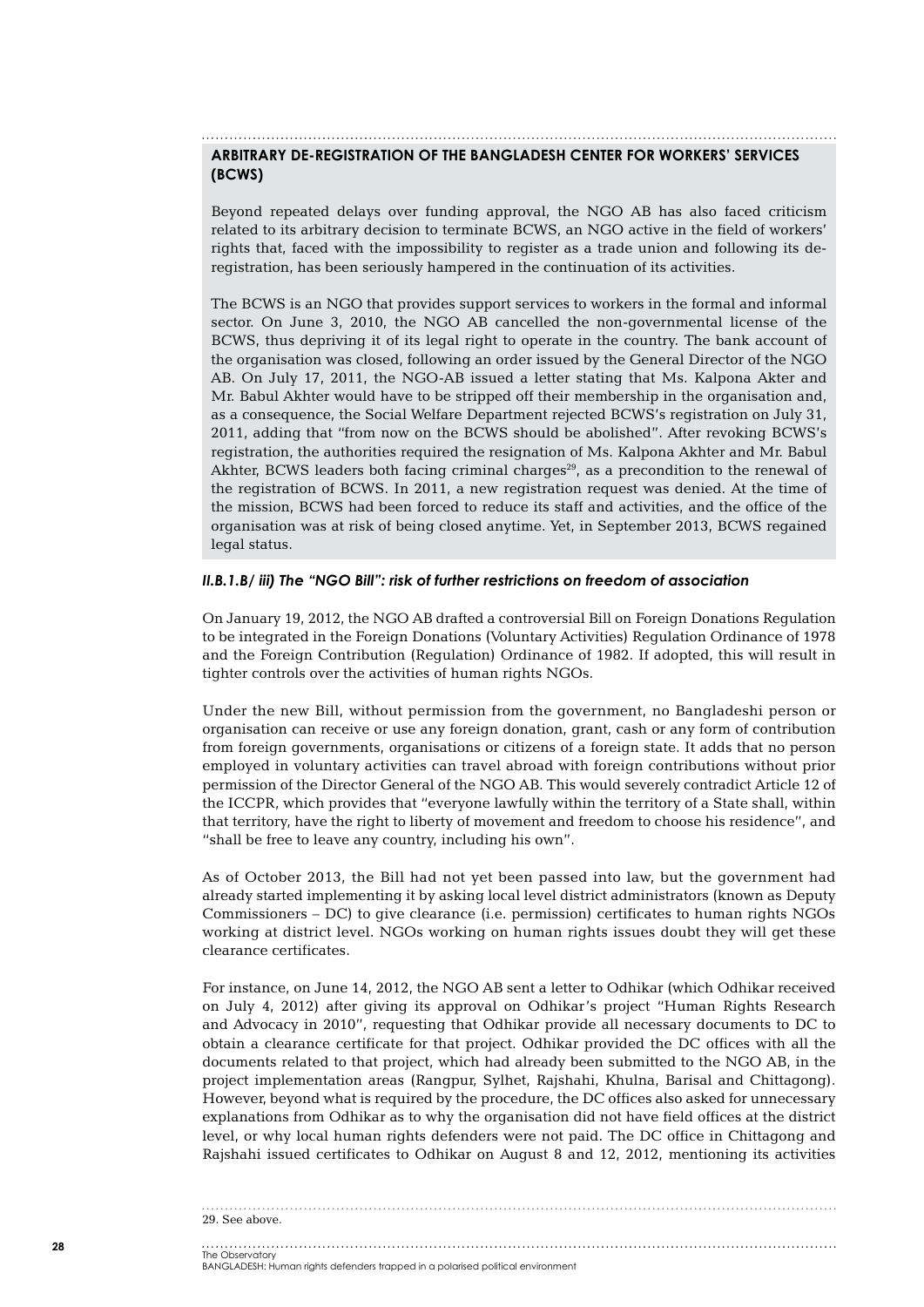were satisfactory. But in a letter dated August 12, 2012 the DC office in Khulna mentioned that a certificate could not be issued as Odhikar does not have any field office in Khulna.

Likewise, Odhikar submitted applications for fund clearance to the NGO AB in the framework of the implementation of the third year of its "Human Rights Research and Advocacy" programme and of the second year of its "Education on the additional Protocol to the Convention against Torture (OPCAT)" awareness programme, on October 30, 2012 and March 6, 2013 respectively. However, the NGO AB requested Odhikar to obtain "no objection certificates" from the DC in the districts where activities were planned, which required Odhikar to send all the relevant information and documents accordingly to the said DC offices. However, despite providing all relevant documents, Odhikar has been asked to provide the same details as above regarding the presence of field offices and the status of the staff. As of October 2013, out of 16 districts, only two clearance certificates had been granted, i.e., by Barisal and Pabna DC offices. A letter issued by the Khulna DC office on March 19, 2013 (which Odhikar received on April 25, 2013) alleged that no certificate could be granted as Odhikar had no local office in Khulna, no paid staff or income-expenditure and no salary register. Odhikar therefore continues to be *de facto* prevented from obtaining the funds needed to continue its human rights activities.

In addition, two Odhikar election monitoring programmes have reportedly been pending approval and fund clearance by the NGO AB since April 2013 (such clearance has to be ultimately approved by the Ministry of Home Affairs).

#### **II.B.2/ Trade unions**

The individuals with whom the delegation met offered contrasting views of the labour situation, often depending on whether the person or the union to which the person belonged was aligned with the Government, or the opposition, or independent. Trade union leaders close to the opposition reported that their freedom of expression was a major problem.

Following the mission, tragedies at Tazreen Fashion Factory on November 24, 2012, which resulted in the death of 121 textile workers in the fire, as well as the collapse on April 24, 2013 of the Rana Plaza building in Savar, housing five garment factories, and causing the death of more than 1,160 persons, reminded the dire legal and practical conditions in which workers operate in the ready-made garment (RMG) industry and the need for a stronger trade union movement in Bangladesh.

Section II.B.2.a) lists international and national standards to which Bangladesh has committed in terms of economic, social, cultural and labour rights. Section II.B.2.b) focuses on the way in which they are implemented and enforced, and discusses in greater detail the difficulties faced by those who campaign for the enforcement of the laws, and aim to protect, promote and improve them. A special focus is made on the circumstances in which labour leader Aminul Islam disappeared and was found dead in April 2012.

#### *II.B.2.a/ International standards relating to economic, social, cultural and labour rights*

Bangladesh accessed the *International Covenant on Economic, Social and Cultural Rights* (ICESCR) on October 5, 1998, and made a number of reservations including to Article 7 and 8 on workers' rights<sup>30</sup> which provide for the possibility to restrict the scope of these rights by interpreting them in the light of the relevant provisions of the Constitution and national legislation.

30. "The Government of the People's Republic of Bangladesh will apply Articles 7 and 8 under the conditions and in conformity with the procedures established in the Constitution and the relevant legislation of Bangladesh".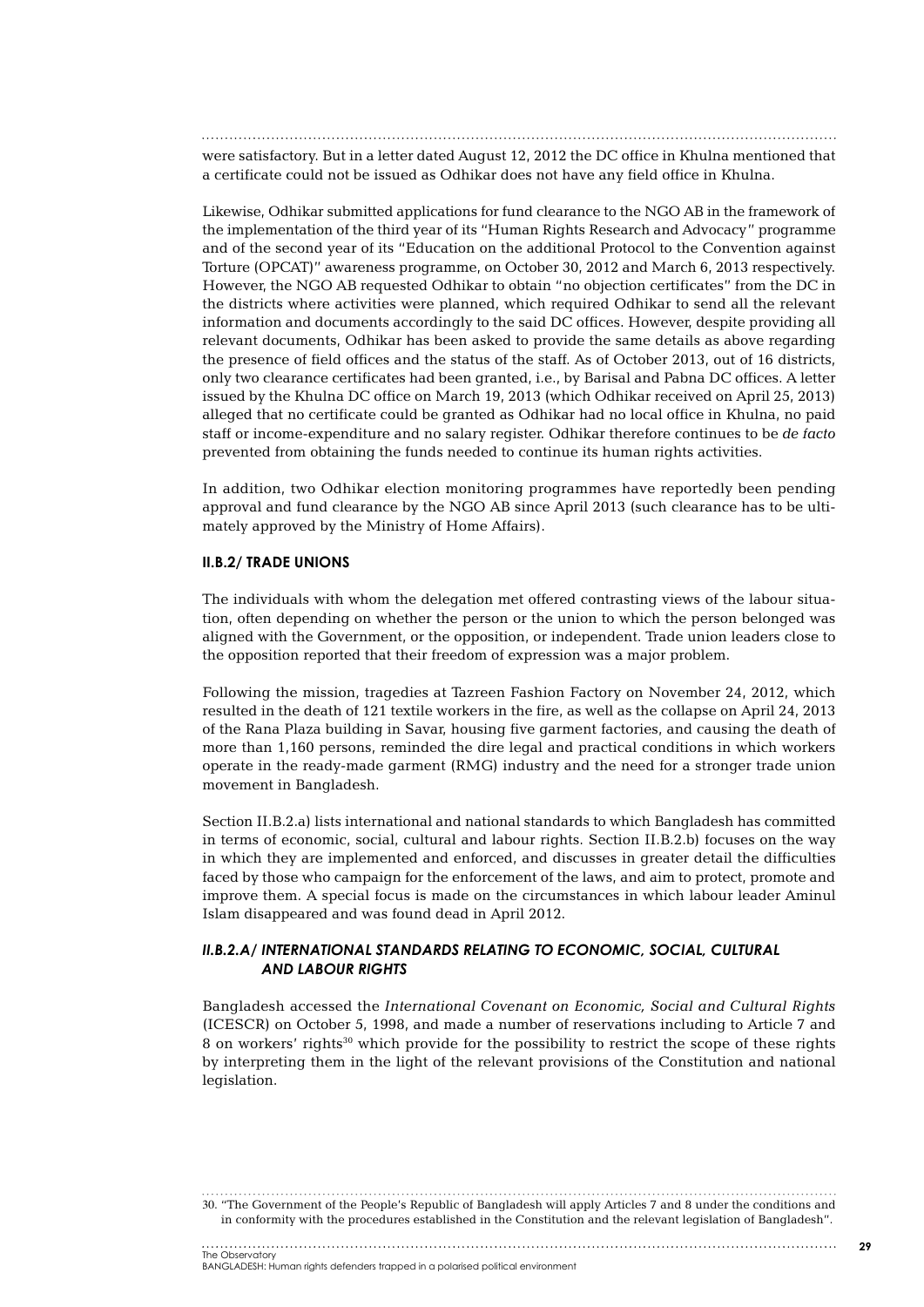Bangladesh ratified *International Labour Organisation (ILO) core Conventions 87 and 98* on the

freedom to form trade unions and the right to collective bargaining in 1972.

Article 3 of ILO Convention 87 provides that:

"1. Workers' and employers' organisations shall have the right to draw up their constitutions and rules, to elect their representatives in full freedom, to organise their administration and activities and to formulate their programmes.

2. The public authorities shall refrain from any interference which would restrict this right or impede the lawful exercise thereof."

Its Article 8 states:

"2. The law of the land shall not be such as to impair, nor shall it be so applied as to impair, the guarantees provided for in this Convention."

Finally, Article 11 of the Convention requires all countries in which the Convention is in force "to take all necessary and appropriate measures to ensure that workers and employers may exercise freely the right to organise."

ILO Convention 98, Article 1, provides:

"1. Workers shall enjoy adequate protection against acts of anti-union discrimination in respect of their employment.

2. Such protection shall apply more particularly in respect of acts calculated to:

(a) make the employment of a worker subject to the condition that he shall not join a union or shall relinquish trade union membership;

(b) cause the dismissal of or otherwise prejudice a worker by reason of union membership or because of participation in union activities outside working hours or, with the consent of the employer, within working hours."

The Convention also requires countries where it is in force to establish the conditions in which collective bargaining can take place and to protect trade unions from employer control.

#### *II.B.2.b/ National standards*

On July 15, 2013, a bill titled *Bangladesh Labour (Amended) Act, 2013* was approved by the Bangladesh Parliament. As of the end of July 2013, the amendment was awaiting the signature of the President to be enacted. It is aimed to replace the current Labour Act 2006. Although the amended act contains a number of improvements in terms of freedom of association and occupational health and safety, persistent weaknesses remain, as will be seen below.

#### *II.B.2.b/ i) The Labour Act 2006*

The *Labour Act of 2006*, in particular Chapter 13, which deals with trade union and industrial relations, does not appear to fully implement the two ILO core conventions mentioned above.

In 2007, the ILO's Committee of Experts on the Application of Conventions and Recommendations (CEACR) noted that, if anything, the Labour Act was more restrictive than the previous legislation, and noted "*with deep regret that the new Act does not contain any improvements in relation to the previous legislation and in certain regards contains even further restrictions which run against the provisions of the Convention*"31.

The Labour Act does not allow trade unions for a number of categories of workers: domestic servants, public sector workers, health care workers, house-based workers, market salesmen,

The Observatory BANGLADESH: Human rights defenders trapped in a polarised political environment

<sup>31</sup>. See Observation by the CEACR, adopted 2007, published 97th ILC session (2008), available at: http://www.ilo. org/dyn/normlex/en/f?p=1000:13100:0::NO:13100:P13100\_COMMENT\_ID:2289780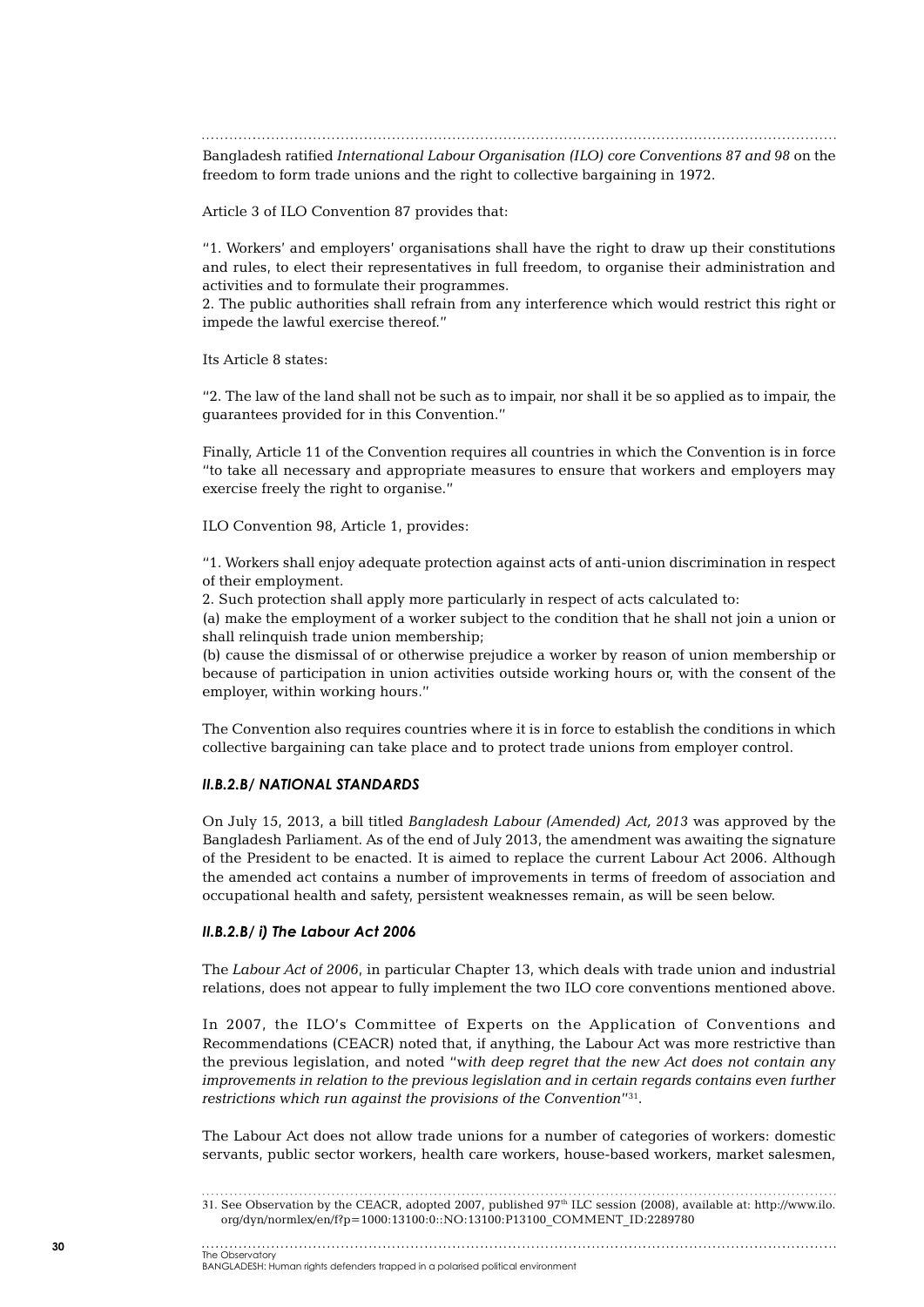those working in the education sector and those working in agricultural establishments with fewer than 10 workers. None of these groups are allowed to organise. This rule means that in practice only around 20 per cent of all workers in Bangladesh have been covered by the Labour Act. The CEACR found that the Labour Act should be amended in a way that would allow these groups to organise.

In addition, workers who can organise themselves through trade unions must satisfy a set of strict criteria set out in Chapter 13 of the Labour Act before their trade union can be registered: they must prove that the trade union represents 30 per cent of workers in the company; the employer must "verify" the list of trade union officers; and the trade union statute must meet a number of requirements before the Department of Labour can proceed to registration of the union. There is no protection against dismissal in the period pending registration for workers who wish to register the trade union. The law says that the union must be dissolved if it is found to represent less than 30 per cent of workers in the workplace.

The CEACR in 2007 concluded that the 30 per cent threshold for setting up a union should be lowered and that the law should be amended to make the Act compliant with Convention 87.

Importantly, the Labour Act does not prohibit interference with internal trade union affairs by the employer, thus leaving open the possibility for employers to do so unpunished. The CEACR has repeatedly recommended that such a prohibition be adopted<sup>32</sup>.

#### *II.B.2.b/ ii) The Labour Law Reform Package*

The adoption of the reformed of the Labour Act by Parliament on July 15, 2013 was made under pressure from the international community following the collapse of the Rana Plaza. In response to the tragedy, the United States suspended Bangladesh's Generalized Special Preferences (GSP) status, which gave it favourable tariff rates on its goods. The decision prompted the Bangladeshi Government to appoint a "high level committee" to amend the labour laws, although this occurred after a draft of the bill already passed the Parliamentary Standing Committee.

The ILO, international trade unions and foreign governments advocated for specific reforms that would address weakness in Bangladesh's Labour Act, 2006. The amended law addresses some of the issues identified, but it "falls short" - in the words of the  $ILO^{33}$  - of the comprehensive reform that is needed. In a letter to the Minister of Labour in May 2013, after a draft of the proposed amendment was first circulated, the International Trade Union Confederation (ITUC) called the failure of reforms to address concerns of ILO and trade unions "unacceptable"34.

The amendment contains some improvements to freedom of association, but a large number of shortcomings remain. Workers will no longer need approval from factory owners to form a union $35$  and the previous obligation to send employers the names of union leaders when registering a trade union has been eliminated<sup>36</sup>. Further, workers are allowed to call on outside experts for advice during collective bargaining $37$ . In the public industrial sector, workers will now be allowed to elect 10 percent of their enterprise officers from outside the workplace, although this right is not extended to workers in the private sector<sup>38</sup>.

32. Id.

<sup>33.</sup> See ILO statement on the reform of Bangladesh labour law, July 22, 2013, available at: http://www.ilo.org/global/ about-the-ilo/media-centre/statements-and-speeches/WCMS\_218067/lang--en/index.htm?shared\_from=shr-tls

<sup>34</sup>. See Letter from Sharan Burrow, General Secretary of ITUC, to Rajiuddin Ahmed Raju, Minister of Labour and Employment, 9 May 2013, available at: http://www.ituc-csi.org/IMG/pdf/ituc\_letter\_to\_minister\_of\_labour raju\_may\_2013\_final.pdf

<sup>35</sup>. See the official text of the Bangladesh Labour (Amendment) Act 2013, available in Bangla only at: http://www. mole.gov.bd/index.php?option=com\_content&task=view&id=475&Itemid=543

<sup>36</sup>. See ILO statement on reform of Bangladesh labour law, July 22, 2013, available at: http://www.ilo.org/global/ about-the-ilo/media-centre/statements-and-speeches/WCMS\_218067/lang--en/index.htm?shared\_from=shr-tls 37. Id.

<sup>38</sup>. Id.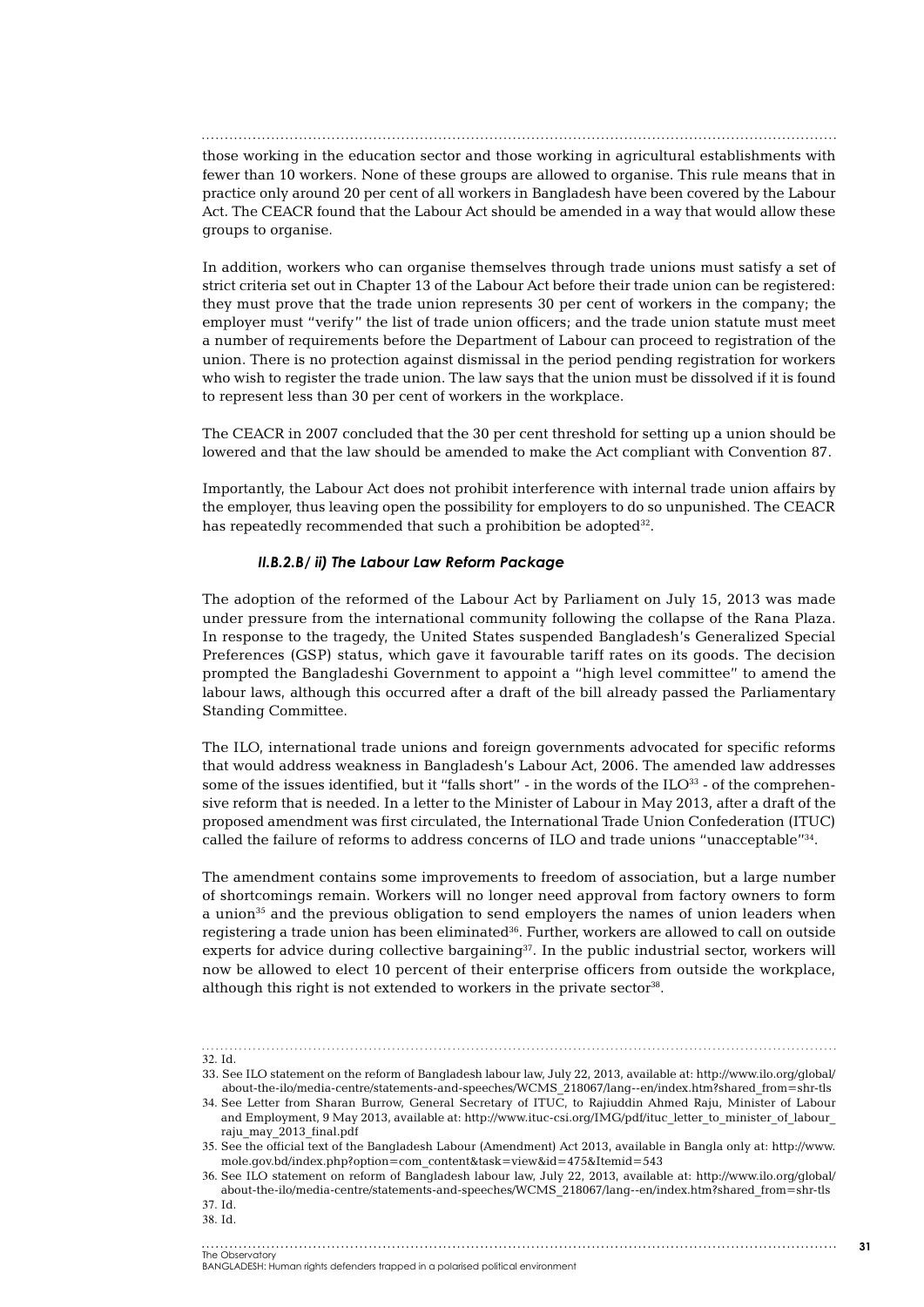Despite these improvements, the Minister of Labour's proclamation upon the passing of the bill that "[a]ll obstacles to freedom of association have now been removed"<sup>39</sup> is far from the case. Serious obstacles remain. Most problematically, the law maintains a 30 per cent minimum membership requirement to form a union. It also does not extend freedom of association and collective bargaining rights to workers in export processing zones, who are legally barred from forming a union (see infra) $40$ . In fact, the number of sectors excluded from the law's protection has apparently actually increased under the reformed law. Non-profit education and training facilities, as well as "hospitals, clinics and diagnostic centers", have been added to the list<sup>41</sup>. In addition, the fact that workers in the private sector cannot elect outside representatives leaves the possibility open for employers to "force out union leaders by firing them for an ostensibly non-union-related reason, a common practice globally"42.

The right to strike also continues to be impeded by the law. For example, it requires that two-thirds of the union's membership must vote for a strike, a small improvement over the previous requirement of three-quarters of the membership. The government will be able to stop a strike if it decides it would cause "serious hardship to the community" or is "prejudicial to the national interest," terms that are not defined but can easily be misused. The law also contains discriminatory anti-strike provisions favouring foreign investors by prohibiting strikes in any establishment during the first three years of operation if it is "owned by foreigners or is established in collaboration with foreigners"43.

The amended law also seeks to redirect attention to so-called "welfare participation committees" (WPCs - see infra) and "safety committees" workers. Workers at non-union workplaces would directly elect their representatives to WPCs and safety committees, which would be created in factories with more than 50 workers.

#### *II.B.2.b/ iii) The "welfare participation committees" (WPCs)*

Bangladeshi companies with more than 50 employees are required to create WPCs, which are composed of employer and employee representatives. Article 205 of the Labour Act 2006 provides that:

- (1) The employer in an establishment in which fifty or more workers are normally employed shall constitute in the prescribed manner a participation committee.
- (2) Such committee shall be formed with representatives of the employer and the workers.
- (3) The number of representatives of workers in such committee shall not be less than the number of representatives of the employer.
- (4) The representative of the workers shall be appointed on the basis of nomination given by the trade unions in the establishment.
- (5) Each of the trade unions, other than the collective bargaining agent, nominating equal number of representatives and the collective bargaining agent nominating representatives, the number of which shall be one more than the total number of representatives nominated by the other trade unions.
- (6) In the case of an establishment where there is no trade union, representatives of the workers on a participation committee shall be chosen in the prescribed manner from amongst the workers engaged in the establishment for which the participation committee is constituted."

Article 206 specifies that these committees aim to promote trust and understanding between the employer and the employee, to ensure the application of the law, to improve productivity,

- 42. Id.
- 43. Id.

<sup>39</sup>. See Syed Zain al-Mahmood, Bangladesh Passes New Labor Law, July 15, 2003, Wall St. J., available at: http:// online.wsj.com/article/SB10001424127887323664204578607814136238372.html

<sup>40</sup>. See ILO statement on reform of Bangladesh labour law, July 22, 2013, available at: http://www.ilo.org/global/ about-the-ilo/media-centre/statements-and-speeches/WCMS\_218067/lang--en/index.htm?shared\_from=shr-tls

<sup>41</sup>. See Human Rights Watch, Bangladesh: Amended Labor Law Falls Short, July 15, 2003, available at: http:// www.hrw.org/news/2013/07/15/bangladesh-amended-labor-law-falls-short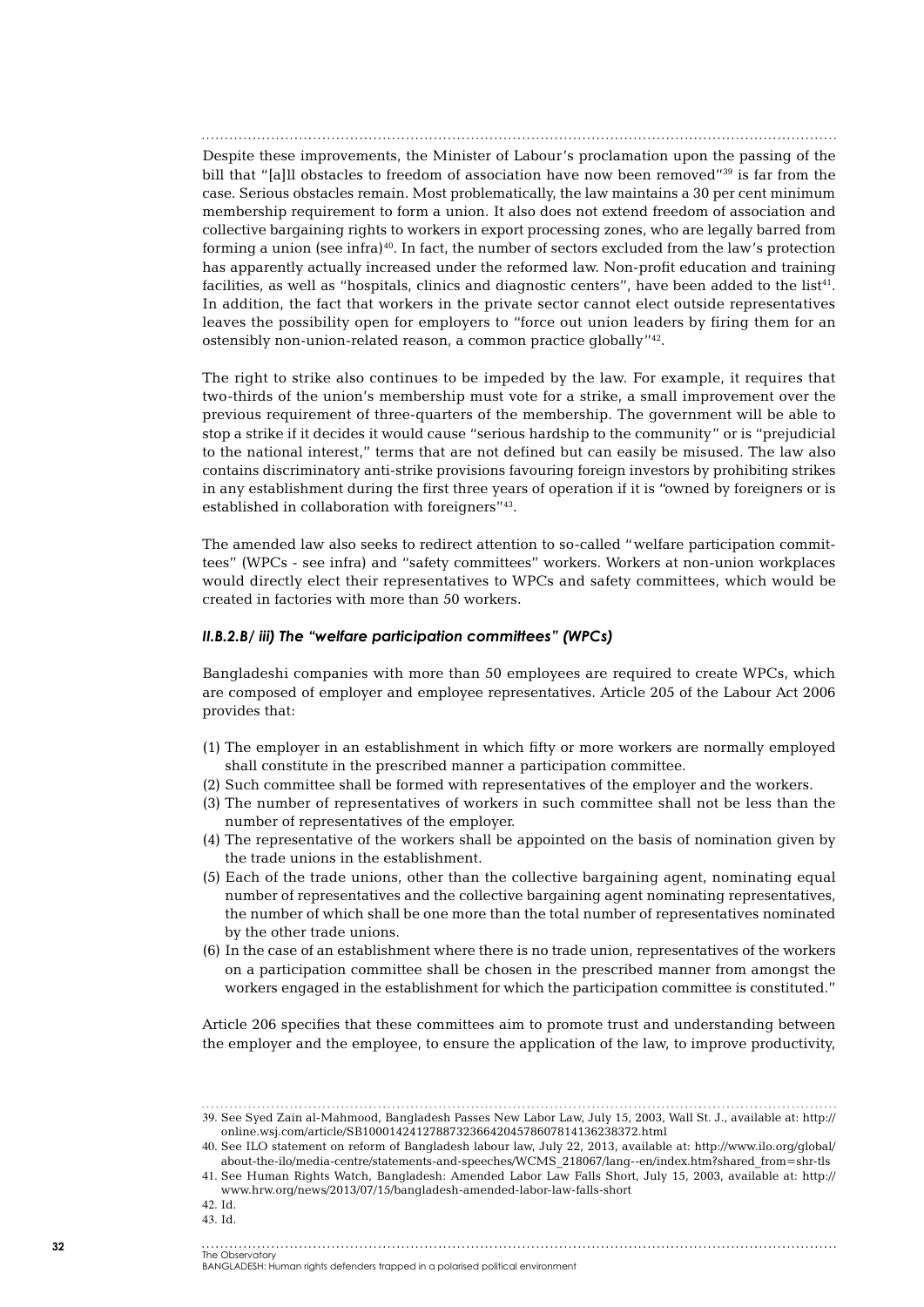reduce production costs and waste in the company, to improve health and safety in the workplace and improve the quality of the products.

The law specifies that trade unions select the employee representative on the committee. In the absence of a trade union, the employee representative is chosen among the company's workers in a "prescribed manner", which is not further specified in the Labour Act, thus opening the possibility of an "employer's favourite" being picked, who does not necessarily represent the views of the majority of workers in the establishment.

The Industrial Relations Rules (IRR) of 1977 clearly state that the representatives shall be appointed through an **election process** (this being the "prescribed manner" referred to in the law). Pursuant to Rules 22 and 25 the "*(…) Director of Labour shall direct the employer to hold election for choosing workmen's representatives on the Participation Committee within one month from the date of receipt of such direction*" and "*a copy of the voters' list shall be forwarded to the Director of Labour who may authorize any of his officer to supervise the election*".

The law requires a participation committee to meet at least once every two months and that the number of management representatives shall not exceed that of workers', and obliges the employer to take the necessary measures to implement the recommendations of the participation committee within the period specified by the committee. Additionally, its mandate, i.e., promoting trust and co-operation and ensuring application of labour laws, can be interpreted broadly.

However, it appears that although mandatory, only few factories have implemented genuine participation committees. Many of them are not functional or lack elected workers' representatives in garment factories. It has been reported to the mission that often, when they exist, they are formed with management-selected workers instead of elected workers' representatives.

In practice, it is alleged that employers use the participation committees to discourage the setting up of or hinder trade unions, particularly in the RMG sector<sup>44</sup>. Even state institutions may see and actively promote participation committees as non-union worker participation councils and as an alternative to unions. In May 2012 for instance, the Labour and Employment Minister asked the garment makers to form participation committee at factory-level, and declared that the formation of trade unions in the garment sector would be based on the performance of the participation committees<sup>45</sup>.

In addition, worryingly, neither the Bangladesh Labour Act (BLA) nor the IRR provide for adequate protection for participation committees members, which may suffer from discrimination, harassment or which contracts may consequently be terminated, without legal protection leaving participation committee's members in a highly vulnerable situation.

#### *II.B.2.b/ iv) The Export Processing Zones (EPZs)*

The Government of Bangladesh defines Export Processing Zones (EPZs) as follows:

"*In order to stimulate rapid economic growth of the country, particularly through industrialization, the government has adopted an 'Open Door Policy' to attract foreign investment to Bangladesh. The Bangladesh Export Processing Zones Authority (BEPZA) is the official organ of the government to promote, attract and facilitate foreign investment in the Export Processing Zones. The primary objective of an EPZ is to provide special areas where potential investors would find a congenial investment climate, free from cumbersome procedures*"46.

44. See International Trade Union Confederation, "Internationally Recognised Labour Standards in Bangladesh", Report for the WTO General Council review of the trade policies of Bangladesh, 2012, p 3. http://ituc-csi.org/ IMG/pdf/bangladesh-final.pdf

45. See Daily Star, *Minister asks garment makers to form bodies to fight labour unrest*, May 23, 2012, available at: http://www.thedailystar.net/newDesign/news-details.php?nid=235289

46. See http://www.epzbangladesh.org.bd/bepza.php?id=about\_bepza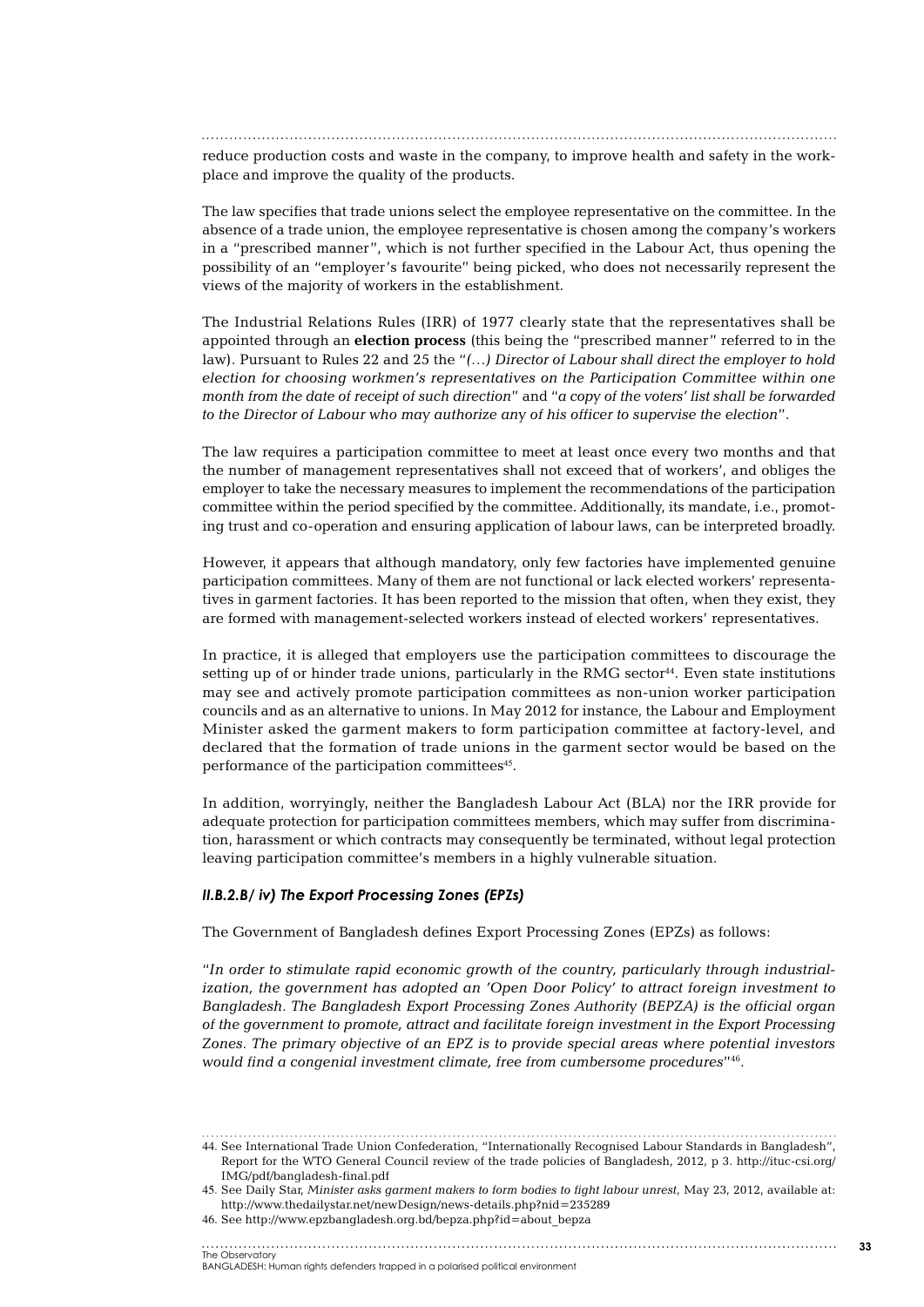EPZs pose a special concern with regard to the exercise of trade union rights in Bangladesh, as they are outside the scope of the Labour Act. Trade unions rights are unregulated in EPZs, nor are wages, working hours or occupational health and safety standards. Instead, a separate piece of legislation, the EPZ Workers Welfare Association and Industrial Relations Act (EWWAIRA) of 2010, applies. There are no trade unions in EPZs, but "worker welfare associations (WWA)". WWAs have no collective bargaining rights, but can negotiate with management of the industrial unit concerned. ITUC has noted that in fact, not a single collective bargaining agreement exists in any EPZ<sup>47</sup>.

The CEACR has repeatedly asked the Bangladesh government to take measures to bring the EWWAIRA into conformity with ILO Convention 8748. It has criticised the rule that there can be no more than one Worker Welfare Association per industrial unit.

The CEACR also considered that the legislation establishes excessive and complicated minimum membership and referendum requirements for the establishment of a WWA: a WWA may be formed only when a minimum of 30 per cent of the eligible workers of an industrial unit seek its formation, and this has been verified by the Executive Chairperson of the EPZ authority (BEPZA), who shall then conduct a referendum on the basis of which the workers shall acquire the legitimate right to form an association under the Act, only if more than 50 per

cent of the eligible workers cast their vote, and more than 50 per cent of the votes cast are in favour of the formation of the WWA.

It stated that the Chairperson of the BEPZA has "excessive" powers concerning the approval of the committee that will draft the constitution of the WWA.

The EPZ legislation states that if a referendum among workers for the establishment of a WWA fails to yield the necessary support, then a second referendum cannot be held until one year has elapsed. Similarly, 30 per cent of workers can ask for the WWA to be de-registered and prevent the establishment of another WWA for one year. Similarly, the BEPZA can de-register a WWA on vague grounds. The CEACR has spoken out against the difficulties in establishing a WWA and the easiness with which the authorities can close them down.

Furthermore, there is a total prohibition on strikes within EPZs until October 31, 2013.

Importantly, Section 10(2) of the EWWAIRA prevents a WWA from obtaining or receiving any funds from any external source without the prior approval of the Executive Chairperson of the BEPZA. Equally, section 80 provides that WWAs are prohibited from establishing any connection to any political parties or NGOs. The CEACR has remarked that this is contrary to the principle of freedom of association, where a trade union pursues the lawful and normal objectives for which trade unions are created.

The legislation makes it nearly impossible to create a federation of WWAs across more than two or more EPZs (Section 24(1)). In 2012 it was virtually impossible for WWAs to join a trade union or other federation, because the implementing regulations to provide for these procedures had not yet been issued.

The rules above mean that, where a WWA is created, it is impossible to establish cooperation with or support from experts or groupings outside, such as labour law experts affiliated with other unions or a federation.

Sections 20(1), 21 and 24(4) do not seem to afford guarantees against interference with the right of workers to elect their representatives in full freedom (e.g. the procedure of election is to be determined by BEPZA). The CEACR also considers this to be contrary to ILO Convention 87.

<sup>47</sup>. See ITUC, Report for the WTO General Council Review of the Trade Policies of Bangladesh, Geneva, September 24-26, 2012, p. 6, available at:http://www.ituc-csi.org/IMG/pdf/bangladesh-final.pdf

<sup>48</sup>. See Observations by the CEACR, adopted 2012, published 102nd ILC session (2013), available at: http://www. ilo.org/dyn/normlex/en/f?p=1000:13100:0::NO:13100:P13100\_COMMENT\_ID:3081931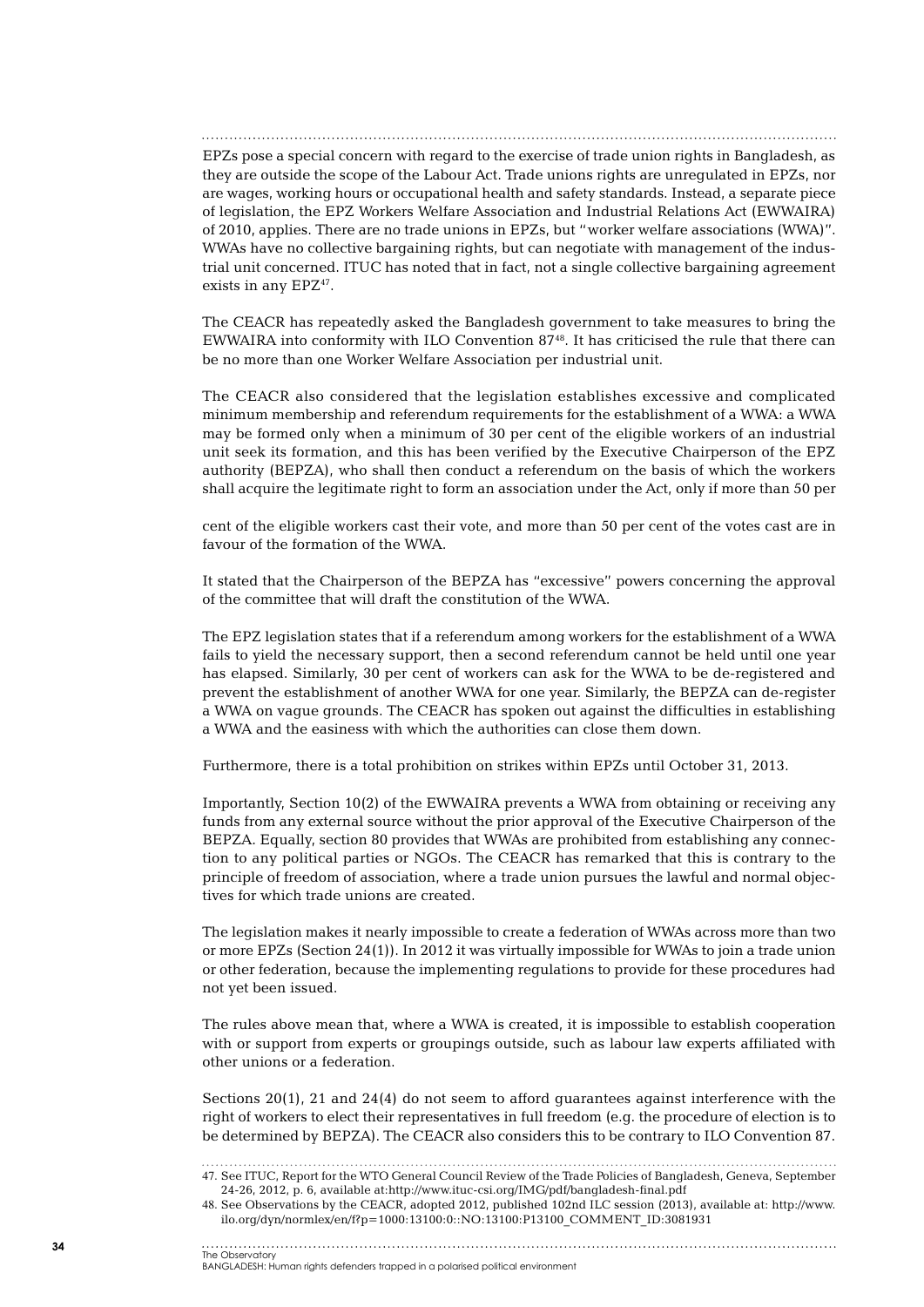*II.B.2.b/ v) Implementation and enforcement of the labour legislation*

The ILO's Decent Work Country Programme for Bangladesh for the period 2012-2015 observes that "*weak implementation of the law means that the protection of the rights of the workers is not ensured properly as envisaged in the law and the provisions of the ILO Conventions*"49.

There are 7,000 companies in the RMG sector in Bangladesh and some 150 trade unions.

However, very few new trade unions are registered. The delegation was informed that the Department of Labour registered two new trade unions in the RMG sector in 2008, none in 2009 and 2010, and one in 2011. In the RMG sector, 43 applications for registration were submitted to the Department of Labour in 2011 and 42 were rejected without reason despite fulfilling requirements. In that situation, some workers have no other choice but to create an NGO as an alternative to a trade union.

The delegation met with a number of labour activists who reported that workers who attempt to register a trade union at the Department of Labour are dismissed by their employer. This is possible under the Labour Act because it does not provide protection for them during this interim period, but is contrary to the ILO Convention 87, which Bangladesh ratified in 1972.

The delegation was also informed that workers who wish to set up a trade union inside a garment factory are harassed and/or fired and cannot resort to any legal or government assistance in this respect. In one case, it was reported that the Department of Labour, which is responsible for registering newly-created trade unions, forced the employer to fire the workers wishing to set up the union. Another case saw owners of a registered union go to the High Court, which took its registration away. Several trade union representatives met by the delegation also said that a worker who attempts to open a trade union can be transferred to another production unit in another part of the country.

Trade unions have little confidence in employers, while the latter are afraid of their operational efficiency if trade unions become strong. "Collective bargaining is a dream", remarked one of the labour leaders interviewed by the delegation.

In practice, many trade unions are politicised. The delegation observed that trade unions close to the ruling party will not face as much repression as independent unions or those close to the political opposition. Trade unions close the opposition do not enjoy as much freedom of expression as those linked with the government. The Bangladesh Jatiyatabadi Sramik Dal (BJSD) trade union confederation, labelled as closer to the opposition party BNP, reported that it did not get permission to hold a Labour Day rally on May 1, 2012 and was obliged to hold an event indoors.

Since 2010, a special police unit of some 3,000 officers called the "Industrial Police" is in operation with the task of helping to solve labour conflicts. Trade union representatives met by the delegation considered them to be an instrument of the employers to repress labour activists.

In addition to the restrictions in the legal framework, judicial harassment is being used to try to stop activists from defending labour standards. The practice of charging activists with many different misdemeanours in various courts around the country means that they must, for long periods of time, regularly attend court hearings or pay lawyers to represent them. In some cases, two court hearings are scheduled at different courts at exactly the same time. A number of activists subjected to such harassment wish to remain anonymous.

A labour leader who wishes to remain anonymous reported being arrested and tortured with a co-worker in 2006 for his labour activities in the RMG sector, and having to deal with much mental pressure as a result of the intimidation coming from the law enforcement

49. ILO Decent Work Country Programme for Bangladesh 2012-2015, p 10/ http://www.ilo.org/public/english/bureau/program/dwcp/download/bangladesh.pdf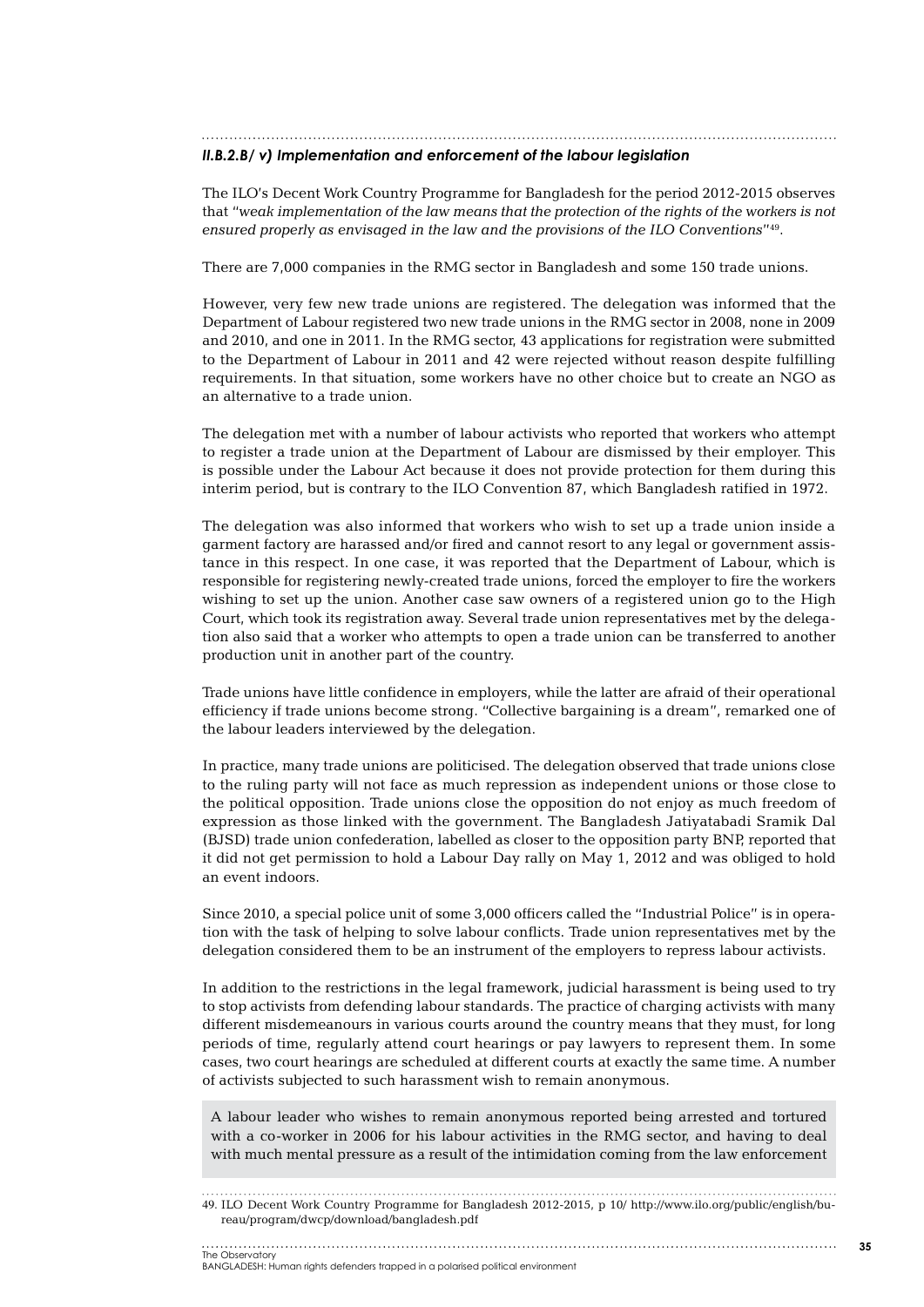agencies. In the years 2007 to 2011 he had been charged in four criminal cases, including "destruction" and "obstructing law enforcement", while he declared that he was not even present in the location where the facts are alleged to have happened. Two charges are still pending. He is required to go to court once a month and his bail can be revoked at any time.

Threats made my telephone or directly in person, often emanating from the national security apparatus and carried out by thugs, also contribute to make the life of labour activists very difficult. The Industrial Police appears to act on behalf of the employers in that it represses and intimidates workers when a conflict situation arises.

The enforced disappearance and murder of labour rights activist Aminul Islam served as a particularly stark reminder that labour leaders who become "too" influential may pay for their activism with their lives. In a separate incident at the Bidi factory in Kushtia, two workers were killed and ten others injured during a demonstration on July 15, 2012. Many of the murders, threats and harassment have not been penalised, resulting in impunity for those responsible. Such tragedies and the ensuing context of impunity may intimidate other labour leaders and workers, and force them to keep a low profile.

From the above, the picture emerges of a climate in which the links between factory management and the police, the security agencies and in some cases the judicial system are strong and conspire to disrupt, discourage and intimidate activists standing up for the rights of workers. These links are said to be strong and partially due to widespread corruption.

In such an environment, it is hardly surprising that very few collective bargaining agreements have been negotiated. Where they exist, they have often come about as a result of pressure from foreign buyers. One workers representative considered that foreign buyers' Codes of Conduct are probably more useful for Bangladesh workers than the Labour Act. He added, however, that social audits carried out by foreign buyers are often rather superficial and when announced in advance, can be manipulated by local management. The delegation could hear that the foreign brands, faced with stiff competition, put great pressure on Bangladesh RMG factory owners to produce at the very lowest cost. A factory manager indeed reported that Bangladeshi garment producers are being "squeezed" by the foreign buyers. It is also reported that factory owners use such argument as a disclaimer to dilute their own responsibility.

The May 15, 2013 Accord on Fire and Safety in Bangladesh<sup>50</sup> has the potential to improve workers' freedom of association as it includes a central role for workers and their representatives: Health and Safety Committees including workers' representatives shall be required by the signatory companies in all Bangladesh factories that supply them, fire safety inspection reports will be shared with workers' representatives at factory-level and representatives from signatory unions will be able to access factories to provide security trainings.

However, to ensure respect for freedom of association of workers, additional steps are needed including a reform of the labour law ensuring workers' rights to representative and collective bargaining; effective public services to authorise and control factories' construction and workers' rights on the workplace; effective fight against corruption and accountability of factories' owners; foreign brands' participation to back-up effective change beyond audits, including through adapting their purchasing practices. As the main importing partner of the garment industry, the European Union has a special responsibility in supporting such move.

#### 50. See above.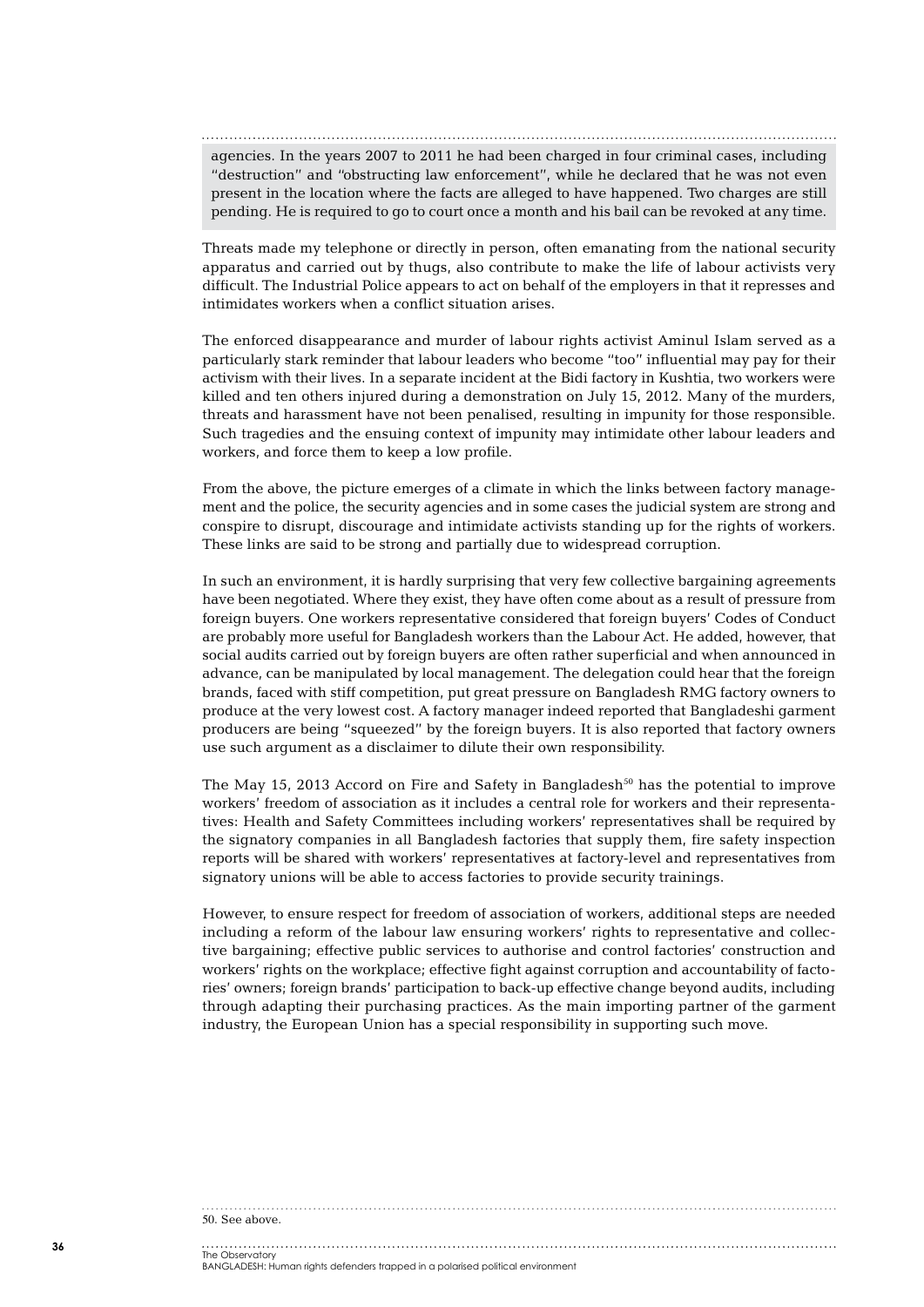#### **Impunity for the enforced disappearance and subsequent killing of labour rights leader Aminul Islam**

On the evening of April 4, 2012, Mr. Aminul Islam, a labour leader in the labour movement Bangladesh Garment and Industrial Workers Federation (BGIWF), and also active in the BCWS, failed to come to an appointment with an acquaintance. He had been at work in the garment industry district of Ashulia that day. His wife and friends did not see him again that evening and reported him missing. He remained disappeared until April 5, when his body was found 40 miles north of Dhaka: he had been beaten up badly and his knees, ankles and feet showed evidence of beatings. He reportedly bled to death and was buried immediately after being found. On April 6, his friends and family identified him after seeing a picture of his body in a newspaper.

Mr. Aminul Islam had been described as a devout and modest man who was fully aware of the risks that his labour activities carried with him. He had been a respected labour leader for several years in a factory outside Dhaka producing garments for Tommy Hilfiger, American Eagle and other foreign brands. Factory workers came to him to resolve workrelated problems, while he had also helped to find solutions in collective labour conflicts and to defuse stand-offs between management and workers at his factory. He had been a "natural" leader who took on the problems of other workers as if they were his own.

In 2010 he had been beaten up, allegedly by thugs led by a National Security Intelligence (NSI) agent, who told him that he was being followed for his labour activities. He and his wife had been receiving threatening anonymous phone calls for some time, believed to come from the police and NSI agents. Along with Kalpona Akhter and Babul Akhter, also labour leaders from the BCWS, he had been charged with a four misdemeanours in 2010 following strikes demanding higher wages for garment sector workers (see supra). They were still pending at the time of his death in 2012 and forced him to attend court hearings several days per week, thus reducing his ability to carry out his work and labour activities. After the murder, the police district in Ashulia took up the case but failed to find those responsible for it. The acquaintance with whom Aminul Islam met was reported to have ties with the security apparatus, disappeared after the murder and has been unaccounted for since then.

Then, a police detective was put on the case and in late November 2012, the murder investigation was taken to a higher level of investigation: the Criminal Investigation Department has now taken up the investigation after being pushed to undertake action by the "Justice for Aminul" campaign.

Yet, at the time of writing, the perpetrators of Aminul Islam's murder had not been found and no progress appeared to have been made in identifying the murderers or those who ordered it.

On January 17, 2013, the European Parliament adopted a resolution urging the Bangladeshi authorities "duly to investigate the torture and murder of labour rights activist Aminul Islam", and calling on the Bangladeshi Government "to lift restrictions on trade union activities and collective bargaining"51.

51. See European Parliament resolution on recent casualties in textile factory fires, notably in Bangladesh , January 14, 2013, available at: http://www.europarl.europa.eu/sides/getDoc.do?type=MOTION&reference=P7-RC-2013- 0004&format=PDF&language=EN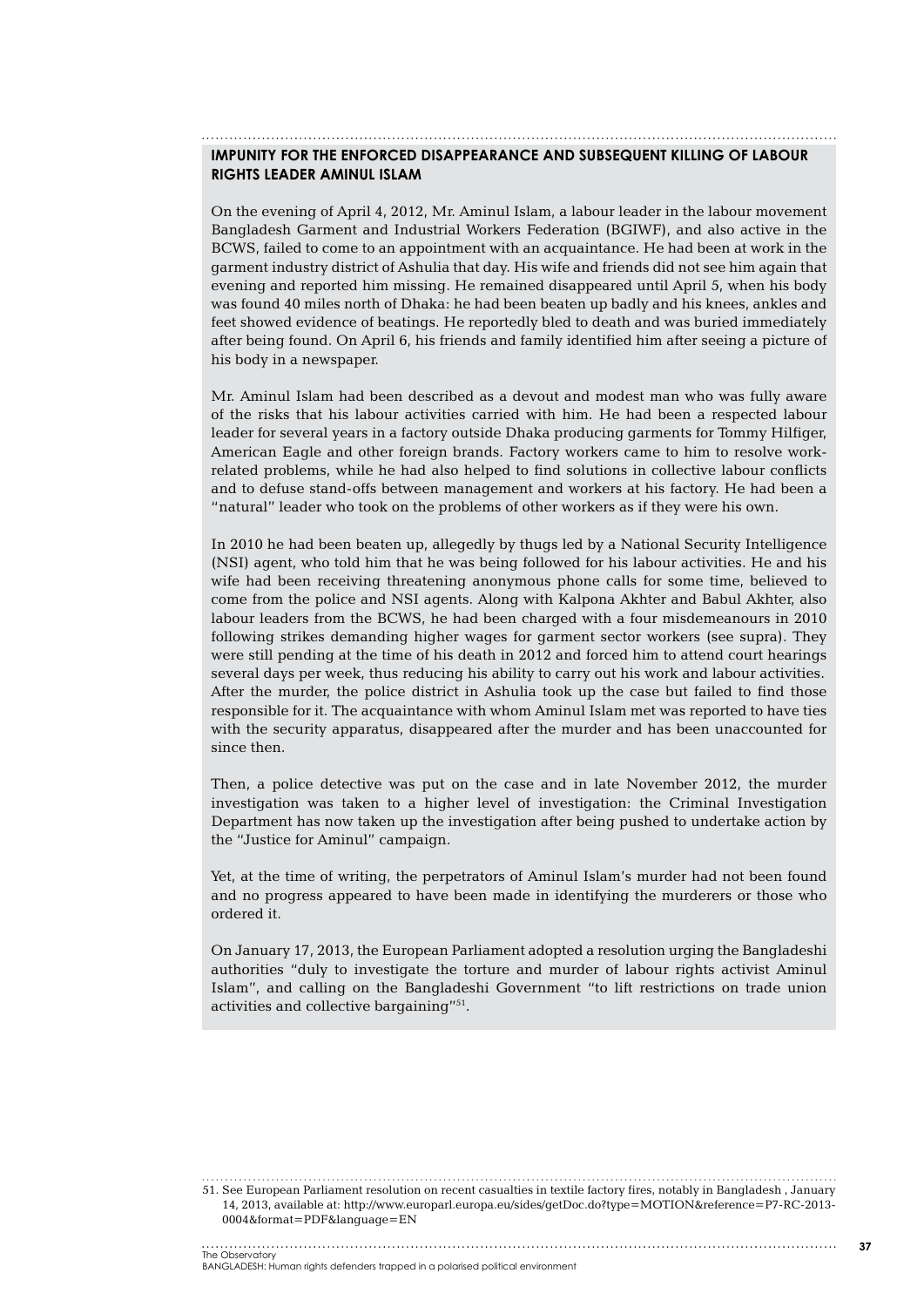# III - THREATS, ATTACKS AND REPRISALS AGAINST HUMAN RIGHTS DEFENDERS

The mission delegates met with a number of individuals and organisations documenting environmental rights violations, women's rights violations, and corruption, who have been exposed to multiple forms of reprisals in their daily activities, both by State or non-State actors.

#### **III.A/ Environmental defenders harassed by public and/or private actors**

In Bangladesh, environmental defenders struggling against illegal sand extraction and promoting environmental justice have been confronted with a number of obstacles to their work, often in a context of collusion between officials and private actors.

#### **III.A.1/ Threats and harassment by private actors against human rights defenders denouncing illegal sand extraction**

Illegal sand mining carried out in the area of Mayadip Island, Sonargaon Upazilla, Narayanganj district, has resulted a series of serious human rights violations, including physical violence and threats against villagers protesting against the disruption of their land and defending their right to livelihood, right to food, right to adequate living and community rights. In such remote areas, environmental defenders denouncing these abuses and violations are particularly at risk.

Mayadip is an island in the Meghna River, one of biggest rivers of Bangladesh. In 1983, the government relocated several groups of homeless people, including fisher folk, from different areas of Bangladesh to Mayadip Island. However, the government has not provided other basic facilities such as safe drinking water, public health care, and educational facilities after relocating the people. Moreover, ongoing illegal sand extraction threatens food security and the environment as it erodes the island. The rights of the villagers have been particularly violated as a result of sand extraction by two private companies, i.e. Micro International and Four Point General Trading & Contracting Co.

Since July 2010, Micro International, owned by a group of politically influential persons of the Narayanganj and Comilla districts, have been extracting sand from Mayadip and Nunertek islands as well as from Badyerbazar villages of Narayanganj district. A lease was issued by the administration to the Micro International for sand extraction in Badyerbazar, but the authorities failed to monitor the island erosion as well as to prevent subsequent violations of the rights of the villagers. In addition, although no lease was granted by the administration for Mayadip and Nunertek islands, this has not prevented the company from mining sands on these islands too<sup>52</sup>.

As a result, in September 2010, the villagers of Mayadip Island lodged a written petition to the Upazila Nirbahi Officer (UNO; sub-district executive officer) and to the Assistant Commissioner (AC) of Land (in charge of land issues), to demand the end of the extraction activities of the company in areas close to the island, because of the continued erosion of the land into the Meghna River. The AC of Land subsequently issued a public order requesting that the company refrain from mining sand on and around the island. However, some of these activities continued in violation of the order.

On October 17, 2010, the DC of Narayanganj district visited Mayadip Island and was handed out a written complaint signed by 1,000 villagers. The DC announced in public that the company had never been granted any license to extract sand from Mayadip, and stated that he had officially formed a 21-member-committee to protect the two islands from illegal sand extraction. However, in practice, the authorities failed to prevent the company from continuing to extract sand illegally.

<sup>52</sup>. Moreover, the Micro International company had earlier extracted sand in the neighbouring islands - Nalchar and Ram Prasader Char of Comilla district - resulting in the erosion of two thirds of the islands.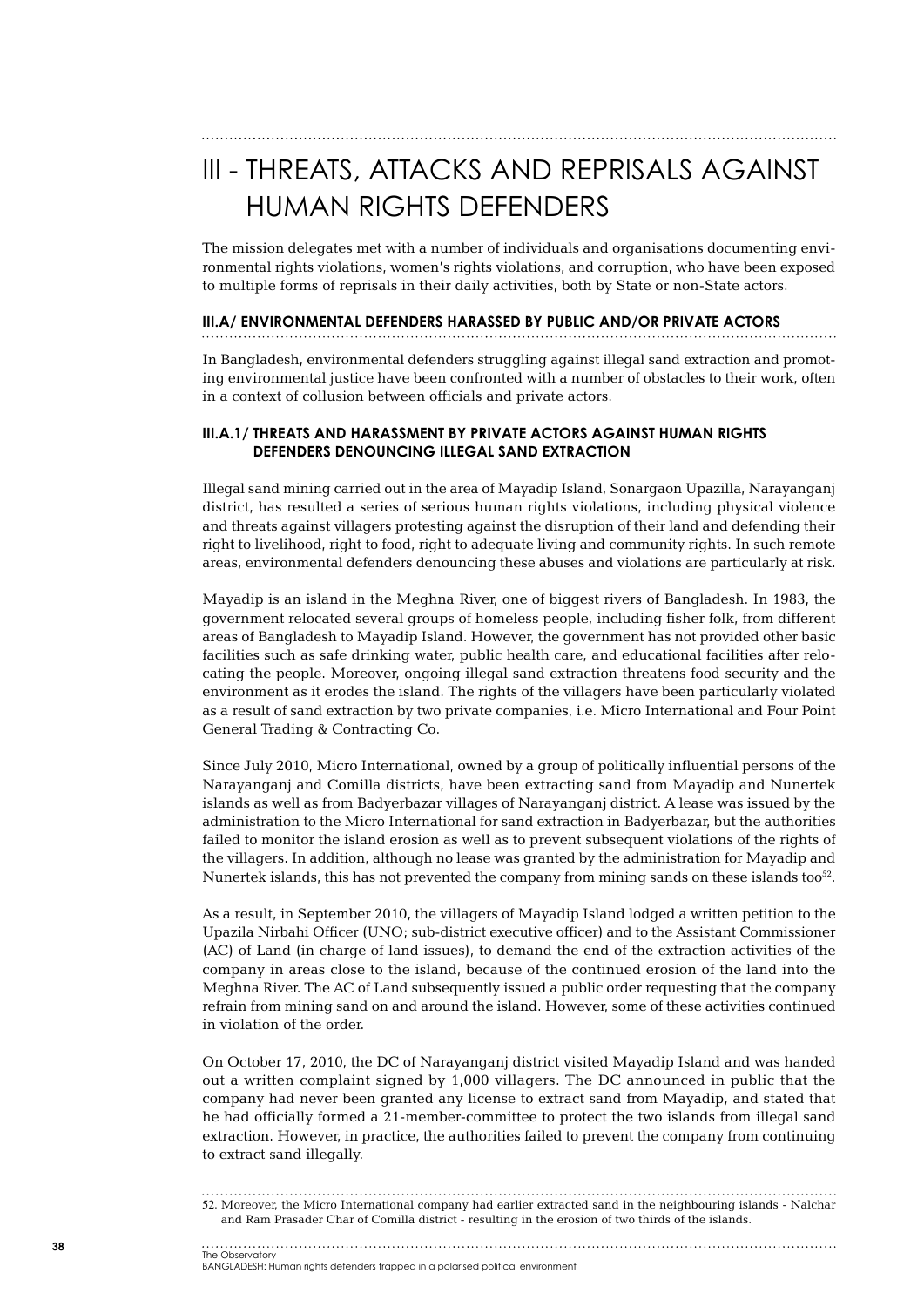On April 26, 2011, the High Court eventually issued a stay order to request the cessation of sand mining activities. In the stay order, the High Court ordered the DC of Narayanganj district to refrain from leasing areas of Nunertek Balumahal and ordered both companies to stop extracting sand from the area. Despite the stay order, it is alleged that the companies still extract sand in Mayadip Island.

On March 22, 2012, the United Nations Special Rapporteurs on adequate housing, on the right to food, and on extreme poverty and human rights issued a joint communication to the Bangladesh government, addressing concerns over "the impact that sand extraction in the Meghna River is allegedly having on the ability of Mayadip Island residents to enjoy minimum levels of their right to an adequate standard of living, access food, and the threat the sand extractions is posing on affected communities' future enjoyment of the right to food and the right to adequate housing $53"$ .

In a context where official decisions, including from higher branches of the judiciary, fail to be properly implemented because of political influence of the private local actors responsible for human rights violations, human rights defenders denouncing such abuses are exposed to a variety of risks.

#### **Threats and harassment against environmental and community activist, Mr. Shahed Kayes**

On September 13, 2012, environmental and community rights activist **Shahed Kayes**, Founder and Executive Director of the Subornogram Foundation as well as Chief Advisor

of the Illegal Sand Extraction Prevention Committee in Mayadip-Nunertek, was threatened with death by henchmen of the Shahajalal Enterprise, another company involved with the illegal sand extraction near the Mayadip-Nunertek islands, as he and his team were monitoring the illegal sand mining activities. The DC of Narayanganj district as well as the district police authorities were subsequently informed about the death threats against him, but as of September 2013, the administration had not taken any action, either to stop the illegal extraction of sand from the area, or to protect the activists. Such threats reportedly intensified after the referral of the above-mentioned communication to the United Nations Special Rapporteurs on adequate housing, on the right to food, and on extreme poverty and human rights.



Shahed Kayes

Mr. Kayes has continued to receive threats through unregistered mobile phone numbers since then. Moreover, on July 2, 2013 at around 9.30 pm, a motorcycle stopped beside him and two unidentified men threatened to kill him. Mr. Kayes subsequently filed a general diary (GD) at the Sonargaon police station, which has still not taken any action in that regard.

On July 25, 2013 Mr. Kayes and two other activists were on a private boat on their way to the Mayadip and Ram Prasader chor (Island), where the Subornogram Foundation has two free schools for the children of the fishermen community. While on the Meghna River, close to the banks of Nolchor (Island), two small speedboats carrying 6 to 7 people each, some of them allegedly involved with sand grabbing in the area of Myadip and Nunertek islands, stopped Mr. Kayes and the two activists. Mr. Kayes was then thrown into one of the speedboats and taken away to "Faraji Kandi", in the Meghna sub-district of Comilla district. Another speed boat subsequently came with another 7 or 8 people as well as a trawler carrying 30 to

<sup>53</sup>. See United Nations, "*Mandates of the Special Rapporteur on adequate housing as a component of the right to an adequate standard of living, and on the right to non-discrimination in this context; the Special Rapporteur on the right to food; and the Special Rapporteur on extreme poverty and human rights*", available at: https://spdb. ohchr.org/hrdb/21st/public\_-\_AL\_Bangladesh\_22.03.12\_(2.2012).pdf.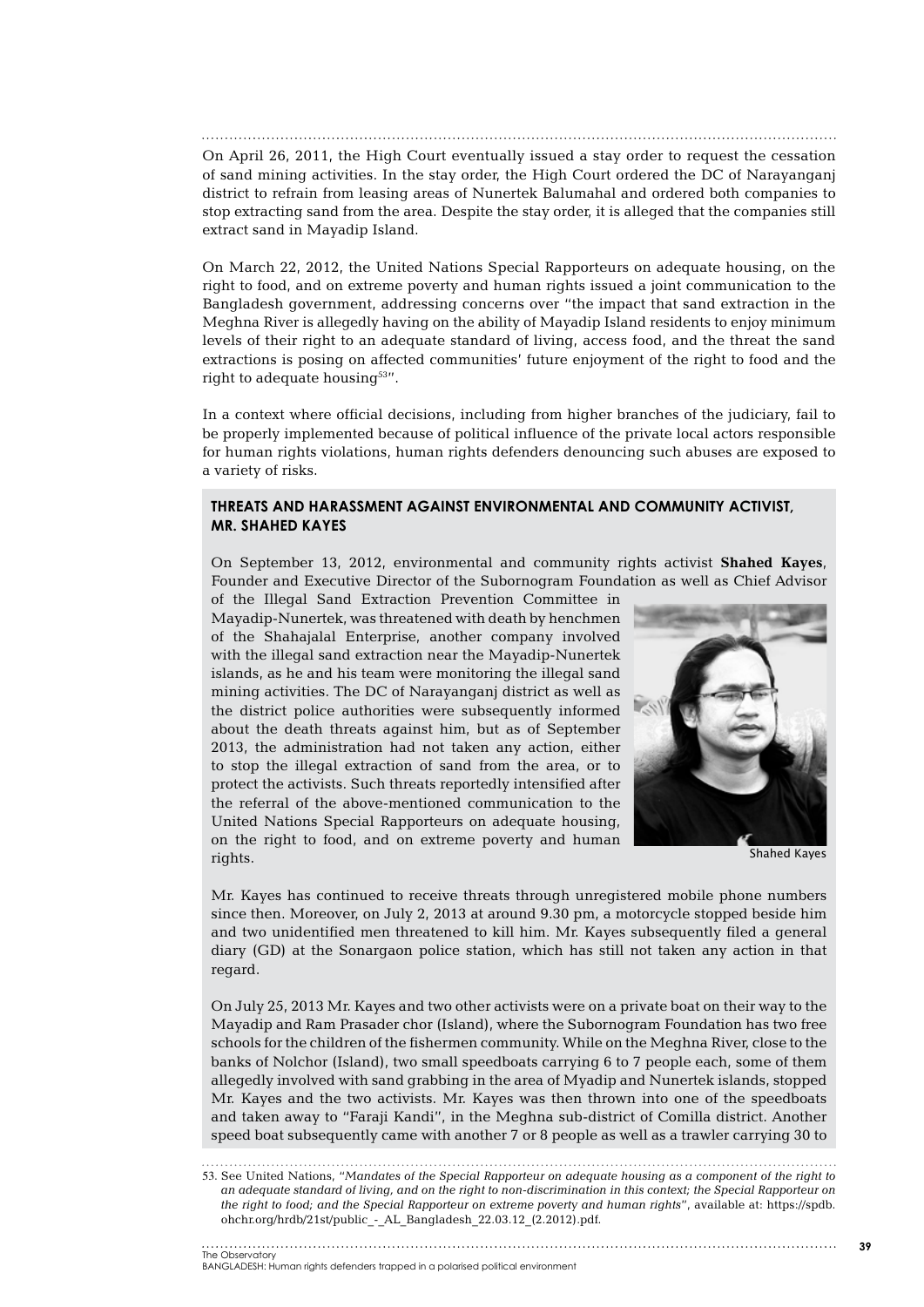35 additional people. These persons reportedly beat Mr. Kayes severely, stabbing his shoulder and slitting his wrist. While they were beating him, some of them reportedly told him "you are fighting against us and we've lost lots of money because of your movement. We made the mistake of not killing you before; this time we will kill you. We will cut the veins in your wrists and legs, tie your hands and legs together and throw you in the river". Meanwhile, the two other activists called a journalist, who informed the police in Sonargaon and the Meghan Police station. Police officers eventually rescued Mr. Kayes, and officers from the Sonargaon Police Station arrested one of the perpetrators and confiscated a speedboat, while the rest of the assailants were able to flee the scene. On the same day, Mr. Kayes filed a case at the Sonargaon police station, mentioning the names of the assailants in this complaint. However, no further arrests have been carried out since then.

In addition, Mr. Kayes also suffers from judicial harassment, as several cases have been filed against him on spurious charges before various courts in different Upazillas (subdistricts). One of these cases was filed with Cumilla Court, Cumilla District, by the police department of the Meghna Thana (police station) of the Cumilla District, while another was lodged in Narayanganj Court, Narayanganj District. Such fabricated cases are aimed to discourage his denunciation of human rights violations perpetrated in the area of Mayadip Island. In addition, no investigation has since been carried out by the local authorities on the basis of these charges.

#### **III.A.2/ Defamation and harassment by non-State actors against human rights defenders campaigning in favour of environmental justice and litigating against the adverse consequences of ship-breaking activities: the case of the Bangladesh Environmental Lawyers Association (BELA)**

The adverse consequences of ship-breaking on human health and safety and on the environment pose another major problem in Bangladesh, one of the last countries in the world in which the ship-breaking industry continues to expand. Broken ships are indeed sent from all over the world to the country, especially to Chittagong, and dismembered by underpaid workers in a context of constant violations of labour laws and standards. The dismembered ships usually release toxic products into the environment, which pollute ecosystems and threaten human health.

The Bangladesh Environmental Lawyers Association (BELA) has focused much of its activities on workers' rights within the ship-breaking industry as well as on the halting of the detrimental environmental effects of the industry.

In 2006, the association filed an important petition with the Bangladeshi Supreme Court, seeking to prevent ships from entering Bangladesh unless they were certified to be free of toxic substances. The petition also demanded the prohibition of further ship-breaking activities unless the government guaranteed protection for the workers and the environment. While BELA won the case, it filed another case against five entities purporting to set up yards by chopping down the mangrove forest. The Mak Group was one of those five entities. In the latter case, the Court directed:

- (a) the government and the Forest Department to immediately act upon all memos and decisions pertinent to coastal afforestation and the policies of the government and ensure the protection of such afforested lands;
- (b) the government agencies shall issue necessary clearance to the ship breakers provided only that they strictly comply with the laws and regulations on environmental protection and labour safety;

The Court decision further stated that:

(c) if, despite all the negative effects of ship-breaking, the government is determined to still allow it to continue, then it must find a place for the yards away from ecologically sensitive areas (like the sea shores or forests) and consider locating them in developed port areas that will have dry floors and facilities to contain and safely dispose of wastes. The Court further directed to finalise the draft Rules ensuring conformity with the Basel Convention on the Control of Transboundary Movements of Hazardous Wastes and their Disposal, 1989, the Merchant Shipping Ordinance, 1983, the Territorial Water and Maritime Zones Act, 1974

The Observatory BANGLADESH: Human rights defenders trapped in a polarised political environment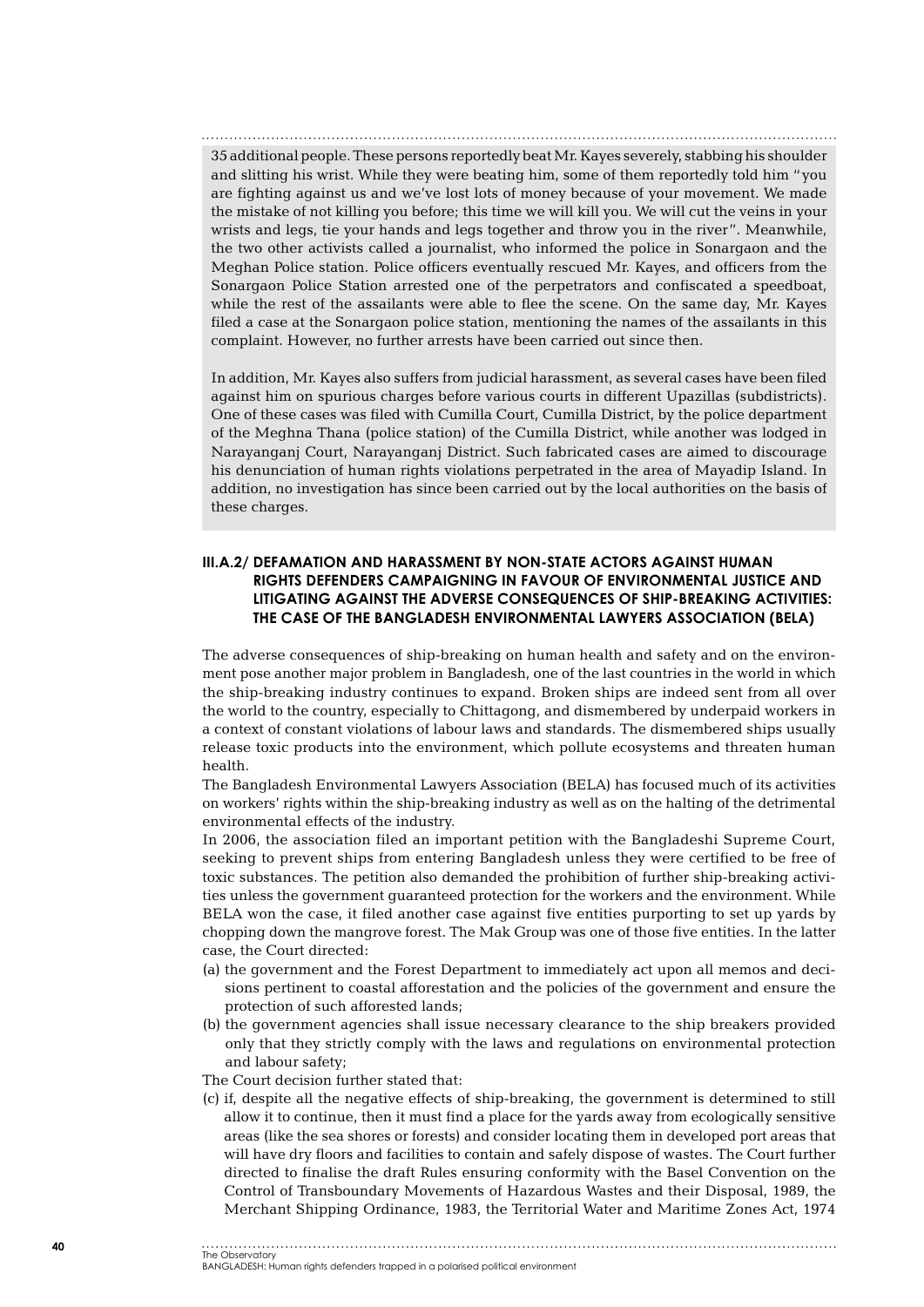and the rules of 1977 made thereunder, the Bangladesh Environment Conservation Act, 1995 and rules of 1997 made thereunder, the Coast Guard Act, 1994 and the Import Policy Order.

On September 29, 2010, a defamation case was filed against five persons, including Ms. **Rizwana Hasan**, Chief Executive of BELA, and advocate **Iqbal Kabir** before the Chittagong Metropolitan Magistrate Court by Mr. Abdur Rouf Chowdhury, manager of the ship-breaking company Mak Corporation, which had been fingered in the above petition BELA had filed. The Mak Corporation manager alleged that his company's image and dignity had been tarnished by the BELA petition. To avoid arrest, on October 13, 2010, Ms. Hasan and Mr. Kabir were both granted bail. They subsequently submitted a petition with the High Court on January 24, 2011 to request that the case filed against them by the Mak Corporation be quashed. The case was eventually scrapped on August 8, 2012 by the judges of the High Court.

#### **III.A.3/ Murder of journalists Mr. Sagar Sarowar and Ms. Meherun Runi as they were covering energy-related issues**

On February 11, 2012, two well-known, married Bangladeshi journalists, Mr. Sagar Sarowar and Ms. Meherun Runi, were stabbed to death in their Dhaka apartment as they were reportedly covering energy-related issues. The crime scene showed evidence that it had been searched and the couple's possessions were strewn around the apartment. Two investigations were conducted and after a year-long investigation by the Bangladesh Police, the case was called stalled. To date the case remains unresolved.

#### **III.B/ Gender-based harassment against – and obstacles faced by – women human rights defenders**

Although Bangladesh ratified the Convention on the Elimination of Discrimination against Women (CEDAW) in 1984, and even though discrimination against women is theoretically prohibited, persisting reservations made by Bangladesh on two fundamental Articles of the Convention, i.e. Article 2 and Article 16.1(c), impede the full implementation of all the other provisions of the Convention. In addition, in practice women continue to face gender-based violence, including sexual harassment, without adequate protection by State authorities.

In that context, a number of representatives of women's rights organisations and mainstream human rights organisations working on women's rights in Bangladesh face obstacles to their work as well as harassment.

Women human rights defenders face two kinds of difficulties in their work in Bangladesh. On the one hand, the high degree of self-censorship of women victim of abuses, who often fear retaliation, makes the monitoring of violations and the attempts to make the perpetrators accountable more difficult. On the other hand, women working for the defence of human rights can be themselves targeted either because they defend the rights of women, or because they are women, or both.

During the mission, the delegates met with a number of women who reported being harassed and/or slandered for their activism as women human rights defenders. Such harassment can range from verbal assaults by State officials to slandering campaigns in the press, administrative harassment or even sexual harassment. Generally, such abuses and violations remain unpunished.

#### **Insufficient protection of teacher Ms. Shampa Goswami**

In May 2011, Ms. **Shampa Goswami**, a teacher in Mozahar Memorial Secondary School in Kaligonj, district of Satkhira, Khulna division, and also cooperating with Odhikar, paid several visits to an elderly woman in hospital victim of a gang rape, and advised her to file a complaint to the police. After four men were arrested for the gang rape several days later,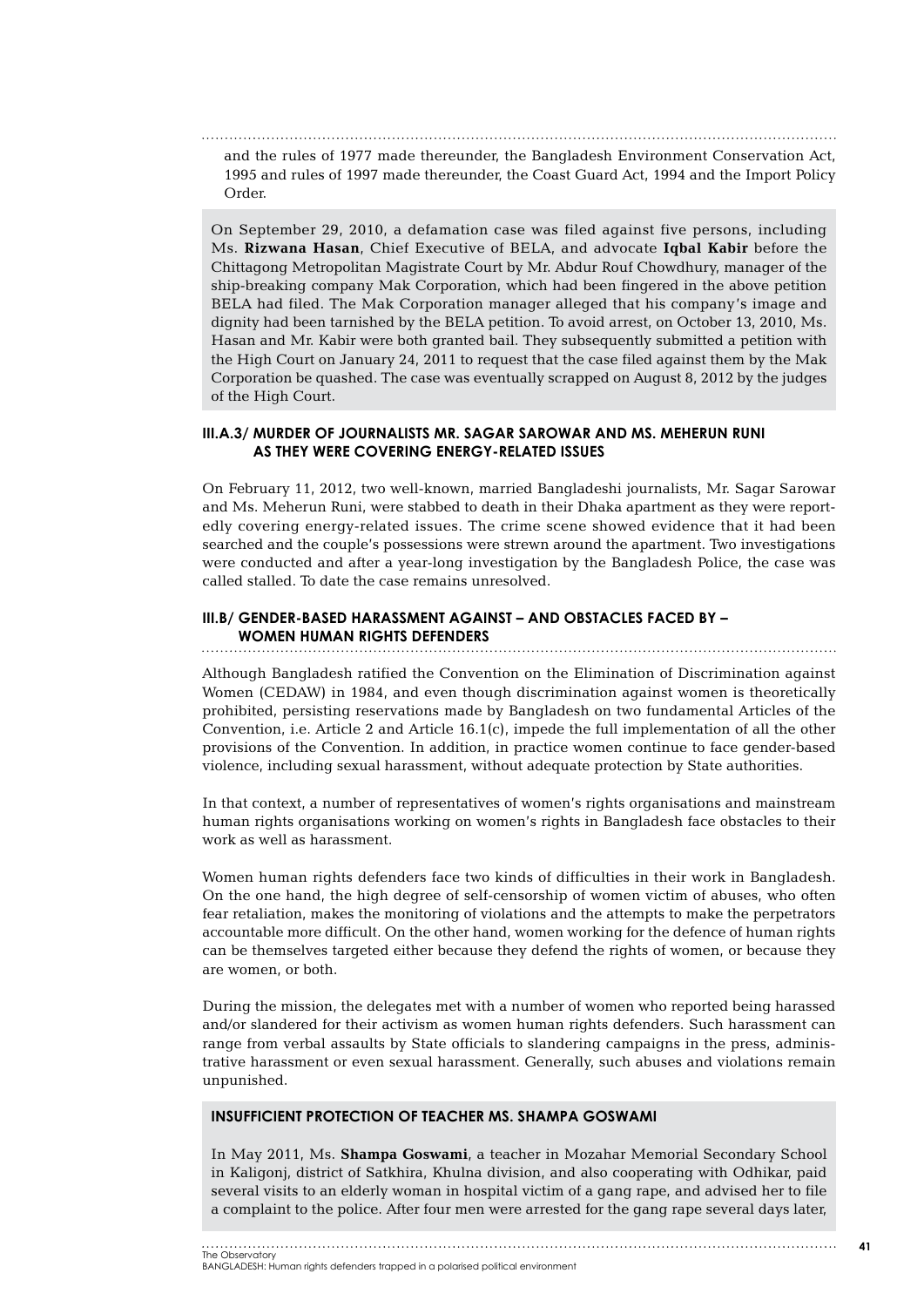a man living near Ms. Goswami's home called on her and contended that since she was working for human rights she should intervene and get the men released. The same man repeatedly pressed her, including through phone calls, to intervene on their behalf despite her ignoring him.

On October 23, 2011, Ms. Goswami was harassed in front of a shop by four men. They were later joined by a group of a dozen men who directed her to follow them. When she refused, they threatened to hand her over to the police, and snatched her cell phone when she tried to call the police station herself. She was forced to follow them to a nearby building where one of her younger brother's friend had already been taken. The men took pictures of both of them, verbally harassed and intimidated them, and threatened to send the pictures to the press if she did not give them money. Ms. Goswami informed them that she was a human rights defender working with Odhikar, which they disparaged.

On October 25, 2011, Ms. Goswami filed a complaint with Satkhira Police station accusing ten men in relation to those acts. The First Information Report (FIR) accused them of the crimes of "unlawful assembly", "wrongful confinement", "theft" and "criminal intimidation", under Sections 143, 342, 379, 506 of the Penal Code respectively. On November 2, 2011, some local human rights defenders formed a human chain in support of Ms. Goswami and submitted memorandums to the Deputy Commissioner and Superintendent of Police in Satkhira district to protest the incident. Meanwhile, police submitted a charge sheet in the Court against the ten accused persons. After this incident, the accused and their families verbally abused Ms. Goswami.

In the meantime, the father of one of the ten men accused in the complaint filed by Ms. Goswami, and Mr. Abdul Hamid, a member of the School Management Committee, attempted to pressure Ms. Goswami into withdrawing the complaint. Instead, she registered a complaint in the police log book (GD) with Kaligang police station on March 24, 2012. As a result, Mr. Abdul Hamid and four of his associates threatened to suspend Ms. Goswami from her job, distorted photos of her by replacing her head with that of an unknown man, and circulated the picture via phones and through the Internet. After Ms. Goswami lodged another GD on June 28, 2012 to protest those actions, the police arrested Mr. Abdul Hamid and one of his associates. Both were subsequently released on bail. No information was provided to the Observatory regarding the status of this complaint as of 2013.

On August 30, 2012, the school head teacher, Mr. Lutfar Rahman, sent a letter to Ms. Goswami alleging "anti-social and unethical activities". Ms. Goswami responded to the letter on September 4, 2012, and was later reinstated.

## **III.C/ Anti-corruption activists particularly targeted amid widespread corruption context**

In Bangladesh, corruption is widespread at all levels of institutions, both State and local ones. According to Transparency International (TI), in 2011, 66 percent of the population reported that they had to pay a bribe to access basic services, and 46 per cent believed that corruption had increased. In 2012, Bangladesh was ranked 144th out of 174 by the TI Corruption Perceptions Index 201254. Corruption scandals regularly make the headlines, and human rights defenders that denounce embezzlement and collusion between officials and private actors can be subject to threats and reprisals.

During the electoral campaign in the run-up to the last elections, AL leader Sheikh Hasina had pledged, in her electoral platform, to set up a corruption-free administration, and to turn the Anti-Corruption Commission (ACC), created through an Act promulgated on February 23, 2004

54. See Transparency International Corruption Perceptions Index 2012, available at: http://www.transparency.org/ cpi2012/results.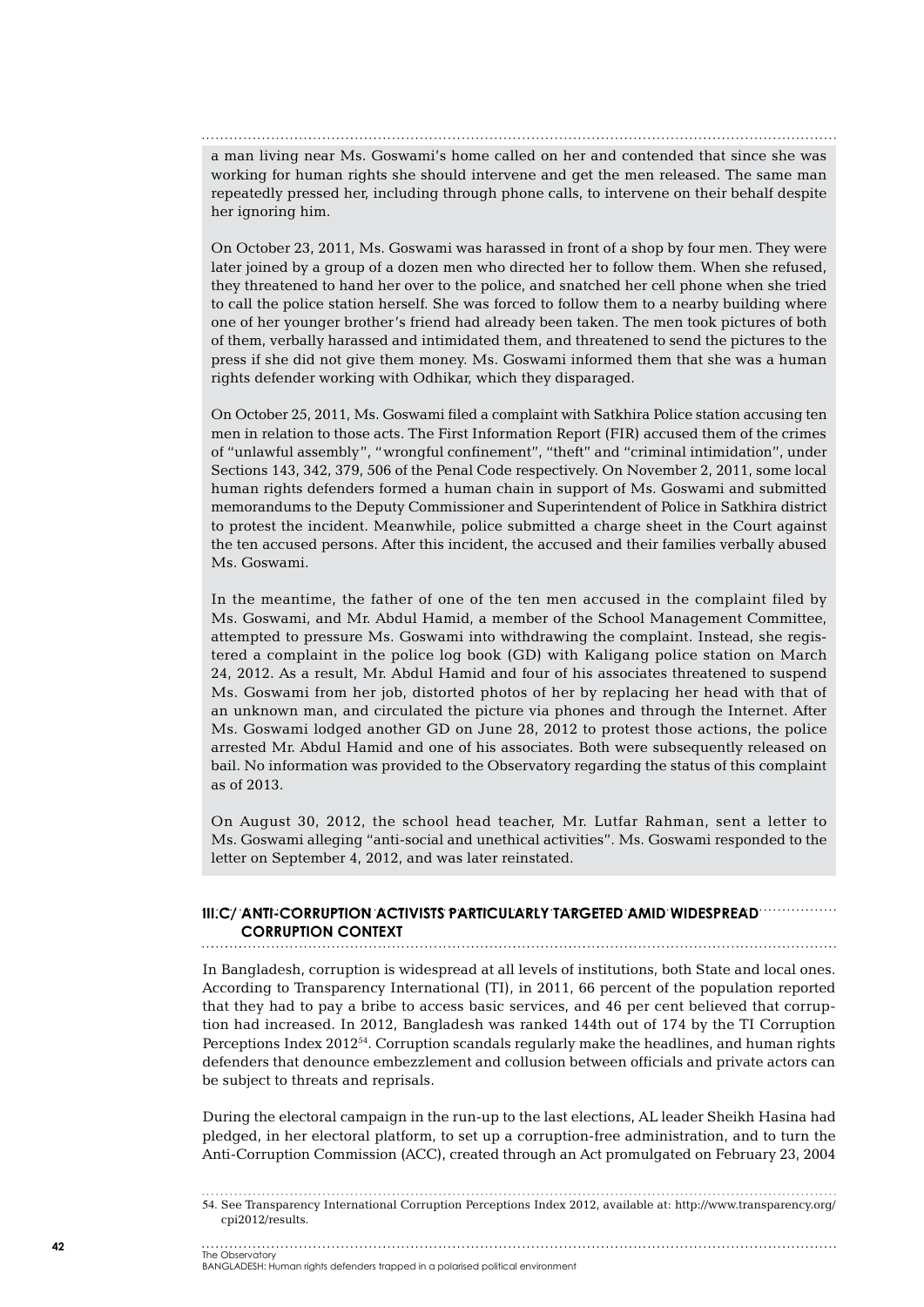that came into force on May 9, 2004, into a truly independent and effective body. However, since then, numerous corruption cases have continued to emerge and the ACC is still lacking credibility among the public opinion. In April 2012 for instance, Railways Minister Suranjit Sengupta was reinstated in the ministers' cabinet after a scandal broke out, involving bribes worth Tk 70 lakh (\$90,000 - the equivalent of nearly seven years of ministerial wages - see infra).

In October 2009, ACC Chairman Ghulam Rahman acknowledged that the commission had in reality been turned into a "toothless tiger", since prior government approval was usually sought before investigating officials<sup>55</sup>, leaving the fight against corruption dependent on political considerations.

On February 28, 2011, the ACC (Amendment) Act 2011 was introduced in Parliament. While the proposed amendments contain some positive elements, many others are not consistent with the commitments of the Government, nor with the expectations of the people for an independent and effective ACC<sup>56</sup>.

Should such legislation be adopted, these might not be enough to eradicate corrupt practices or acts of hostility – at both verbal and judicial levels – against defenders and journalists working on corruption-related issues. Some editors, reporters and journalists who denounce unlawful practices or disclose sensitive information about corruption are still facing indirect or direct threats to their safety. In addition, some organisations have faced extremely virulent and hostile criticism for investigating corruption among government officials or Members of Parliament (MPs).

#### **III.C.1/ Anti-corruption journalist fearing for his life after revealing the interview of a key witness in the so-called "railway-gate" scandal**

In mid-April 2012, the Railways Minister Mr. Suranjit Sengupta resigned as the Railways Minister four months after taking charge of the Ministry following the so-called "railwaygate" scandal.

Shortly before, Bangladeshi newspapers had reported that on April 9, 2012, the driver of the Minister, Mr. Azam Khan, had entered the Border Guard Bangladesh (BGB) headquarters in the capital Dhaka and had pulled up the vehicle near the main entrance, where he shouted that there was "bribe money stashed in the car". This drew the attention of the BGB men, who discovered Tk 70 lakh (\$90,000) in the car.

This led to the detention of the Assistant Personal Secretary of the Minister, Mr. Omar Faruq Talukder, of the Bangladesh Railway General Manager (East) Mr. Yusuf Ali Mridha and of the Railway's Divisional Security Commandant Mr. Enamul Huq along with the driver. All were however released on April 10, 2012 without charges.

On April 16, 2012, amid growing fuss about this large-scale corruption case, the Railway Minister publicly announced his resignation as minister, "taking responsibility of everything". He was however reinstated by the Prime Minister as a "minister without portfolio" on April 17.

Sources in the Railway Ministry later revealed that the Rail Sramik League, ministers, lawmakers, ruling party leaders and a section of corrupt railway officials were taking bribes from job applicants since this Ministry started the recruitment of 7,500 people. A senior railway official confessed that "2 lakh to 5 lakh [were] being taken from each candidate". 1,128 people were given jobs in the railway's east zone over the year.

55. See, e.g., http://www.thefinancialexpress-bd.com/2009/10/15/81645.html

<sup>56</sup>. See http://www.ti-bangladesh.org/research/PositionPap010311.pdf.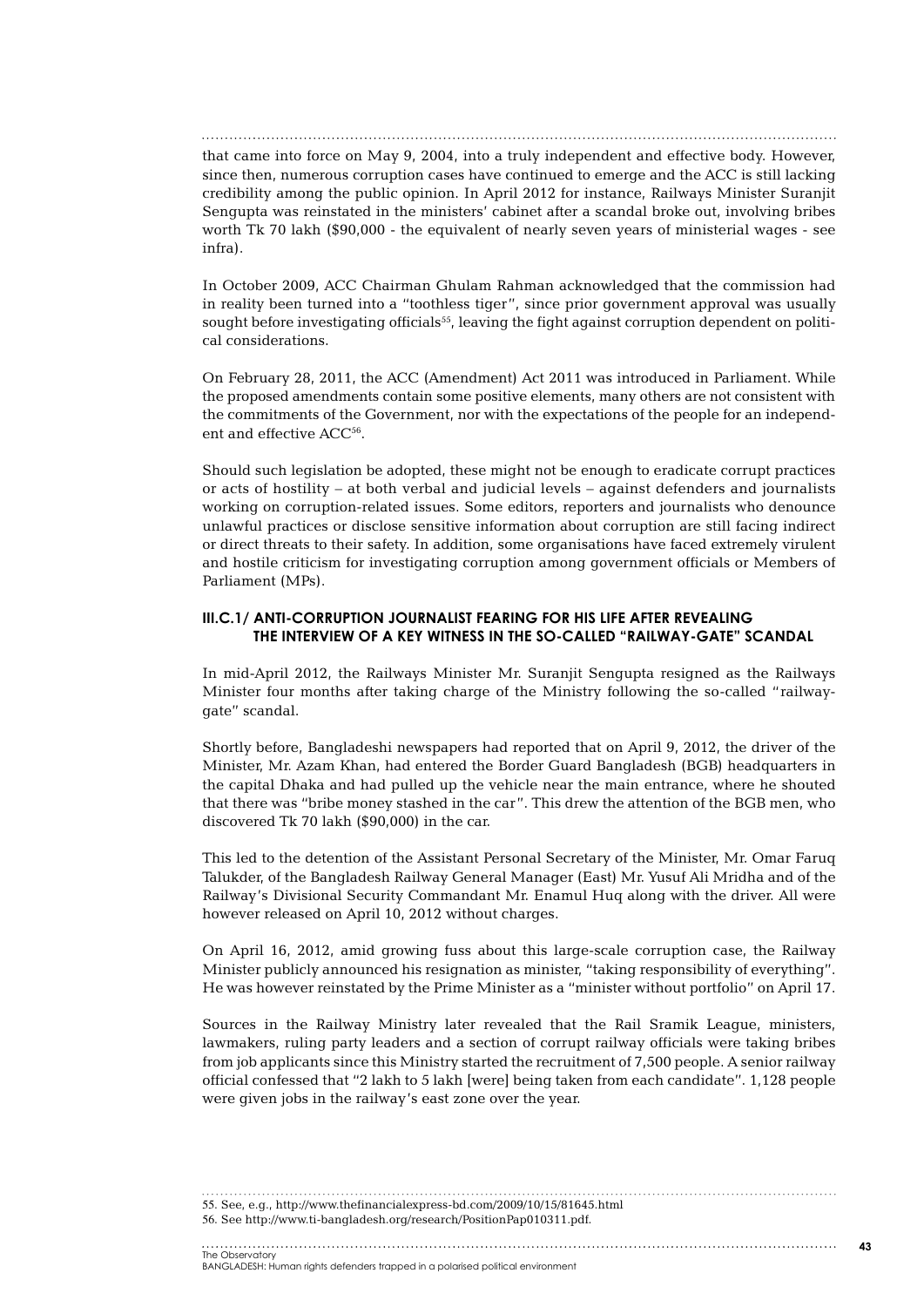On October 4 and 6, 2012, senior *RTV* reporter **Bayezid Ahmed** released two exclusive video interviews of Mr. Azam Khan, the driver of the former assistant personal secretary of the Minister, Mr. Omar Faruq Talukder, appearing on TV for the first time since the scandal broke out on April 9, 2012. In that series of testimonies, Mr. Azam Khan reported that the Tk 74 lakh stashed in his car were being taken directly to the house of the then Railway Minister Suranjit Sengupta. Mr. Azam Khan had been missing since the scandal surfaced.

In the four-minute interview, Mr. Azam Khan revealed that Major Mashiur Rahman was involved in the recruitment business. "As far as I know he was involved in a Tk 3 core recruitment deal. He wanted to have several hundred people appointed in the railway through Omar Faruq" he added. Immediately after the TV report, Mr. Suranjit Sengupta described Mr. Azam Khan's interview as a "media creation".

On the eve of the release of the interview, Mr. Omar Faruq reportedly asked Mr. Bayezid Ahmed not to broadcast it as this "could ruin [his] career". Then on October 6, Mr. Bayezid Ahmed noticed several persons moving with motorbikes around the *RTV* premises, questioning his colleagues and the neighbourhood about his place of residence and his habits.

In addition, during the night of October 5 to 6, 2012, it was reported to the delegation that several unknown individuals came to his house and asked his friends where he was at that moment, at what time he would return and at what time he would usually leave for work. They subsequently warned that they would "teach him what journalism is". On October 6, Mr. Bayezid Ahmed filed two GD at Shere Bangla Nagar and Tejgaon police stations, to report on these incidents. The police subsequently appointed two officers in charge of an investigation. One of the investigators said he would "try to do something", adding that "this would be difficult as those responsible for the threats [were] unknown". Towards the end of October 2012, two unidentified individuals again came to Mr. Bayezid Ahmed's residence and urged him to open the door. They left as he refused to do so. Mr. Bayezid Ahmed filed a third GD with the Shere Bangla Nagar police station, which appointed the same investigator as before, who was later said to be "on leave". As of mid-November 2012, Mr. Bayezid Ahmed was hiding and changing houses everyday, fearing for his safety. No information could be obtained since then regarding his situation.

#### **III.C.2/ Imprisonment of - and ill-treatments against - a journalist fighting against the impunity of crimes against anti-corruption journalists**

During the course of the mission, the delegates were informed by several interlocutors of the unsolved murder of a couple of journalists, Mr. **Sagar Sarowar** and Ms. **Meherun Runi**, on February 11, 2012, as they were reportedly covering energy-related issues. In July 2012, *Just News BD* journalist **Mutafizur Rahman Sumon** was subsequently imprisoned and ill-treated for campaigning against the impunity for crimes against journalists, including Mr. Sarowar and Ms. Runi. Mr. Sumon got bail on July 17, 2012, and the police had not submitted any charge sheet as of June 2013. The next hearing in his case was scheduled for June 30, 2013. No information could be obtained since then.

#### **III.C.3/ VERBAL ATTACKS against Transparency International Bangladesh (TIB)**

On October 14, 2012, Transparency International Bangladesh (TIB) published a survey<sup>57</sup> revealing that 97 out of the 149 MPs surveyed were involved in "negative activities" that included being linked to or being supportive of criminal activities, misusing public funds or influencing government decisions, and that 70 percent of them were involved in criminal activities such as murder, land-grabbing, extortion, tender manipulation and cheating". The disclosure of the study triggered strong verbal reactions from several MPs, who alleged that TIB aimed to "undermine the Parliament and the Government by releasing an imaginary report, considered

<sup>57</sup>. See http://blog.transparency.org/2012/10/19/bangladesh-citizens-doubt-performance-of-politicians/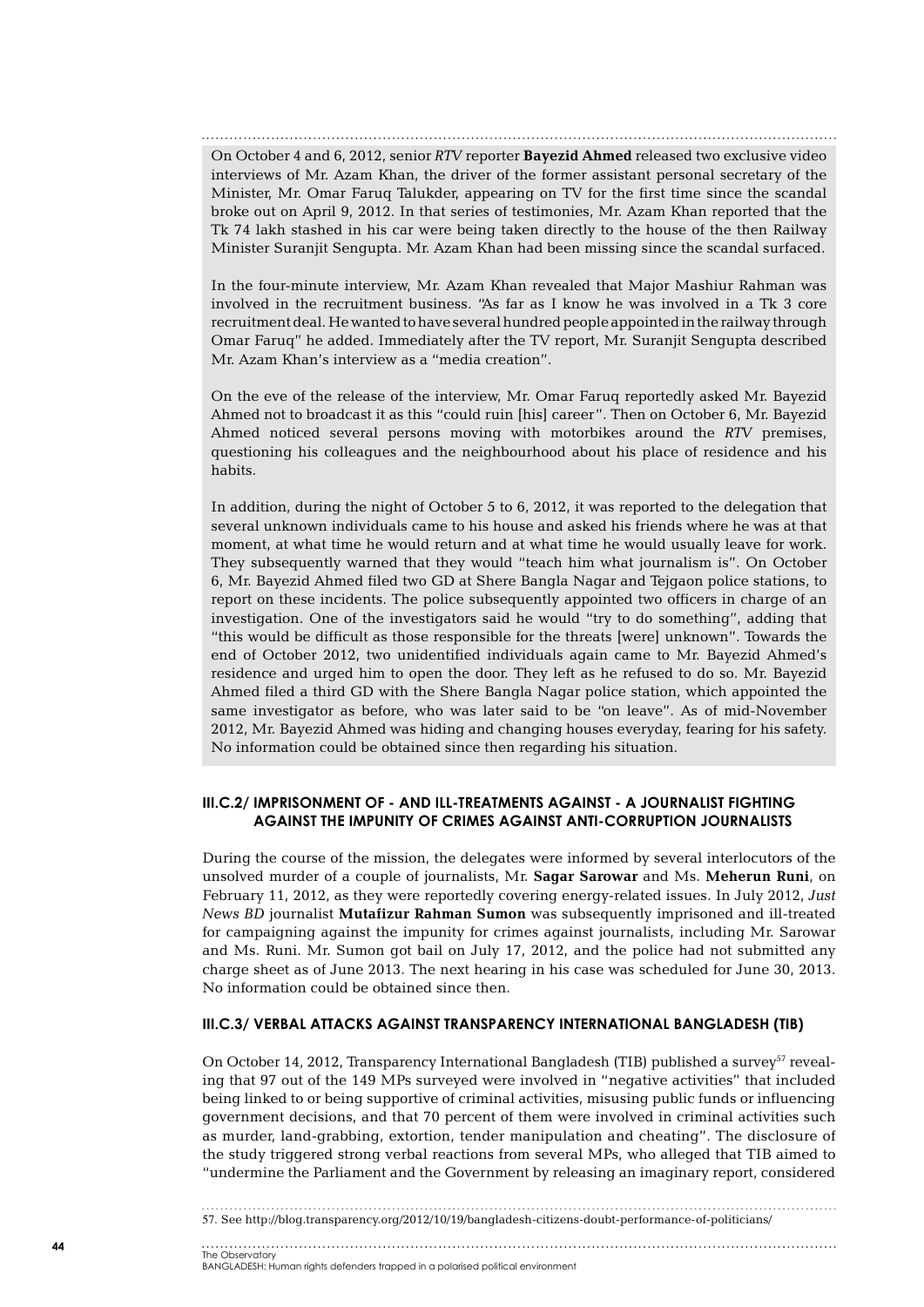the study "as tantamount to sedition" and reported that with that document, their "privileges have been violated". Such reaction is further evidence of the degree of political violence in the country and of the inability of a number of State officials to enter into constructive dialogue. Some of these statements are reproduced below<sup>58</sup>.

Tuesday, November 20, 2012 Front Page

#### Study on MPs TIB flayed at Sangsad

Angry lawmakers term survey ill-motivated; Speaker to decide<br>on course of action; TIB executive director says any decision should be consistent with democracy

**Staff Correspondent** 

Speaker Abdul Hamid and some ruling alliance MPs in parliament<br>yesterday launched a blistering attack on TiB, terming the graft watchdog's<br>recent survey on the activities of lawmakers "flawed" and "ill-motivated".

In response to lawmakers clamouring for action against TIB for<br>"undermining the dignity of parliament", the Speaker said he would come<br>up with a decision later in consultation with some senior MPs.

Some lawmakers, including Tofall Ahmed and Sheikh Faziul Karlm Sellm, requested the Speaker to convene a meeting of the parliamentary standing<br>committee on privileges, and to summon TIB officials to appear before it to defend the survey.

The Transparency International Bangladesh (TIB) report, released on<br>October 14, said 97 percent of the 149 sitting MPs surveyed were involved<br>In "negative activities" that include being linked to or being supportive of criminal activities, misusing public funds and influencing government decisions

And 70 percent of those involved in "negative activities" were engaged in<br>"criminal activities" like murder, land-grabbing, extortion, tender manipulation and cheating. Many MPs even used their position to boost their income, the survey added.

Contacted yesterday, TIB Executive Director iftexharuzzaman said, "I have<br>full respect for parliament. If something is decided or discussed in the House, it should be consistent with democracy."

What TIB did was for the sake of democracy, he said, adding that if any<br>adverse decision is taken against TIB, it must be considered how different quarters at home and abroad will take it.

Before taking any decision, MPs should consider whether it goes with their<br>Image and democracy, iffekharuzzaman added. "The parliamentarians<br>should have the mentality to tolerate criticism as critics are also well-wishers

The ruling alliance MPs participating in an unscheduled discussion for over<br>40 minutes, rejected the survey and challenged the watchdog to prove its findings.

Speaker Abdul Hamid, who was presiding over the sitting, questioned the<br>method of the survey, saying TiB took opinion of only 600 people. "Who are<br>these people? Are they commoners? Or are they employees of TiB?"

Both ruling and opposition MPs are bad as per the TIB report, Hamid said.<br>"Then who will run the country? TIB or civil society? I am asking them<br>again to join the next election and win people's mandate if they want to run the country."

The Speaker said it was unfortunate that a section of the media<br>desperately and deliberately was trying to undermine the image of the Jatiya Sangsad and MPs.

Veteran Al leader Tofall Ahmed said TIB had prepared the report by taking<br>the opinion of only 600 people out of 16 crore. "TIB's whole survey is<br>unethical. Did it set up a court to judge MPs?"

"In the name of searching for honest and competent candidates, they are launching attacks on parliament," he said.

A total of eight MPs participated in the discussion and many others sought the floor to speak on it.

Jaflya Party lawmaker Mujibul Haque said releasing such a report ahead of the national polls was III-motivated.

AL leader Sheikh Faziul Karim Selim, who piloted the discussion, said, "It is<br>a shameless affack on parliament and it is tantamount to sedition.

"TIB has crossed its limits. It wants to control parliament, state and judiciary. It considers itself a superpower.

He added, "I request you [Speaker] to convene a meeting of the privilege committee and summon them [TIB officials] to prove their findings. If they tall, the covernment has to take action."

Sellm alleged some NGO officials live luxurious lives and some NGOs bring crores of taka from abroad in the name of running their activities. "I buny will ask the finance minister to check how they spend the money. If they<br>spend their money against the state, government and democracy, beyond<br>their jurisdiction, then ban all their activities and expel them from the country."

He said TIB had undermined parliament and the government as well as by<br>releasing an imaginary report. "Our privileges have been violated."

TIB was conspiring against democracy and was in favour of undemocratic<br>forces as it got privileges with an unelected government in power, Sellm added.

"Those who patronised the minus-two formula are now engaged in conspiracy to promote a third force as they do not get importance during the tenure of an elected government.

**45**

58. See http://archive.thedailystar.net/newDesign/news-details.php?nid=258186

#### 

BANGLADESH: Human rights defenders trapped in a polarised political environment

..............<br>The Observatory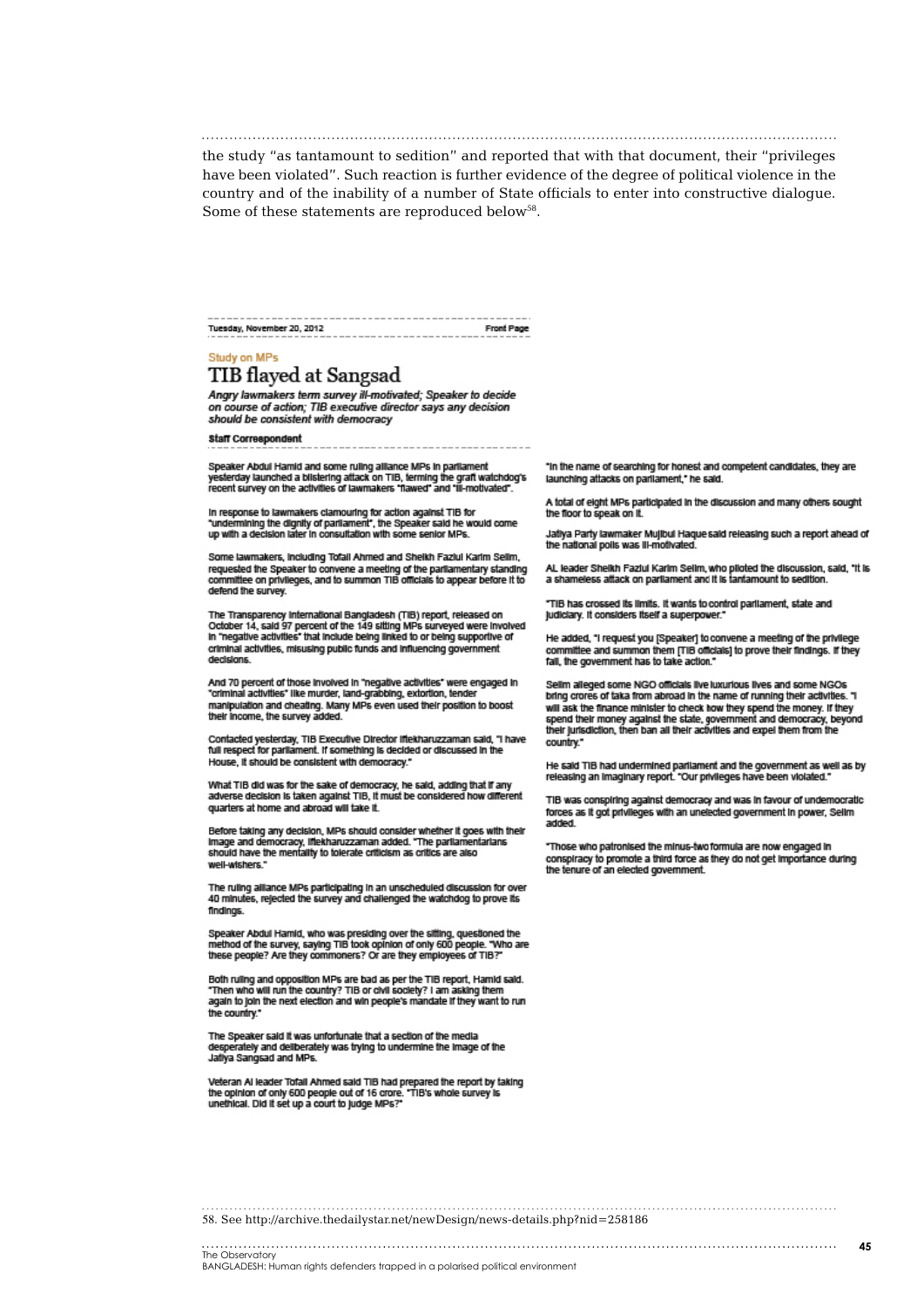# **CONCLUSION**

In the highly polarised atmosphere of Bangladesh, political dialogue between the AL and the BNP has become extremely difficult. Most observers believe that the situation will not improve in the lead-up to the general elections planned for end 2013/early 2014, which may even end up in a political deadlock, in particular in view of the announced boycott of the elections by the BNP so long as a "caretaker government" system similar to the one in place from 2007 to the end of 2008 is not reinstated.

In such a context, human rights defenders and NGOs tend to be categorised as pro-government or anti-government, depending on whom they criticise or which party is in power. Accordingly, a number of defenders reported to the Observatory's mission being forced to a certain degree of self-censorship in their daily activities, while others find themselves on the frontline of repression anytime they dare criticise publicly the human rights record of government officials. Repression includes physical attacks, arbitrary detention or judicial harassment.

From a legal point of view, a number of pieces of legislation fail to abide by international human rights law with regards to freedom of expression, and very little or no progress was noted since the FIDH fact-finding mission in Bangladesh in 200559: a number of sections under the Penal Code continue to punish those who commit acts that are "prejudicial to the states", "sedition" or "defamation", provisions which are broadly interpreted and open to political manipulation and are used against critics and opponents. In addition, the Bangladeshi anti-terrorism legislation has been abusively used against human rights defenders due to overly vague definitions of terrorism.

In terms of freedom of association, a number of NGOs and trade unions continue to face obstacles in the exercise of their activities, due to restrictive pieces of legislation as well as arbitrary practices such as delays in the approval of human rights projects, de-registrations and harassment of their members. Moreover, a new bill on associations is currently being tabled, which might result in further disproportionate restrictions in terms of NGOs access to foreign funding, in contravention with international standards.

With regards to trade unions, although the Labour Act was recently amended, many shortcomings remain as categories of workers are still excluded from the scope of the text and as the 30 per cent threshold of representation is still required for the registration of trade unions. The trade union environment itself is polarised along the AL and the BNP, and the few independent unions that exist face obstacles to their work, including daily harassment. The extrajudicial killing of labour leader and human rights defender Aminul Islam in 2012, and the impunity that ensued, reminded the international community and human rights defenders on the ground how risky independent labour rights activities could be in Bangladesh.

Human rights defenders and NGOs exposing corruption by officials are further threatened and/or publicly slandered, while environmental rights defenders are under pressure of private companies, which sometimes file judicial complaints against them.

Women human rights defenders operate in a difficult environment since they are confronted to self-censorship by women victim of abuses, and can be themselves targeted either because they defend the rights of women and/or because they are women.

The relative economic development of Bangladesh in recent years has therefore not been accompanied with sufficient improvements in the human rights field. Human rights defenders remain inadequately protected and suffer repression for carrying out freely legitimate activities under international law. As long corruption is not curbed, and in the absence of a constructive political dialogue, of legislation promoting human rights, and of an independent judiciary, abuses of power and arbitrary practices will continue to make the exercise of fundamental

The Observatory

<sup>59</sup>. See Observatory section of FIDH Fact-Finding Mission Report, *Speaking out makes you a target*, 2005.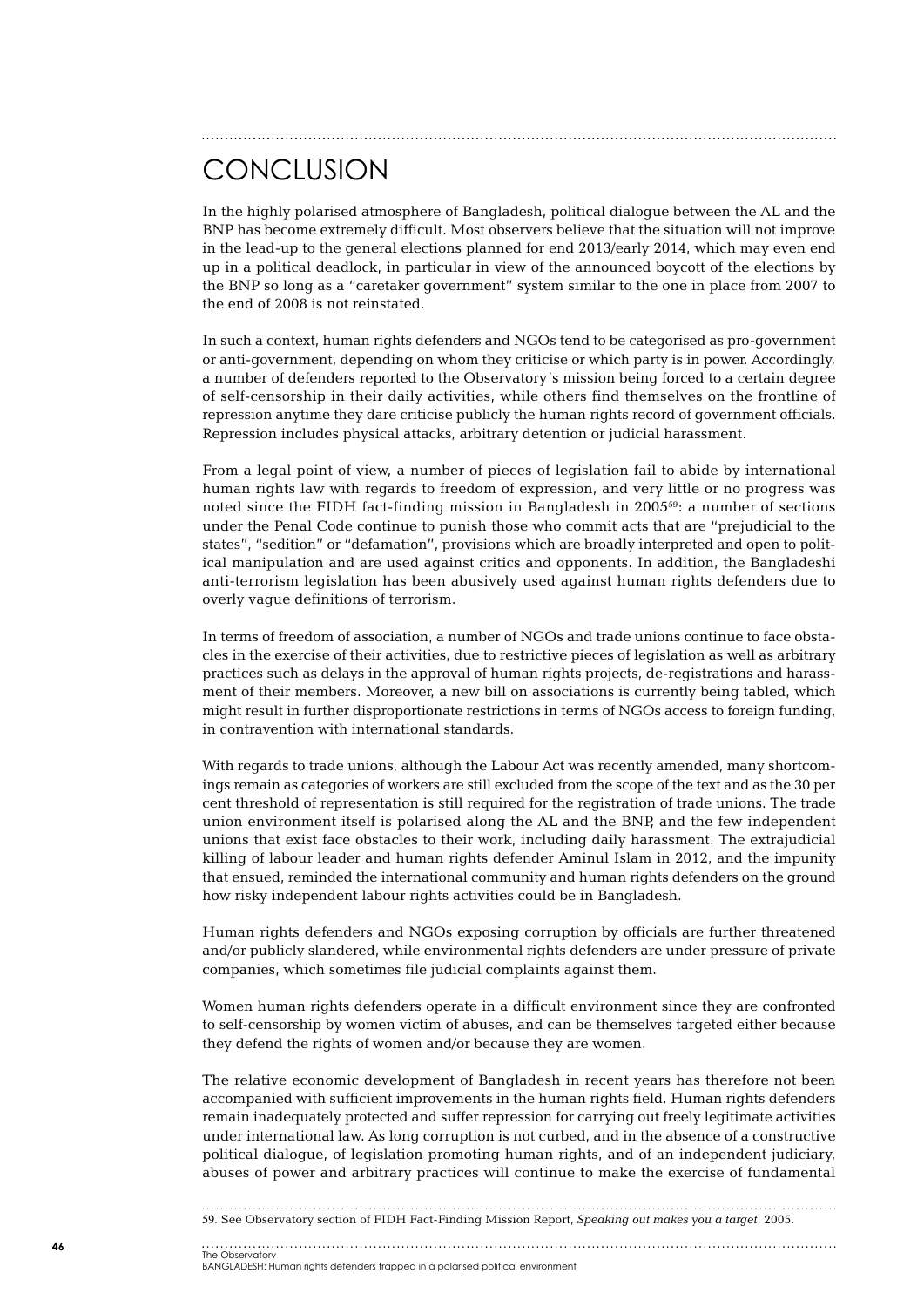freedoms more difficult, to hinder the strengthening of an independent civil society, and to maintain human rights defenders in the trap of a disabling environment.

While welcoming the repeated assurances of Government officials met by the Observatory solidarity mission delegation in October 2013, of the Government's adherence to human rights, the freedom of expression, due process and the rule of law, and the authorities' assurances of Mr. Adilur Rahman Khan's physical integrity and safety, it is important to highlight that:

- 1. The prosecution of Mr. Adilur Rahman Khan and his stigmatisation in the media has had a chilling effect on civil society and human rights defenders at large. There is today a clear sense of insecurity within the human rights community in Bangladesh, traditionally known to be diverse and vivid. Its ability to undertake critical human rights work is already negatively impacted as organisations are becoming reluctant to document violations, and victims and witnesses especially in rural areas are afraid to come forward. Human rights documentation is a fundamentally important element for advancing human rights in any democratic country and defenders must be able to do so while protecting their sources where needed. There is a need to re-establish consensus on those fundamental principles.
- 2. The continuation of the prosecution and even more so a possible conviction of Mr. Adilur Rahman Khan will further entrench the existing threats and intimidation to human rights defenders and shrink the democratic space for effective human rights work. We found indication of government influence on the proceedings against Mr. Khan and Odhikar casting serious doubts as to the integrity of the process. We recall in this regard that any instrumentalisation of the judiciary and direct or indirect interference risks to undermine and compromise the role of the judiciary and the rule of law. In this context it is doubly important to guarantee scrupulously the right to a fair trial under the International Covenant on Civil and Political Rights (ICCPR), and to avoid any interference by the Executive into the proceedings, and to allow international observers to monitor the proceedings.
- 3. There is today a highly polarised political situation that has socially gripped and divided Bangladesh wherein statements, much more so criticisms, are associated, labelled or categorised with one or the other political party with persons vilified, charged or subjected to violent actions. The environment of growing radicalisation in society is further contributing to such polarisation. This has placed human rights defenders at great risk, has led to self-censorship for fear that critical human rights work is mistaken as political activism. It is especially in environments such as this one that it is important to ensure that human rights defenders can maintain independent human rights work free from threat and from being wrongly labelled as political activists.
- 4. A concerted paradigm shift in the medium and long term period from over-arching partisan politics that determine one's status in society to rights-based governance and development is imperative. At the heart of this paradigm shift needs to stand the protection of human rights, including effective steps to investigate violations, protecting witnesses and victims and a commitment to ensure full accountability. This reshift and needed change by all actors must centre on the protection of those who defend the rights of others.
- 5. In light of the acute sense of crisis for defenders urgent steps have to be taken to ensure the full protection for the rights under the United Nations Declaration on Human Rights Defenders and to reaffirm the authorities' commitment to human rights defenders protection, which is the first responsibility of any democratic government. There is need for a review of the broader legal and policy framework for human rights defenders to ensure an enabling environment for human rights defenders in Bangladesh.

The human rights community in Bangladesh is today more important than ever and will require continuous support in overcoming the present threats that it is facing.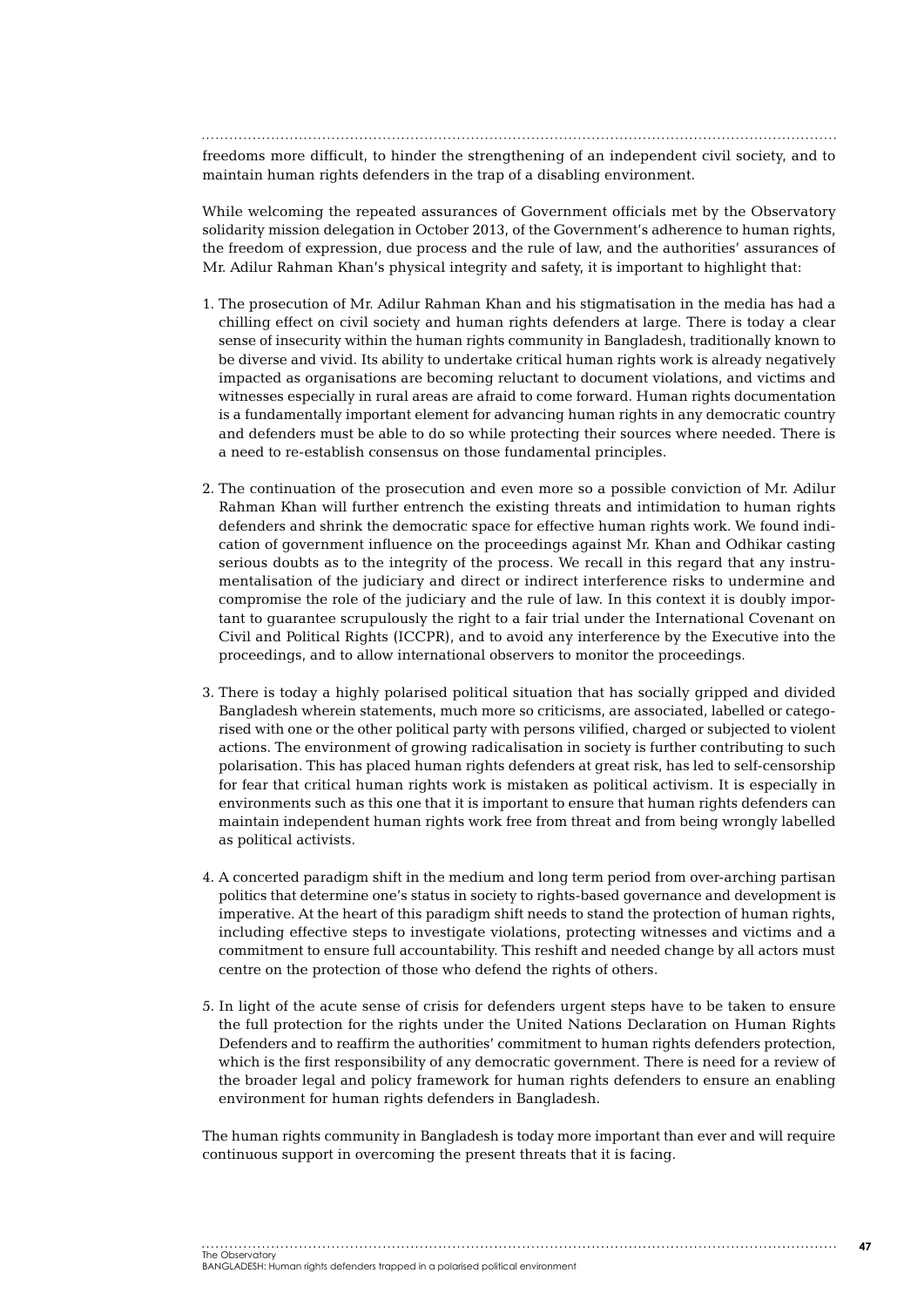## RECOMMENDATIONS

#### **To the Government of Bangladesh to:**

- Guarantee, under all circumstances, the physical and psychological integrity of all human rights defenders in Bangladesh;
- Put an end to any act of violence and harassment, including at the judicial level, against human rights defenders:
- Carry out prompt, independent and transparent investigations into cases of violations of the rights of human rights defenders, including threats, attacks, killings, torture and ill-treatment, in order to identify all those responsible and bring them to justice;
- In particular, investigate the killings of labour leader Aminul Islam, as well as journalists Mr. Sagar Sarowar and Ms. Meherun Runi, and bring those responsible for it to justice without further delay;
- Stop denigrating human rights defenders and recognise their vital role in the advent of democracy and the rule of law, and create an enabling environment so they can carry out their activities freely and without hindrance;
- Bring the following pieces of legislation in full conformity with international standards and instruments: the Penal Code; the Anti-Terrorism Act, 2009; the Anti-Terrorism (Amendment) Act, 2012, the Bangladesh Telecommunication (Amendment) Act; the Information and Communication Technology Act, 2006; the Information and Communication Technology (Amendment) Act, 2013; the Voluntary Social Welfare Agencies (Registration and Control) Ordinance, 1961; the Foreign Donations (Voluntary Activities) Regulation Ordinance, 1978; the Foreign Contributions (Regulation) Ordinance, 1982; the Labour Act, 2006; and the Labour Law Reform Package, 2013.
- Solve the problems regarding the status of NGOs, notably the excessive delays in obtaining authorisations and the arbitrary de-registration and the renunciation to the adoption of any additional and disproportionate obstacles to their activities (as for example by adopting or by giving some substance to the controversial bill drafted by the NGO Affairs Bureau (NGO AB) on Foreign Donations Regulation to be integrated in the Foreign Donations (Voluntary Activities) Regulation Ordinance of 1978 and the Foreign Contribution (Regulation) Ordinance of 1982) and proceed with the registration of trade unions and reduce the backlog of applications;
- With regards to labour rights and the rights of trade-unionists:
	- Scrap the 30 per cent "representativity" requirement for the registration of trade unions;
	- Extend the coverage of the Labour Act to categories of workers currently excluded;
	- Adopt a prohibition for employers to interfere in internal trade union affairs;
	- Extend the scope of the Labour Act to apply to EPZ and grant collective bargaining rights to WWAs, while making it easier for WWAs to be registered;
- Fully cooperate with UN Treaty Bodies, and in particular with the Committee Against Torture (CAT), the Human Rights Committee (CCPR), the Committee on Economic, Social and Cultural Rights (CESCR), and the Committee on the Elimination of All Forms of Discrimination Against Women (CEDAW);
- Fully cooperate with the relevant UN mechanisms, and to this end accept the country visit requested by the UN Special Rapporteur on the situation of human rights defenders, the UN Special Rapporteur on the promotion and protection of the right to freedom of opinion and expression as well as the UN Special Rapporteur on the independence of judges and lawyers; and extend a standing invitation to the Special Procedures of the UN Human Rights Council;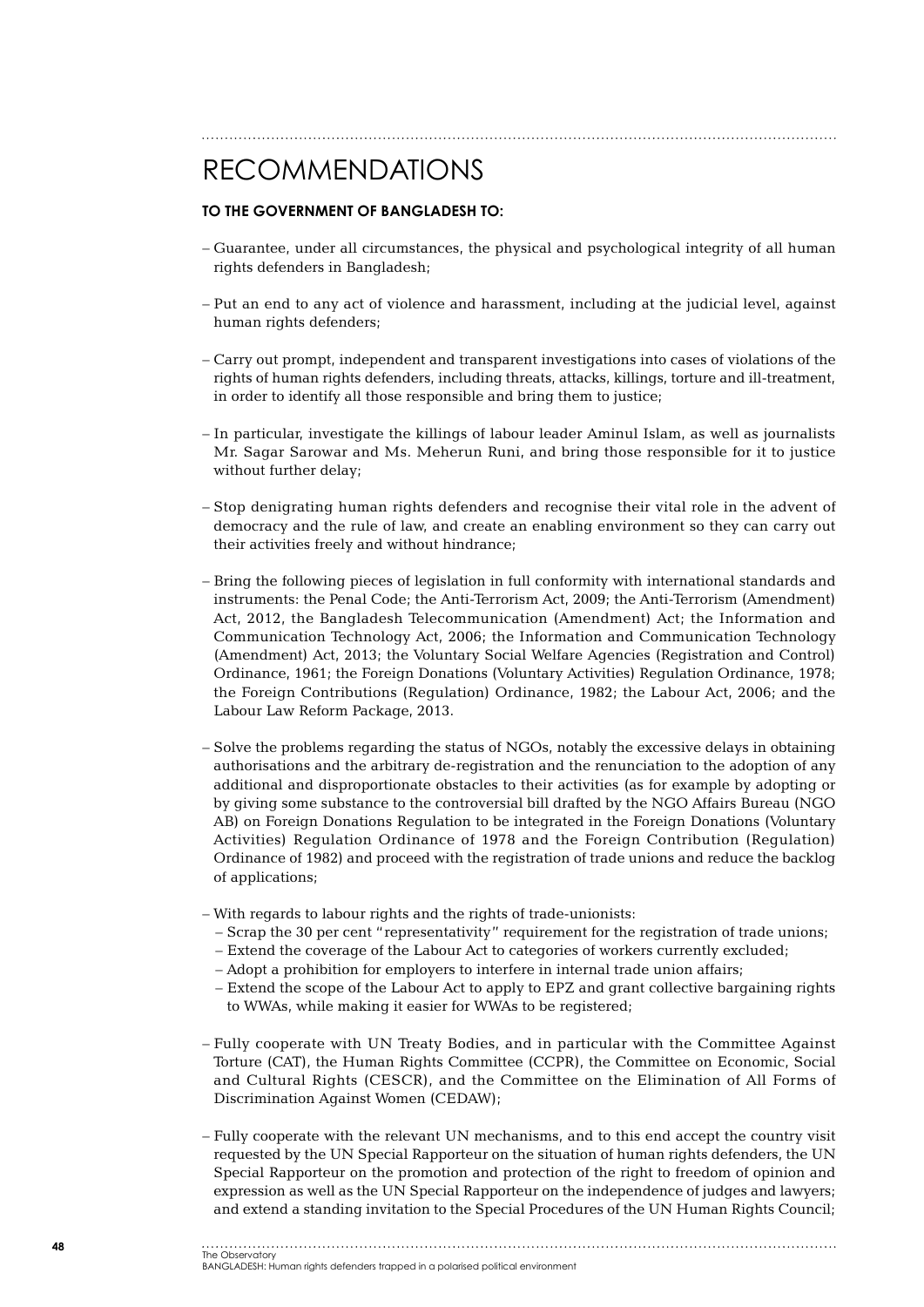- Comply at all times with the provisions of the Declaration on Human Rights Defenders, adopted by the UN General Assembly on December 9, 1998, in particular:
	- its Article 1 which states that "everyone has the right, individually and in association with others, to promote and strive for the protection and realization of human rights and fundamental freedoms" at the national and international levels,
	- its Article 5, which states that "For the purpose of promoting and protecting human rights and fundamental freedoms, everyone has the right, individually and in association with others, at the national and international levels: (a) To meet or assemble peacefully; [...]"
	- and Article 12.2, which states that the State should take all necessary steps "to ensure the protection by the competent authorities of everyone, individually and in association with others, against any violence, threats, retaliation, de facto or de jure adverse discrimination, pressure or any other arbitrary action as a consequence of their legitimate exercise of the rights referred to in this Declaration";
- Comply in all circumstances with the international obligations of Bangladesh regarding the protection of human rights and fundamental freedoms;
- Fully implement the provisions of Resolution A/HRC/22/L.13 adopted by the UN Human Rights Council on March 15, 2013, calling upon States, in particular, to ensure that reporting requirements placed on individuals, groups and organs of society do not inhibit functional autonomy, and furthermore to ensure that they do not discriminatorily impose restrictions on potential sources of funding aimed at supporting the work of human rights defenders in accordance with the Declaration [on human rights defenders] other than those ordinarily laid down for any other activity unrelated to human rights within the country to ensure transparency and accountability, and that no law should criminalize or delegitimize activities in defence of human rights on account of the origin of funding thereto.
- Fully implement the recommendations made in the framework of the two cycles of the Universal Periodic Review of Bangladesh (2009 and 2013), urging Bangladesh notably to "take measures to protect human rights defenders, including journalists".

#### **To the United Nations - and in particular to relevant UN Special Procedures to:**

- Condemn publicly the deterioration of the situation of human rights defenders in the country, including any acts of harassment, arrest and violence against members of human rights NGOs, journalists and labour rights activists, and stress that those responsible for such abuses and violations must be held accountable;
- Call on the authorities of Bangladesh to guarantee the physical and psychological integrity as well as the rights of all human rights defenders;
- Continue to grant particular attention to the protection of human rights defenders in Bangladesh, in accordance with the UN Declaration on Human Rights Defenders, and followup on the implementation of recommendations issued on Bangladesh;

More specifically:

- To the UN Special Rapporteur on the situation of human rights defenders:
	- to follow-up, in cooperation with other relevant Special Procedures, on individual cases of human rights defenders facing harassment in Bangladesh;
	- to send a reminder to Bangladesh regarding her pending request for a visit (2013).

– To the UN Special Rapporteur on the rights to freedom of peaceful assembly and of association:

- to follow-up, in cooperation with other relevant Special Procedures, on individual cases of human rights defenders facing obstacles to their freedom of peaceful assembly and association in Bangladesh;
- to send a request for a country visit to the authorities of Bangladesh.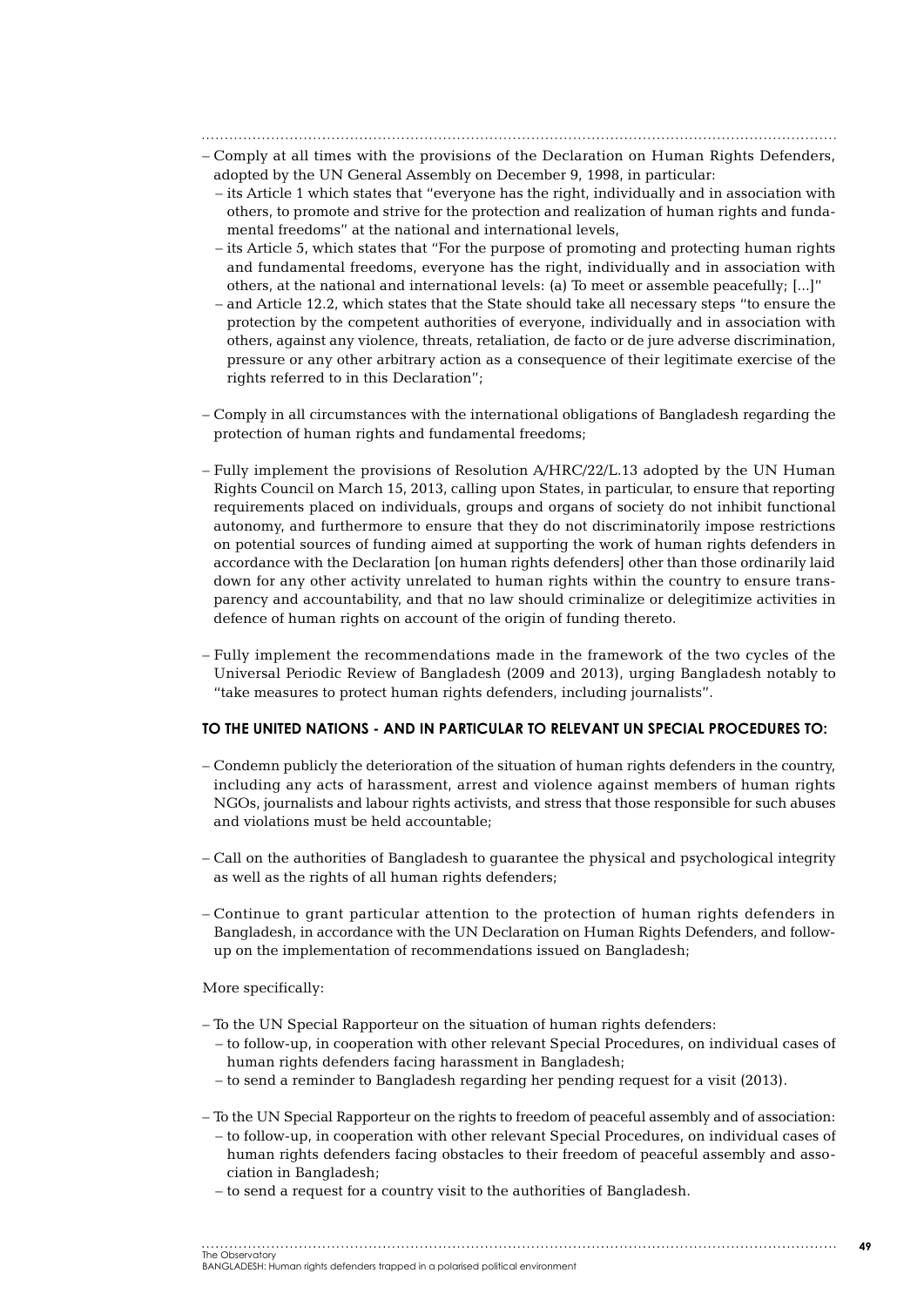- To the UN Special Rapporteur on the promotion and protection of the right to freedom of opinion and expression:
	- to follow-up, in cooperation with other relevant Special Procedures, on individual cases of human rights defenders and journalists facing obstacles to their freedom of opinion and expression in Bangladesh;
	- to send a request for a country visit to the authorities of Bangladesh.
- To the UN Special Rapporteur on the independence of judges and lawyers:
	- to follow-up, in cooperation with other relevant Special Procedures, on individual cases of human rights defenders facing judicial harassment in Bangladesh;
	- to send a reminder to Bangladesh regarding her pending request for a visit (2007).
- To the UN Special Rapporteur on extrajudicial, summary or arbitrary executions:
	- to follow-up, in cooperation with other relevant Special Procedures, on the status of investigation into the killing of human rights defenders, notably labour leader Aminul Islam, as well as journalists Mr. Sagar Sarowar and Ms. Meherun Runi;
	- to send a request for a country visit to the authorities of Bangladesh.

#### **To the International Labour Organisation (ILO) to:**

- Urge the Government of Bangladesh to fulfil its obligations under the ratified ILO conventions, as well as its commitments made at the International Labour Conference in June 2013 regarding the implementation of the reformed labour law;
- Work with the Government of Bangladesh on the development and adoption of further legislative proposals to address the remaining obstacles to labour rights, through, i.e.:
	- the removal of the 30 per cent minimum membership requirement to form a union;
	- the extension of freedom of association and collective bargaining rights to workers in export processing zones, who are presently legally barred from forming a union;
	- the extension of the reformed law to all the labour sectors;
	- the removal of obstacles to the right to strike.
- Through the "Improving Working Conditions in the Ready-Made Garment Sector" (RMGP) initiative, recently launched by the ILO and the Government of Bangladesh, and encompassing a "Better Work" country programme:
	- to take measures to minimise the threat of fire and building collapse in ready-made garment factories;
	- to take measures to ensure the rights and safety of workers at all times;
	- to undertake genuine, objective and transparent building and fire safety assessments;
	- to strengthen and support genuine, objective and transparent labour, fire and buildings inspections.
- Periodically review progress on the implementation of ILO commitments.

#### **To the European Union (EU) and other foreign diplomacies to:**

- Pursue the efforts undertook to support the election process, call all political forces to find a consensus on the modalities for an inclusive electoral process and call again Bangladesh to investigate into human rights violations, forced disappearances and extrajudicial killings and to bring those responsible into justice. Closely follow up the development of specific cases like the one of Mr. Aminul Islam;
- Systematically condemn, including through highest level public statements, harassment, arrest and violence against human rights defenders, including members of human rights NGOs, journalists and labour rights activists, and stress that those responsible for such abuses and violations must be held accountable;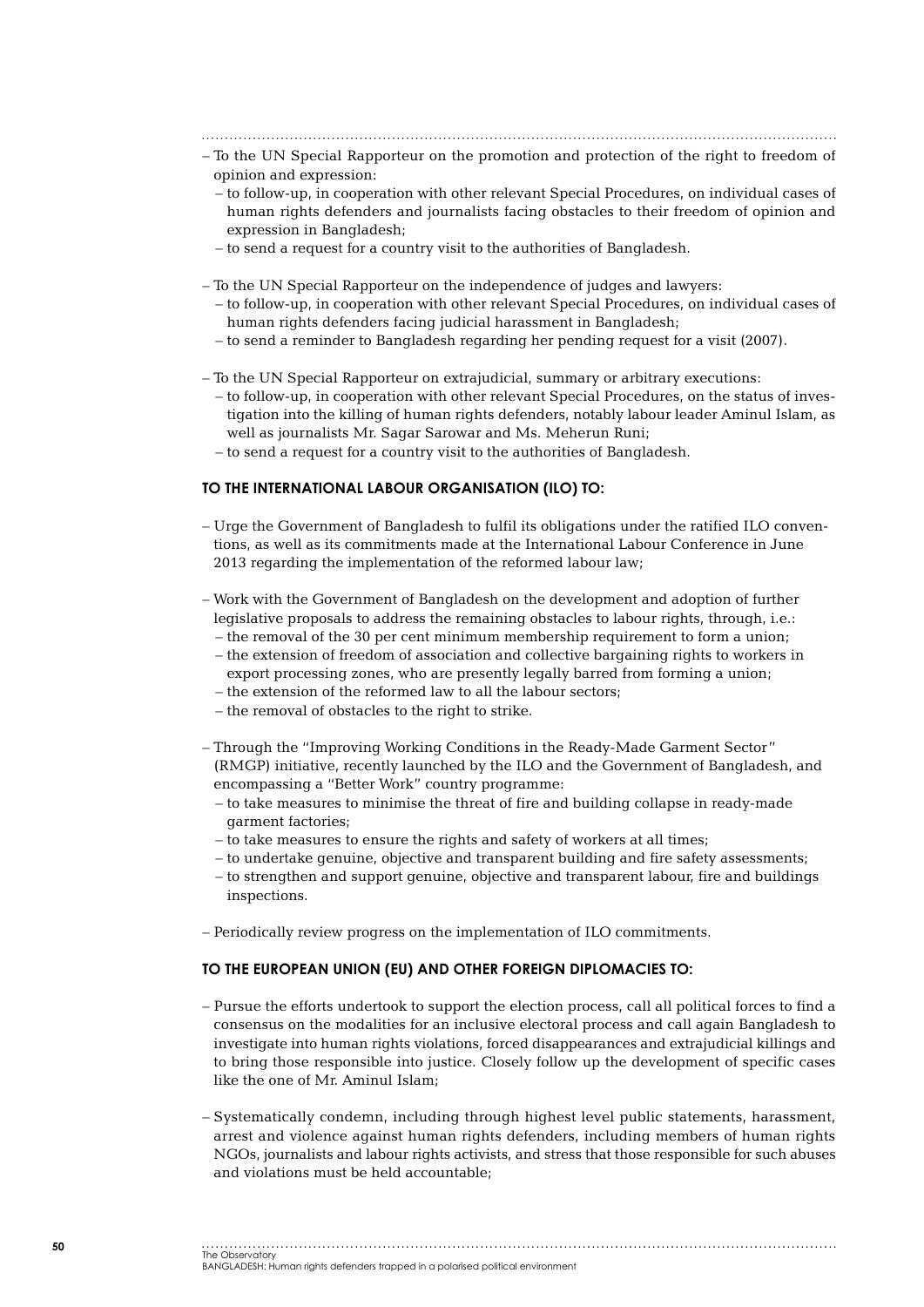- Ensure that the delegations and Head of Missions take all conservatory, protective, preventive and reactive measures, including local statements and proactive *démarches* in line with the various EU Guidelines, including those on torture and on violence against women. Regarding in particular the EU Guidelines on Human Rights Defenders ensure:
	- regular meetings with human rights defenders;
	- prison visits to human rights defenders detained;
	- observation of trials held against human rights defenders as a means to sanction their human rights activities.
- Use dialogues to follow up progress and raise other matter of concern, to denounce shortcomings, and to send strong messages of support for human rights defenders. Use dialogues also to obtain further commitments and progress, assessing results, based upon clear and meaningful benchmarks and substantive indicators, and making those assessment public. Ensure the dialogues can produce positive human rights outcomes and do not become rituals used to deflect international scrutiny of its human rights record;
- Still seeking for the best interplay between the instruments and policies at disposal, regularly assess the whole EU strategy put in place and adapt it if no significant results. Ensure also in that regards that the granting of particular incentives like GSP or the benefit of closer bilateral relationships, are dependent on measurable progress;
- Regarding business and human rights, ensure that the delegations and Head of Missions diffuse the CSR guidelines to the European enterprises, and, as requested by the European Parliament in January 2013, ensure that officers based in EU delegations are given regular training on CSR, in particular with respect to the implementation of the UN 'protect, respect and Remedy' framework, and that the EU delegations function as EU contact points for complaints concerning EU companies and their subsidiates. In addition, take additional action, initiatives and reinforce the legal framework in order to:
	- render human rights due diligence mandatory for EU-based companies, which shall require them to identify, prevent, mitigate, and account for human rights impacts and risks linked to their operations, products or services, including throughout their entire supply chains, and operations abroad; and
	- adopt clear and mandatory requirements for the disclosure of EU-based companies' policies and impacts on human rights and the environment, including throughout their supply chain, as well as effective enforcement of such reporting requirements;
	- facilitate affected persons/communities access to courts and effective remedies in the home country;
	- exclude companies engaging in activities violating human rights in Bangladesh from public procurement procedures and call for tenders.
- Take also all necessary measures to prevent and regulate the export of ICT technologies that could be used to violate the right to freedom of expression and privacy and improve the monitoring of exports of those ICTs products and services.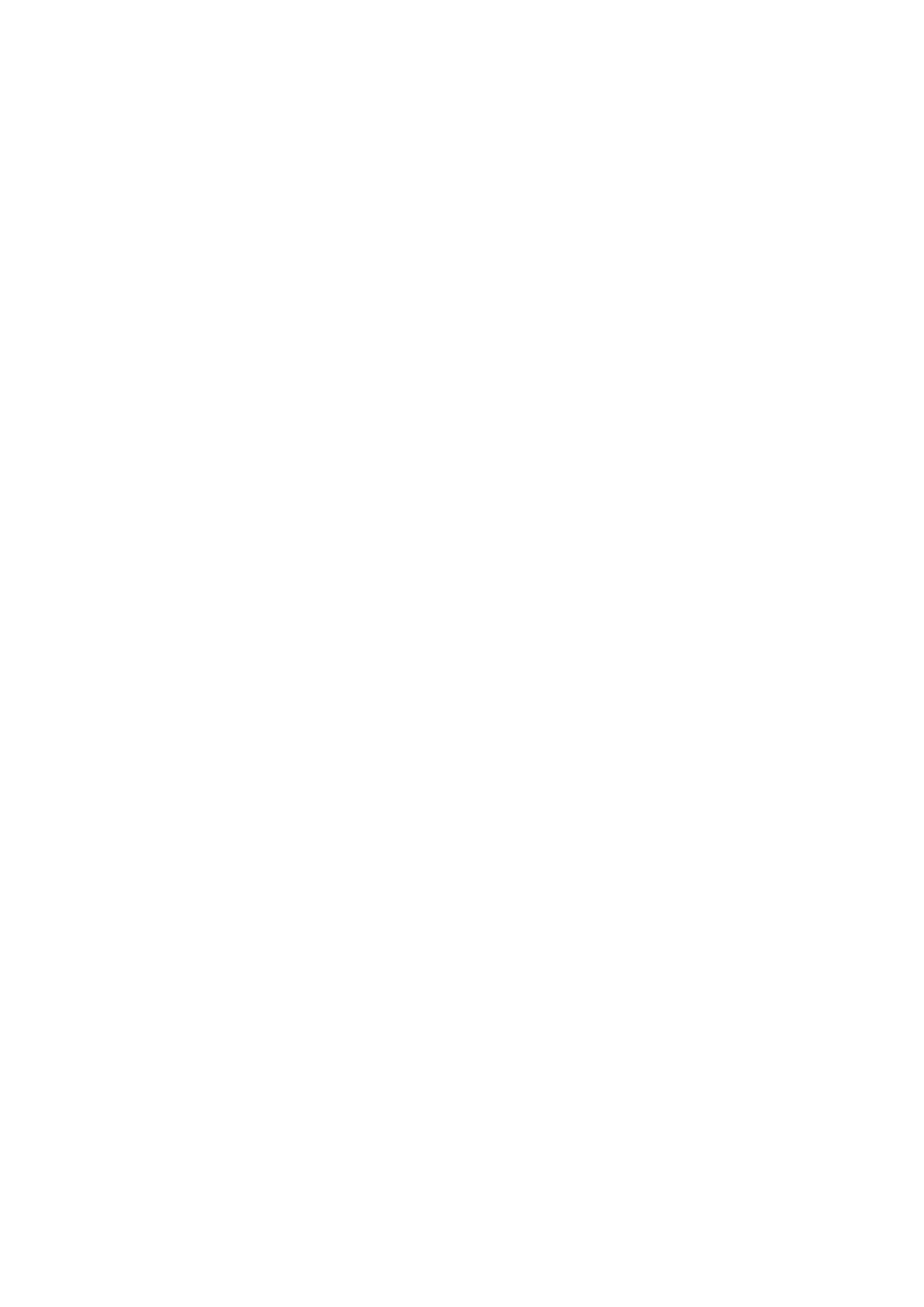# $fich$

**Establishing the facts**

Investigative and trial observation missions

Through activities ranging from sending trial observers to organising international investigative missions, FIDH has developed, rigorous and impartial procedures to establish facts and responsibility. Experts sent to the field give their time to FIDH on a voluntary basis.

FIDH has conducted more than 1 500 missions in over 100 countries in the past 25 years. These activities reinforce FIDH's alert and advocacy campaigns.

#### **Supporting civil society**

Training and exchange

FIDH organises numerous activities in partnership with its member organisations, in the countries in which they are based. The core aim is to strengthen the influence and capacity of human rights activists to boost changes at the local level.

#### **Mobilising the international community**

Permanent lobbying before intergovernmental bodies

FIDH supports its member organisations and local partners in their efforts before intergovernmental organisations. FIDH alerts international bodies to violations of human rights and refers individual cases to them. FIDH also takes part in the development of international legal instruments.

#### **Informing and reporting**

Mobilising public opinion

FIDH informs and mobilises public opinion. Press releases, press conferences, open letters to authorities, mission reports, urgent appeals, petitions, campaigns, website… FIDH makes full use of all means of communication to raise awareness of human rights violations.

17 passage de la Main-d'Or – 75011 Paris – France Tel: + 33 1 43 55 25 18 / Fax: + 33 1 43 55 18 80 / www.fidh.org



**Created in 1985, the World Organisation Against Torture (OMCT) is today the main coalition of international non-governmental organisations (NGO) fighting against torture, summary executions, enforced disappearances and all other cruel, inhuman or degrading treatment.** With 311 affiliated organisations in its SOS-Torture Network, OMCT is the most important network of NGOs working for the protection and the promotion of human rights in the world.

Based in Geneva, OMCT's International Secretariat provides personalised medical, legal and/or social **assistance to victims of torture** and ensures the daily dissemination of **urgent interventions** across the world, in order to prevent serious human rights violations, to protect individuals and to fight against impunity. Moreover, some of its activities aim at protecting specific categories of vulnerable people, such as women, children and human rights defenders. OMCT also carries out campaigns relating to violations of economic, social and cultural rights. In the framework of its activities, OMCT also **submits individual communications and alternative reports** to the United Nations mechanisms, and actively collaborates in the **respect, development and strengthening of international norms** for the protection of human rights.

OMCT has either a consultative or observer status with the United Nations Economic and Social Council (ECOSOC), the International Labour Organisation, the African Commission on Human and Peoples' Rights, the Organisation Internationale de la Francophonie, and the Council of Europe.

CP 21 – 8 rue du Vieux-Billard – CH-1211 Geneva 8 – Switzerland Tel: + 41 22 809 49 39 / Fax: + 41 22 809 49 29 / www.omct.org